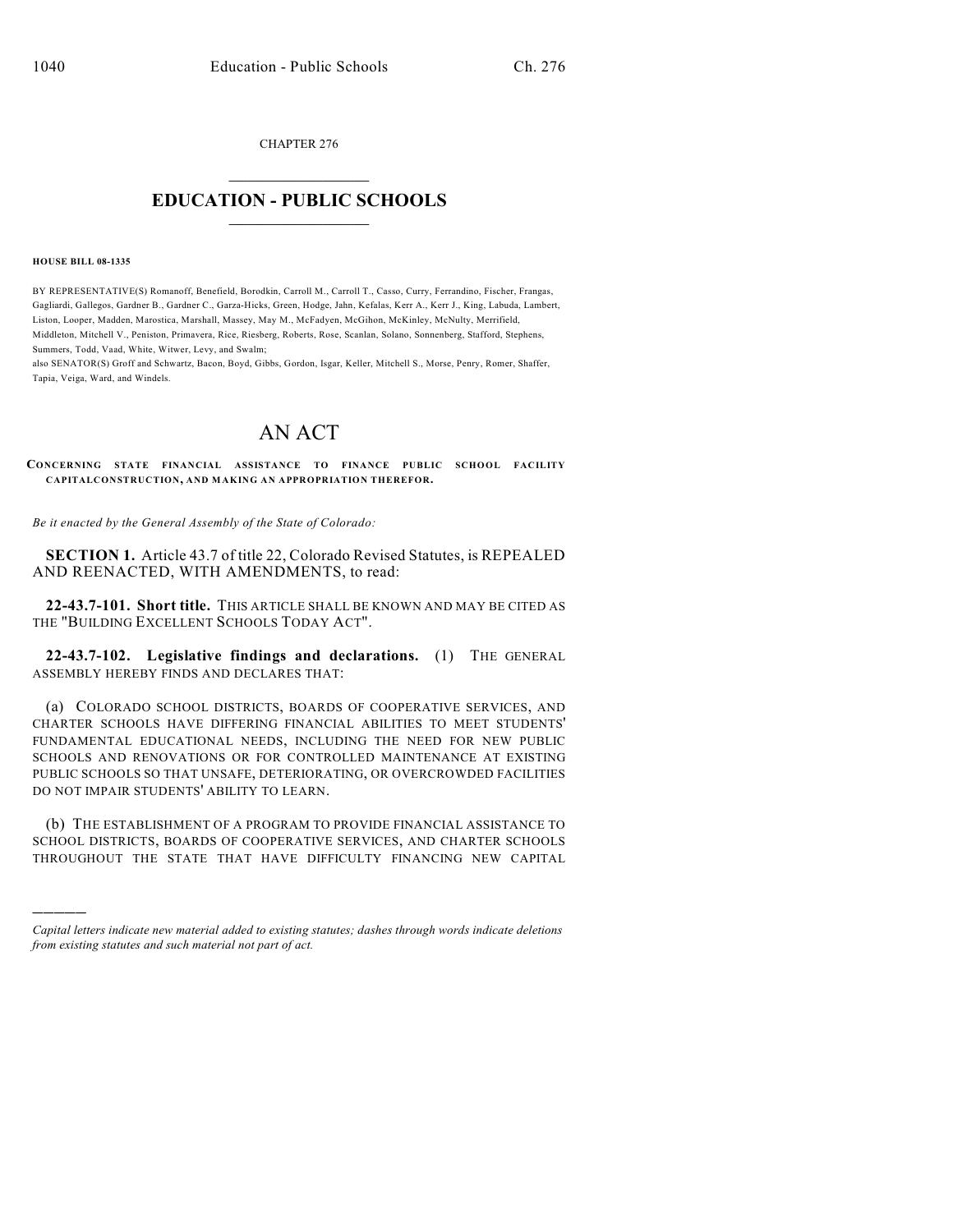CONSTRUCTION PROJECTS AND RENOVATING AND MAINTAINING EXISTING FACILITIES WILL HELP SUCH DISTRICTS, BOARDS OF COOPERATIVE SERVICES, AND CHARTER SCHOOLS TO MEET STUDENTS' FUNDAMENTAL EDUCATIONAL NEEDS.

(2) THE GENERAL ASSEMBLY FURTHER FINDS AND DECLARES THAT:

(a) RENTAL INCOME, ROYALTIES, INTEREST, AND OTHER INCOME OTHER THAN LAND SALE PROCEEDS DERIVED FROM STATE SCHOOL LANDS MAY BE USED TO SUPPORT THE PUBLIC SCHOOLS OF THE STATE.

(b) IT IS NECESSARY AND APPROPRIATE FOR THE STATE TO BUILD EXCELLENT SCHOOLS TODAY BY ASSISTING SCHOOL DISTRICTS, BOARDS OF COOPERATIVE SERVICES, AND CHARTER SCHOOLS IN COMPLETING NEEDED PUBLIC SCHOOL FACILITY CAPITAL CONSTRUCTION PROJECTS MORE QUICKLY BY:

(I) ENTERING INTO LEASE-PURCHASE AGREEMENTS FOR THE PURPOSE OF FINANCING SUCH PROJECTS; AND

(II) SUBJECT TO THE ANNUAL APPROPRIATION OF SUCH MONEYS BY THE GENERAL ASSEMBLY, USING A PORTION OF THE RENTAL INCOME, ROYALTIES, INTEREST, AND OTHER INCOME, OTHER THAN LAND SALE PROCEEDS, DERIVED FROM STATE SCHOOL LANDS, AS WELL AS CERTAIN OTHER AVAILABLE STATE MONEYS AND MATCHING MONEYS PROVIDED BY SCHOOL DISTRICTS, BOARDS OF COOPERATIVE SERVICES, AND CHARTER SCHOOLS, TO MAKE LEASE PAYMENTS PAYABLE UNDER THE TERMS OF THE LEASE-PURCHASE AGREEMENTS.

(c) IT IS ALSO NECESSARY AND APPROPRIATE FOR THE STATE TO USE A PORTION OF SUCH RENTAL INCOME, ROYALTIES, INTEREST, AND OTHER INCOME AND AVAILABLE MONEYS TO CONTINUE TO PROVIDE FINANCIAL ASSISTANCE TO SCHOOL DISTRICTS, BOARDS OF COOPERATIVE SERVICES, AND CHARTER SCHOOLS IN THE FORM OF CASH FUNDING FOR SCHOOL RENOVATION AND CONTROLLED MAINTENANCE PROJECTS.

(d) IN ACCORDANCE WITH THE DECISION OF THE COLORADO COURT OF APPEALS IN THE CASE DENOMINATED *COLORADO CRIMINAL JUSTICE REFORM COALITION V. ORTIZ,* CASE NO. 04 CA 0879 (APRIL 7, 2005), THE LEASE-PURCHASE AGREEMENTS TO BE ENTERED INTO BY THE STATE PURSUANT TO THIS ARTICLE DO NOT CONSTITUTE A MULTIPLE-FISCAL YEAR DIRECT OR INDIRECT DISTRICT DEBT OR OTHER FINANCIAL OBLIGATION WHATSOEVER FOR PURPOSES OF SECTION 20 (4) (a) OF ARTICLE X OF THE STATE CONSTITUTION.

(e) THE PROVISION OF FINANCIAL ASSISTANCE FOR PUBLIC SCHOOL FACILITY CAPITAL CONSTRUCTION PURSUANT TO THIS ARTICLE MEETS THE REQUIREMENTS OF SECTION 3 OF ARTICLE IX OF THE STATE CONSTITUTION AND SHALL BE APPLIED FIRST TO SATISFY THE LEGAL OBLIGATIONS OF THE STATE UNDER THE SETTLEMENT REACHED IN THE CASE DENOMINATED *GIARDINO V. COLORADO STATE BOARD OF EDUCATION, ET AL.,*CASE NO. 98 CV 246, IN THE DISTRICT COURT FOR THE CITY AND COUNTY OF DENVER.

**22-43.7-103. Definitions.** AS USED IN THIS ARTICLE, UNLESS THE CONTEXT OTHERWISE REQUIRES: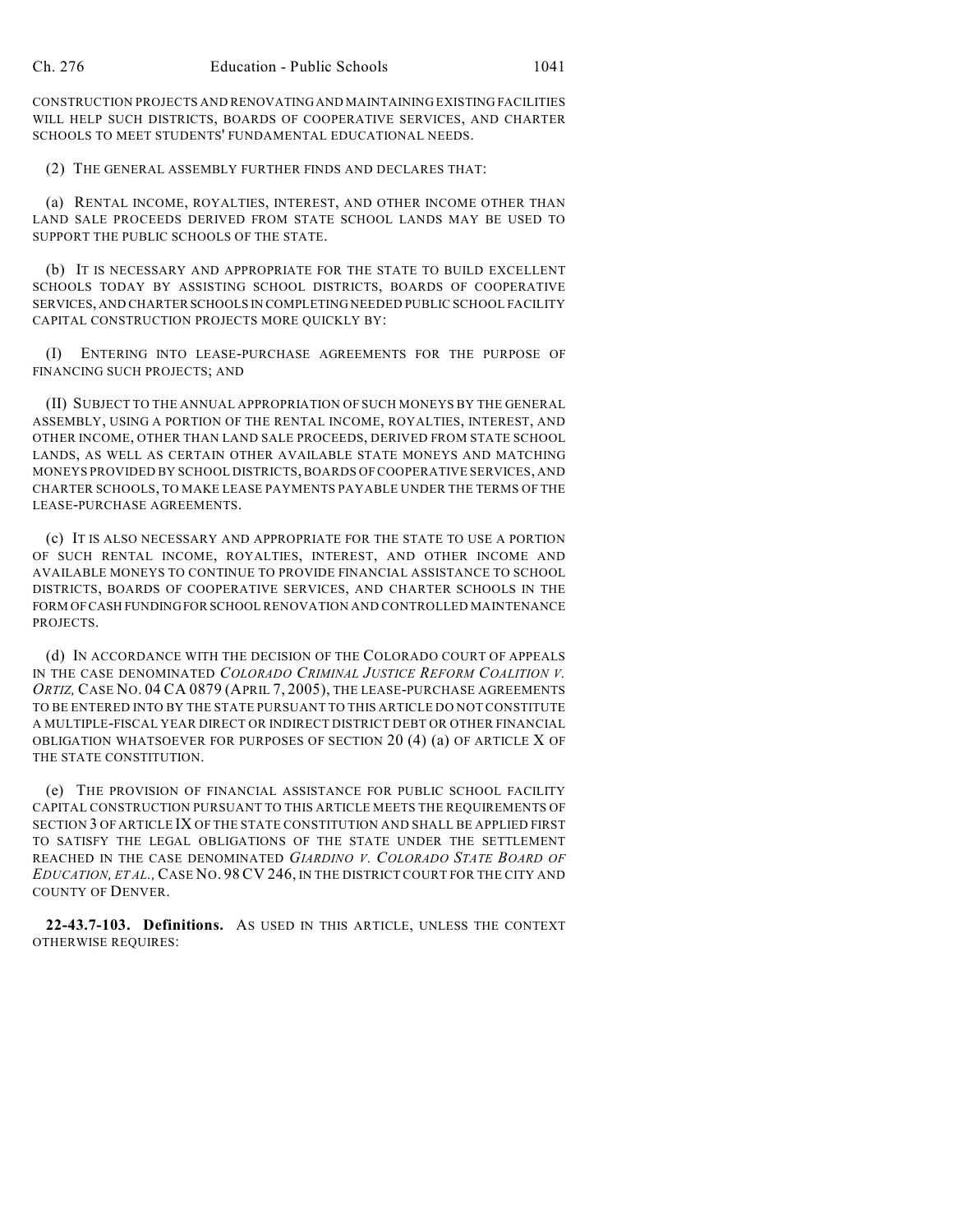(1) "APPLICANT" MEANS ANY ENTITY THAT MAY DIRECTLY OR INDIRECTLY SUBMIT AN APPLICATION FOR FINANCIAL ASSISTANCE TO THE BOARD IF THE ENTITY SUBMITS SUCH AN APPLICATION, INCLUDING:

(a) A SCHOOL DISTRICT;

(b) A BOARD OF COOPERATIVE SERVICES;

(c) A CHARTER SCHOOL; AND

(d) THE COLORADO SCHOOL FOR THE DEAF AND BLIND CREATED AND EXISTING PURSUANT TO SECTION 22-80-102 (1) (a).

(2) "ASSISTANCE FUND" MEANS THE PUBLIC SCHOOL CAPITAL CONSTRUCTION ASSISTANCE FUND CREATED IN SECTION 22-43.7-104 (1).

(3) "AUTHORIZER" MEANS THE SCHOOL DISTRICT THAT AUTHORIZED THE CHARTER CONTRACT OF A CHARTER SCHOOL OR, IN THE CASE OF AN INSTITUTE CHARTER SCHOOL, AS DEFINED IN SECTION 22-30.5-502 (6), THE STATE CHARTER SCHOOL INSTITUTE CREATED AND EXISTING PURSUANT TO SECTION 22-30.5-503 (1) (a).

(4) "BOARD" MEANS THE PUBLIC SCHOOL CAPITAL CONSTRUCTION ASSISTANCE BOARD CREATED IN SECTION 22-43.7-106 (1).

(5) "BOARD OF COOPERATIVE SERVICES" MEANS A BOARD OF COOPERATIVE SERVICES CREATED AND EXISTING PURSUANT TO SECTION 22-5-104 THAT IS ELIGIBLE TO RECEIVE STATE MONEYS PURSUANT TO SECTION 22-5-114.

(6) "CAPITAL CONSTRUCTION" SHALL HAVE THE SAME MEANING AS SET FORTH IN SECTION 24-75-301 (1), C.R.S.

(7) "CHARTER SCHOOL" MEANS A CHARTER SCHOOL AS DESCRIBED IN SECTION 22-54-124 (1)  $(f.6)$  (I)  $(A)$  or  $(1)$   $(f.6)$  (I)  $(B)$  that has been chartered for at LEAST FIVE YEARS ON THE DATE ITS AUTHORIZER FORWARDS AN APPLICATION FOR FINANCIAL ASSISTANCE TO THE BOARD ON THE CHARTER SCHOOL'S BEHALF.

(8) "DEPARTMENT" MEANS THE DEPARTMENT OF EDUCATION CREATED AND EXISTING PURSUANT TO SECTION 24-1-115, C.R.S.

(9) "DIVISION" MEANS THE DIVISION OF PUBLIC SCHOOL CAPITAL CONSTRUCTION ASSISTANCE CREATED IN SECTION 22-43.7-105.

(10) "FINANCIAL ASSISTANCE" MEANS MATCHING GRANTS MADE BY THE BOARD FROM THE ASSISTANCE FUND TO APPLICANTS OR ANY OTHER EXPENDITURES MADE FROM THE ASSISTANCE FUND FOR THE PURPOSE OF FINANCING PUBLIC SCHOOL FACILITY CAPITAL CONSTRUCTION AS AUTHORIZED BY THIS ARTICLE.

(11) "MATCHING MONEYS" MEANS MONEYS REQUIRED TO BE PAID TO THE STATE OR USED DIRECTLY TO PAY A PORTION OF THE COSTS OF A PUBLIC SCHOOL FACILITY CAPITAL CONSTRUCTION PROJECT BY AN APPLICANT AS A CONDITION OF AN AWARD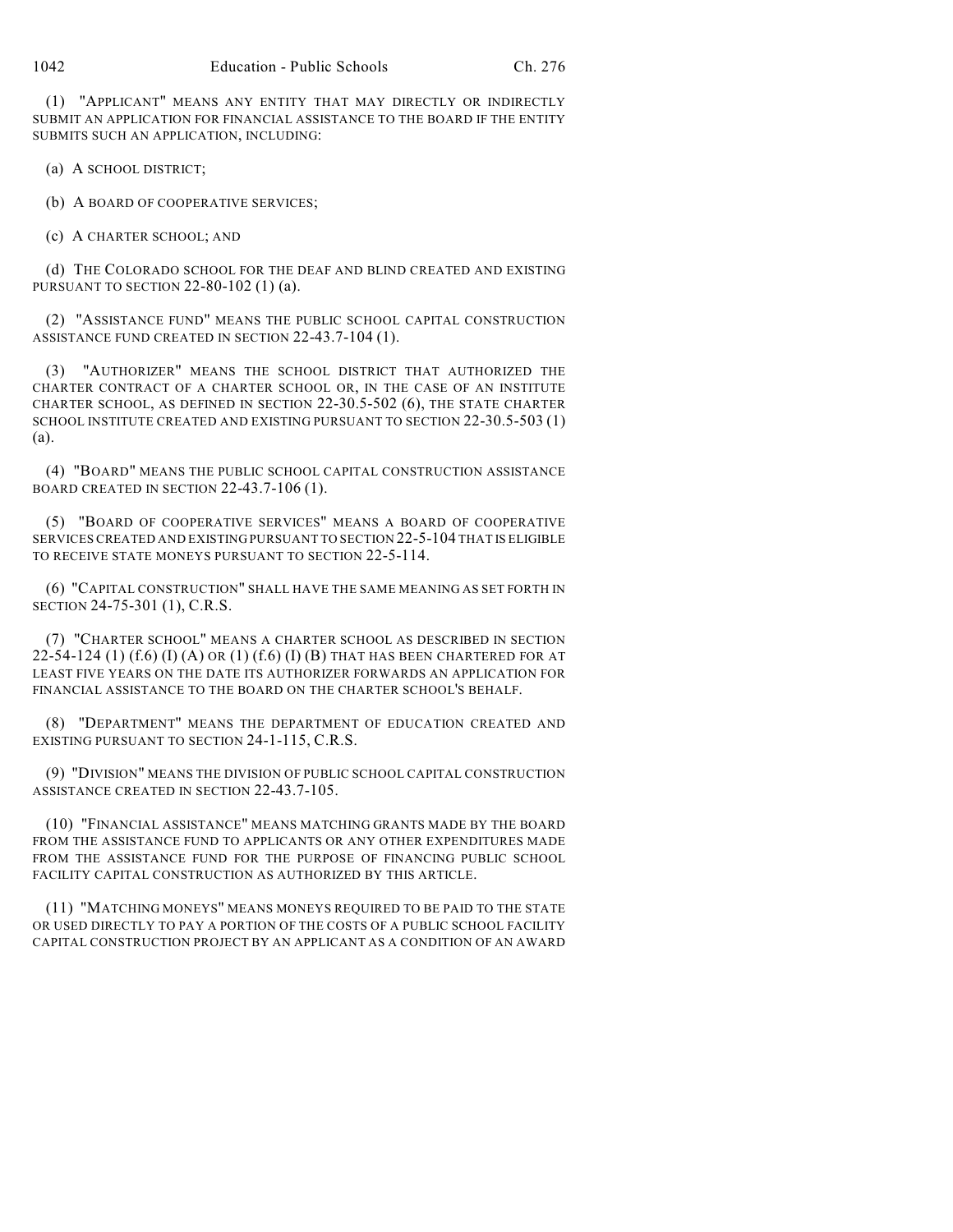OF FINANCIAL ASSISTANCE TO THE APPLICANT PURSUANT TO SECTION 22-43.7-109 (9).

(12) "PUBLIC SCHOOL FACILITY" MEANS A BUILDING OR PORTION OF A BUILDING USED FOR EDUCATIONAL PURPOSES BY A SCHOOL DISTRICT, A BOARD OF COOPERATIVE SERVICES, THE COLORADO SCHOOL FOR THE DEAF AND BLIND CREATED AND EXISTING PURSUANT TO SECTION 22-80-102 (1) (a), OR A CHARTER SCHOOL, INCLUDING BUT NOT LIMITED TO SCHOOL SITES, CLASSROOMS, LIBRARIES AND MEDIA CENTERS, CAFETERIAS AND KITCHENS, AUDITORIUMS, MULTIPURPOSE ROOMS, AND OTHER MULTI-USE SPACES; EXCEPT THAT "PUBLIC SCHOOL FACILITY" DOES NOT INCLUDE A LEARNING CENTER, AS DEFINED IN SECTION 22-30.7-102 (4), THAT IS NOT USED FOR ANY OTHER PUBLIC SCHOOL PURPOSE AND IS NOT PART OF A BUILDING OTHERWISE OWNED, OR LEASED IN ITS ENTIRETY, BY A SCHOOL DISTRICT, A BOARD OF COOPERATIVE SERVICES, A CHARTER SCHOOL, OR THE COLORADO SCHOOL FOR THE DEAF AND BLIND FOR EDUCATIONAL PURPOSES.

(13) "PUBLIC SCHOOL LANDS INCOME" MEANS ALL INCOME RECEIVED BY THE STATE FROM:

(a) THE SALE OF TIMBER ON PUBLIC SCHOOL LANDS, RENTAL PAYMENTS FOR THE USE AND OCCUPATION OF PUBLIC SCHOOL LANDS, AND RENTALS OR LEASE PAYMENTS FOR SAND, GRAVEL, CLAY, STONE, COAL, OIL, GAS, GEOTHERMAL RESOURCES, GOLD, SILVER, OR OTHER MINERALS ON PUBLIC SCHOOL LANDS;

(b) ROYALTIES AND OTHER PAYMENTS FOR THE EXTRACTION OF ANY NATURAL RESOURCE ON PUBLIC SCHOOL LANDS; AND

(c) INTEREST OR INCOME EARNED ON THE DEPOSIT AND INVESTMENT OF MONEYS IN THE PUBLIC SCHOOL FUND.

(14) "SCHOOL DISTRICT" MEANS A SCHOOL DISTRICT, OTHER THAN A JUNIOR OR COMMUNITY COLLEGE DISTRICT, ORGANIZED AND EXISTING PURSUANT TO LAW.

(15) "STATE BOARD" MEANS THE STATE BOARD OF EDUCATION CREATED AND EXISTING PURSUANT TO SECTION 1 OF ARTICLE IX OF THE STATE CONSTITUTION.

**22-43.7-104. Public school capital construction assistance fund - creation crediting of moneys to fund - use of fund - emergency reserve - creation.** (1) THE PUBLIC SCHOOL CAPITAL CONSTRUCTION ASSISTANCE FUND IS HEREBY CREATED IN THE STATE TREASURY. THE PRINCIPAL OF THE ASSISTANCE FUND SHALL CONSIST OF ALL MONEYS TRANSFERRED OR CREDITED TO THE ASSISTANCE FUND PURSUANT TO SUBSECTION (2) OF THIS SECTION. ALL INTEREST AND INCOME EARNED ON THE DEPOSIT AND INVESTMENT OF MONEYS IN THE ASSISTANCE FUND SHALL BE CREDITED TO THE ASSISTANCE FUND AND SHALL NOT BE TRANSFERRED TO THE GENERAL FUND OR ANY OTHER FUND AT THE END OF ANY FISCAL YEAR.

(2) (a) ON JULY 1, 2008, THE FOLLOWING MONEYS SHALL BE TRANSFERRED TO THE ASSISTANCE FUND:

(I) ALL MONEYS REMAINING IN THE SCHOOL CONSTRUCTION AND RENOVATION FUND, AS SAID FUND EXISTED PRIOR TO JULY 1, 2008;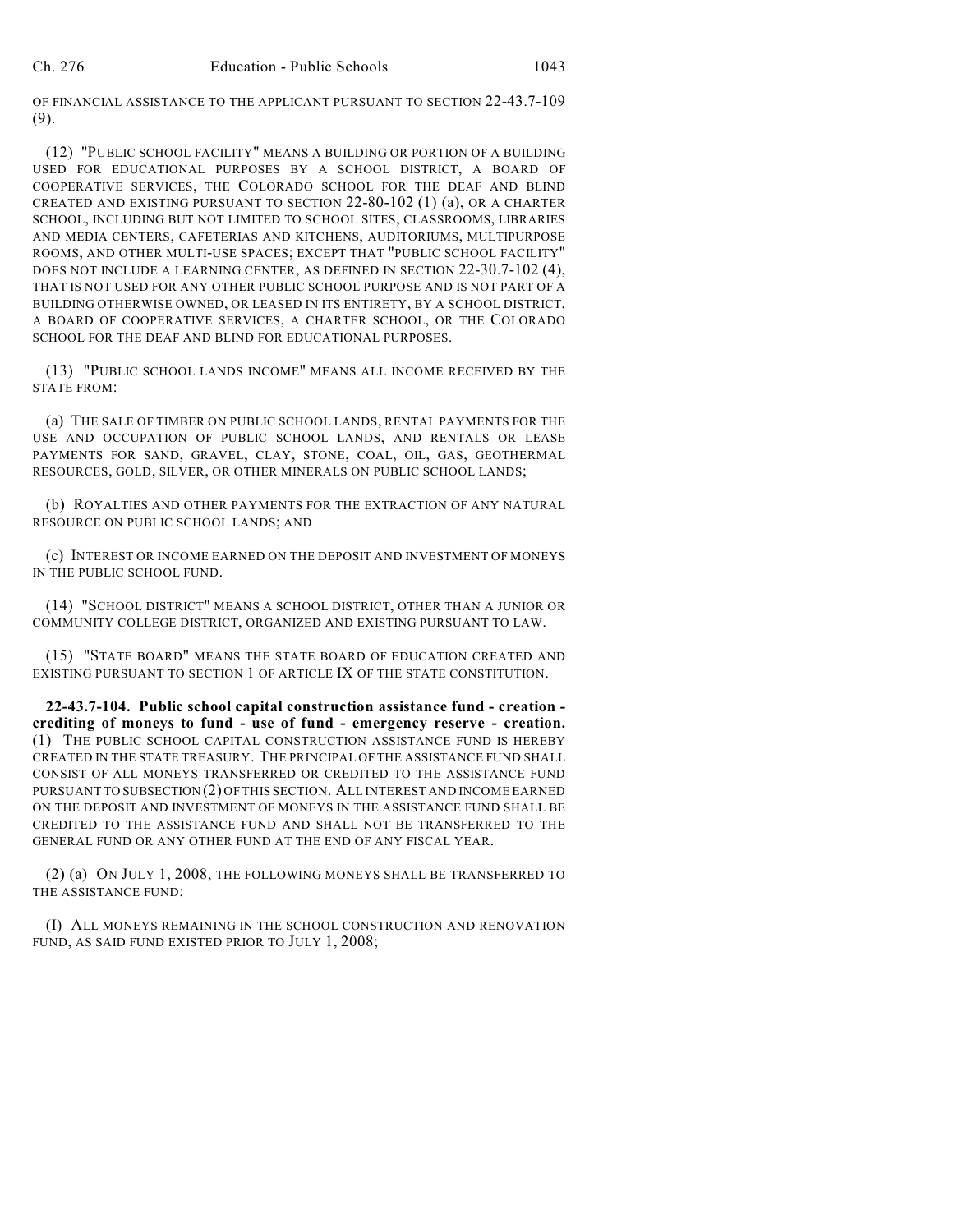(II) ALL MONEYS REMAINING IN THE SCHOOL CAPITAL CONSTRUCTION EXPENDITURES RESERVE AND THE SCHOOL CAPITAL CONSTRUCTION EXPENDITURES RESERVE FUND AS SAID RESERVE AND RESERVE FUND EXISTED PRIOR TO JULY 1, 2008; AND

(III) ALL MONEYS REMAINING IN THE LOTTERY PROCEEDS CONTINGENCY RESERVE FUND AS SAID FUND EXISTED PRIOR TO JULY 1, 2008.

(b) FOR EACH FISCAL YEAR COMMENCING ON OR AFTER JULY 1, 2008, THE FOLLOWING MONEYS SHALL BE CREDITED TO THE ASSISTANCE FUND:

(I) THE GREATER OF THIRTY-FIVE PERCENT OF THE GROSS AMOUNT OF PUBLIC SCHOOL LANDS INCOME RECEIVED DURING THE FISCAL YEAR OR AN AMOUNT OF SUCH INCOME EQUAL TO THE DIFFERENCE BETWEEN THE TOTAL AMOUNT OF LEASE PAYMENTS TO BE MADE BY THE STATE UNDER THE TERMS OF LEASE-PURCHASE AGREEMENTS ENTERED INTO PURSUANT TO SECTION 22-43.7-110 (2) AND THE TOTAL AMOUNT OF MATCHING MONEYS TO BE PAID TO THE STATE AS LEASE PAYMENTS UNDER THE TERMS OF SUBLEASE-PURCHASE AGREEMENTS ENTERED INTO PURSUANT TO SECTION 22-43.7-110 (2). THE MONEYS REQUIRED TO BE CREDITED TO THE ASSISTANCE FUND PURSUANT TO THIS SUBPARAGRAPH (I) MAY BE TAKEN FROM ANY SINGLE SOURCE OR COMBINATION OF SOURCES OF PUBLIC SCHOOL LANDS INCOME.

(II) THE NET PROCEEDS FROM THE SALE OF CERTIFICATES OF PARTICIPATION PAYABLE TO THE STATE UNDER THE TERMS OF ANY LEASE-PURCHASE AGREEMENT ENTERED INTO PURSUANT TO SECTION 22-43.7-110 (2), AS CONSIDERATION FROM THE LESSOR THAT ISSUED THE CERTIFICATES OF PARTICIPATION;

(III) ALL MONEYS THAT WOULD OTHERWISE BE TRANSFERRED TO THE GENERAL FUND PURSUANT TO SECTION 3 (1) (b) (III) OF ARTICLE XXVII OF THE STATE CONSTITUTION. THE MONEYS CREDITED TO THE ASSISTANCE FUND PURSUANT TO THIS SUBPARAGRAPH (III) AND ANY INCOME AND INTEREST DERIVED FROM THE DEPOSIT AND INVESTMENT OF SUCH MONEYS SHALL BE EXEMPT FROM ANY RESTRICTION ON SPENDING, REVENUE, OR APPROPRIATIONS, INCLUDING, WITHOUT LIMITATION, THE RESTRICTIONS OF SECTION 20 OF ARTICLE X OF THE STATE CONSTITUTION.

(IV) MATCHING MONEYS PAID TO THE STATE FOR USE BY THE STATE IN MAKING SCHEDULED PAYMENTS PAYABLE BY THE STATE UNDER THE TERMS OF LEASE-PURCHASE AGREEMENTS ENTERED INTO PURSUANT TO SECTION 22-43.7-110 (2).

(3) SUBJECT TO ANNUAL APPROPRIATION, THE DEPARTMENT MAY EXPEND MONEYS IN THE ASSISTANCE FUND TO PAY THE DIRECT AND INDIRECT ADMINISTRATIVE COSTS, INCLUDING BUT NOT LIMITED TO THE COSTS OF CONDUCTING OR CONTRACTING FOR THE FINANCIAL ASSISTANCE PRIORITY ASSESSMENT REQUIRED BY SECTION 22-43.7-108 (1), INCURRED BY THE DIVISION AND THE BOARD IN EXERCISING THEIR POWERS AND DUTIES PURSUANT TO THIS ARTICLE. ANY MONEYS IN THE ASSISTANCE FUND NOT APPROPRIATED FOR A FISCAL YEAR TO THE DEPARTMENT FOR ADMINISTRATIVE COSTS BEFORE THE FISCAL YEAR COMMENCES ARE HEREBY CONTINUOUSLY APPROPRIATED TO THE BOARD FOR THE PURPOSE OF PROVIDING FINANCIAL ASSISTANCE, MAKING PAYMENTS REQUIRED BY SECTION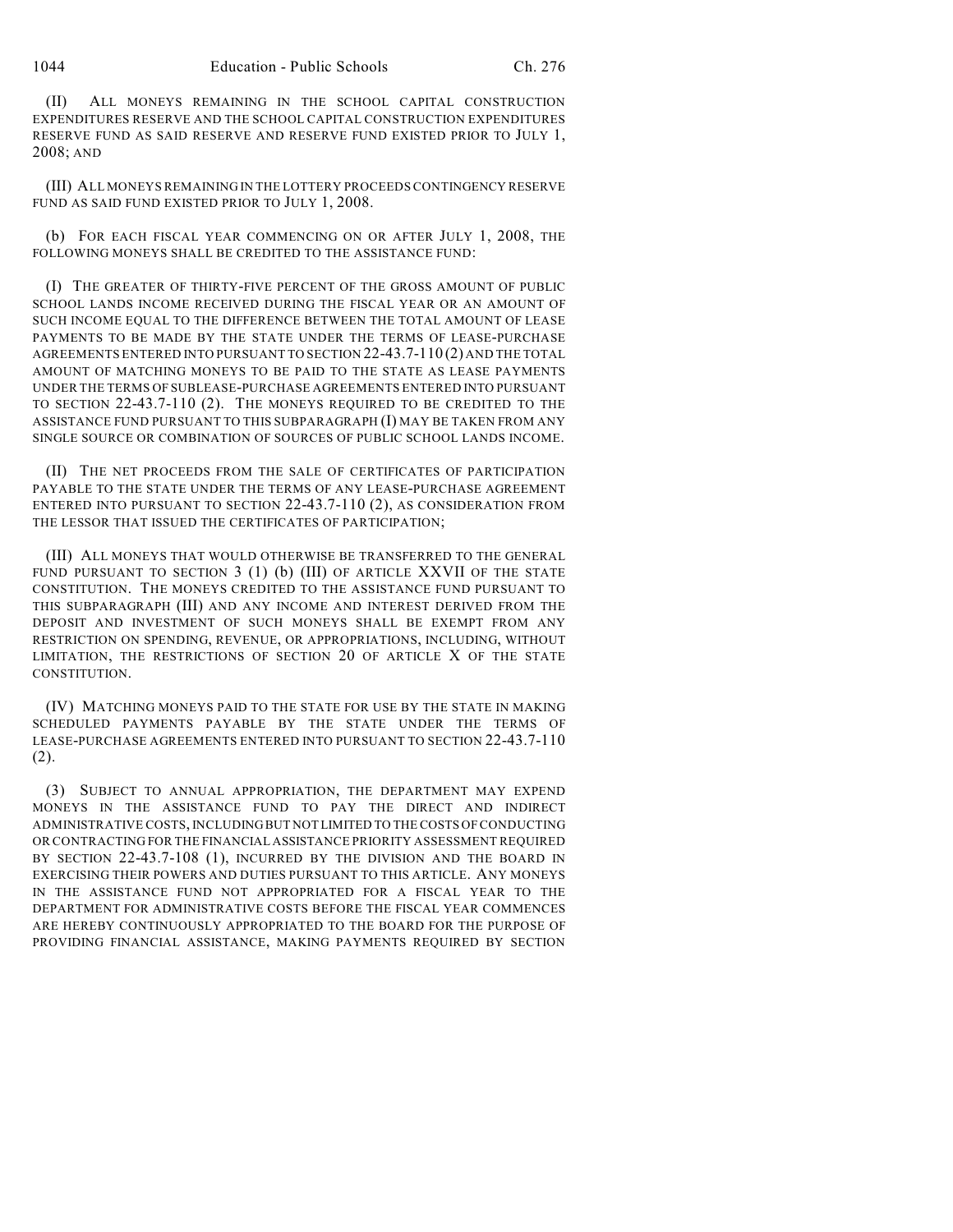22-43.7-114, AND PAYING ANY TRANSACTION COSTS NECESSARILY INCURRED IN CONNECTION WITH THE PROVISION OF FINANCIAL ASSISTANCE AS AUTHORIZED BY THIS ARTICLE; EXCEPT THAT THE USE OF ANY ASSISTANCE FUND MONEYS TO MAKE LEASE PAYMENTS REQUIRED BY LEASE-PURCHASE AGREEMENTS ENTERED INTO PURSUANT TO SECTION 22-43.7-110 (2) SHALL BE SUBJECT TO ANNUAL APPROPRIATION BY THE GENERAL ASSEMBLY.

(4) FOR EACH FISCAL YEAR COMMENCING ON OR AFTER JULY 1, 2008, AN EMERGENCY RESERVE OF AT LEAST ONE MILLION DOLLARS SHALL BE MAINTAINED IN THE ASSISTANCE FUND; EXCEPT THAT AN EMERGENCY RESERVE NEED NOT BE MAINTAINED IN ANY FISCAL YEAR IN WHICH THE AMOUNT OF PUBLIC SCHOOL LANDS INCOME CREDITED TO THE ASSISTANCE FUND IS AN AMOUNT EQUAL TO THE DIFFERENCE BETWEEN THE TOTAL AMOUNT OFLEASE PAYMENTS TO BE MADE BY THE STATE UNDER THE TERMS OF LEASE-PURCHASE AGREEMENTS ENTERED INTO PURSUANT TO SECTION 22-43.7-110 (2) AND THE TOTAL AMOUNT OF MATCHING MONEYS TO BE PAID TO THE STATE AS LEASE PAYMENTS UNDER THE TERMS OF SUBLEASE-PURCHASE AGREEMENTS ENTERED INTO PURSUANT TO SECTION 22-43.7-110 (2) RATHER THAN THIRTY-FIVE PERCENT OF THE GROSS AMOUNT OF PUBLIC SCHOOL LANDS INCOME RECEIVED BY THE STATE DURING THE FISCAL YEAR. THE BOARD MAY EXPEND MONEYS FROM THE EMERGENCY RESERVE ONLY TO PROVIDE EMERGENCY FINANCIAL ASSISTANCE TO ADDRESS A PUBLIC SCHOOL FACILITY EMERGENCY IN ACCORDANCE WITH SECTION 22-43.7-109 (8).

**22-43.7-105. Division of public school capital construction assistance creation - director - function - powers and duties.** (1) (a) THERE IS HEREBY CREATED WITHIN THE DEPARTMENT A DIVISION OF STATE GOVERNMENT TO BE KNOWN AND DESIGNATED AS THE DIVISION OF PUBLIC SCHOOL CAPITAL CONSTRUCTION ASSISTANCE, THE HEAD OF WHICH SHALL BE THE DIRECTOR OF THE DIVISION OF PUBLIC SCHOOL CAPITAL CONSTRUCTION ASSISTANCE. PURSUANT TO SECTION 13 OF ARTICLE XII OF THE STATE CONSTITUTION, THE COMMISSIONER OF EDUCATION SHALL APPOINT THE DIRECTOR, AND THE COMMISSIONER SHALL GIVE GOOD FAITH CONSIDERATION TO THE RECOMMENDATIONS OF THE STATE BOARD AND THE BOARD PRIOR TO APPOINTING THE DIRECTOR. THE COMMISSIONER SHALL ALSO APPOINT SUCH OTHER PERSONNEL AS MAY BE NECESSARY TO FULFILL THE FUNCTIONS AND EXERCISE THE POWERS AND DUTIES OF THE DIVISION.

(b) THE DIVISION AND THE DIRECTOR OF THE DIVISION SHALL EXERCISE THEIR POWERS AND PERFORM THEIR DUTIES AND FUNCTIONS UNDER THE DEPARTMENT AS IF THE SAME WERE TRANSFERRED TO THE DEPARTMENT BY A **TYPE 2** TRANSFER, AS SUCH TRANSFER IS DEFINED IN THE "ADMINISTRATIVE ORGANIZATION ACT OF 1968", ARTICLE 1 OF TITLE 24, C.R.S.

(2) THE FUNCTION OFTHE DIVISION IS TO PROVIDE PROFESSIONAL AND TECHNICAL SUPPORT TO THE BOARD AS THE BOARD EXERCISES ITS POWERS AND DUTIES AS SPECIFIED IN THIS ARTICLE SO THAT FINANCIAL ASSISTANCE CAN BE PROVIDED FOR PUBLIC SCHOOLS IN AN EQUITABLE, EFFICIENT, AND EFFECTIVE MANNER. IN FURTHERANCE OF ITS FUNCTION, THE DIVISION, SUBJECT TO BOARD DIRECTION, HAS THE FOLLOWING POWERS AND DUTIES:

(a) TO SUPPORT THE BOARD IN ESTABLISHING PUBLIC SCHOOL FACILITY CONSTRUCTION GUIDELINES PURSUANT TO SECTION 22-43.7-107;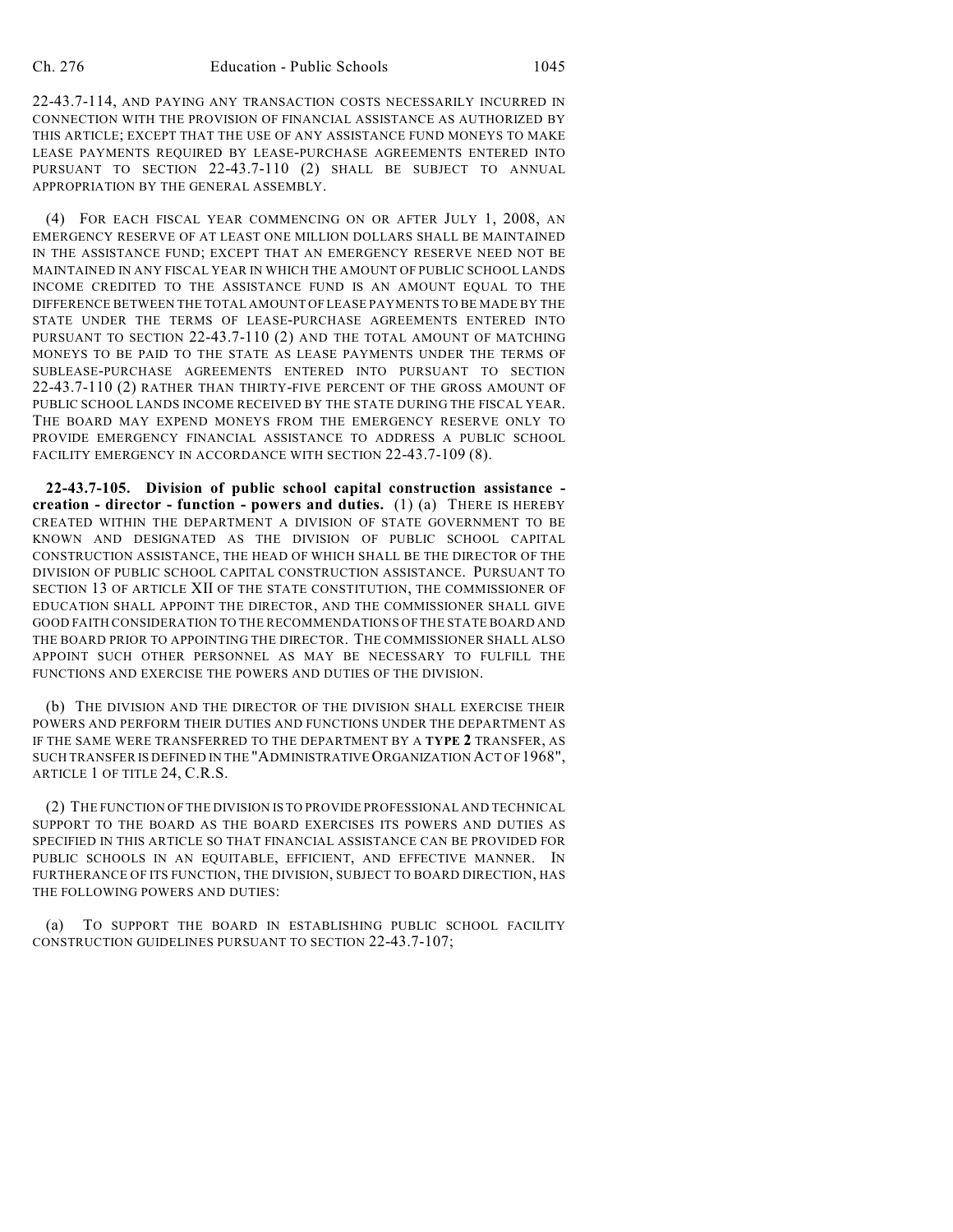(b) TO SUPPORT THE BOARD IN CONDUCTING OR CAUSING TO BE CONDUCTED THE FINANCIAL ASSISTANCE PRIORITY ASSESSMENT OF PUBLIC SCHOOLS THROUGHOUT THE STATE REQUIRED BY SECTION 22-43.7-108, AND, AS PART OF SUCH SUPPORT, TO INSPECT AND ASSESS PUBLIC SCHOOL FACILITIES OR EVALUATE THE RESULTS OF ANY SUCH INSPECTION AND ASSESSMENT CONDUCTED BY ANY CONTRACTOR RETAINED BY THE BOARD;

(c) AT THE REQUEST OF THE BOARD, TO UNDERTAKE A PRELIMINARY REVIEW OF FINANCIAL ASSISTANCE APPLICATIONS SUBMITTED BY APPLICANTS AND ASSIST THE BOARD IN THE DEVELOPMENT OF THE PRIORITIZED LIST OF PUBLIC SCHOOL FACILITY CAPITAL CONSTRUCTION PROJECTS RECOMMENDED FOR FINANCIAL ASSISTANCE THAT THE BOARD IS REQUIRED TO PREPARE PURSUANT TO SECTION 22-43.7-106 (2) (c);

(d) TO ASSIST APPLICANTS AND POTENTIAL APPLICANTS IN IDENTIFYING CRITICAL CAPITAL CONSTRUCTION NEEDS USING THE PUBLIC SCHOOL FACILITY CONSTRUCTION GUIDELINES AS SPECIFIED IN SECTION 22-43.7-107; AND

(e) TO EXERCISE SUCH OTHER POWERS AND DUTIES AS MAY BE NECESSARY TO ADEQUATELY FULFILL ITS FUNCTION.

**22-43.7-106. Public school capital construction assistance board - creation - general powers and duties - rules.** (1) (a) THERE IS HEREBY CREATED WITHIN THE DEPARTMENT THE PUBLIC SCHOOL CAPITAL CONSTRUCTION ASSISTANCE BOARD, WHICH SHALL EXERCISE ITS POWERS AND PERFORM ITS DUTIES AND FUNCTIONS UNDER THE DEPARTMENT AS IF THE SAME WERE TRANSFERRED TO THE DEPARTMENT BY A **TYPE 1** TRANSFER, AS SUCH TRANSFER IS DEFINED IN THE "ADMINISTRATIVE ORGANIZATION ACT OF 1968", ARTICLE 1 OF TITLE 24, C.R.S. THE BOARD SHALL CONSIST OF NINE APPOINTED MEMBERS, NONE OF WHOM SHALL HOLD ANY STATE ELECTIVE OFFICE, AND THE DIRECTOR OF THE DIVISION, WHO SHALL SERVE AS A NONVOTING EX OFFICIO MEMBER OF THE BOARD. FIVE VOTING MEMBERS OF THE BOARD SHALL CONSTITUTE A QUORUM. BOARD MEMBERS SHALL BE APPOINTED AS FOLLOWS:

(I) THE STATE BOARD SHALL APPOINT THREE MEMBERS FROM DIFFERENT AREAS OF THE STATE AND FROM URBAN, SUBURBAN, AND RURAL SCHOOL DISTRICTS. THE MEMBERS APPOINTED BY THE STATE BOARD SHALL ALL HAVE DEMONSTRATED EXPERIENCE REGARDING PUBLIC SCHOOL FACILITY ISSUES AND SHALL INCLUDE:

(A) ONE MEMBER WHO IS A SCHOOL DISTRICT BOARD MEMBER AT THE TIME OF APPOINTMENT;

(B) ONE MEMBER WHO IS A PUBLIC SCHOOL SUPERINTENDENT OR ADMINISTRATOR AT THE TIME OF APPOINTMENT OR HAS RECENT EXPERIENCE AS A PUBLIC SCHOOL SUPERINTENDENT OR ADMINISTRATOR; AND

(C) ONE MEMBER WHO IS A SCHOOL FACILITIES PLANNER OR MANAGER AT THE TIME OF APPOINTMENT OR HAS RECENT EXPERIENCE AS A SCHOOL FACILITIES PLANNER OR MANAGER.

(II) THE GOVERNOR SHALL APPOINT THREE MEMBERS. THE MEMBERS APPOINTED BY THE GOVERNOR SHALL INCLUDE: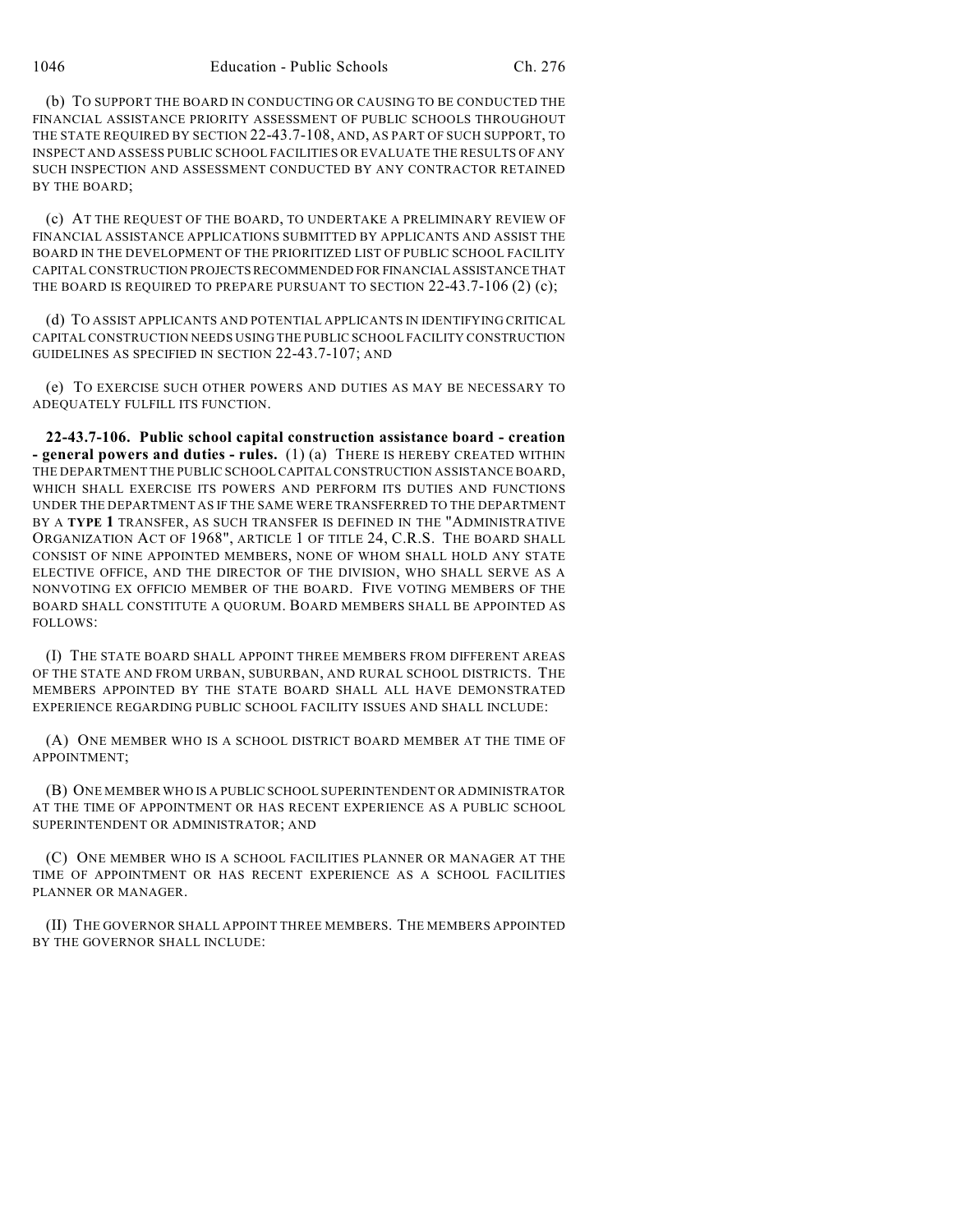(A) ONE MEMBER WHO IS AN ARCHITECT WHOSE PROFESSIONAL PRACTICE INCLUDES THE DESIGN AND REHABILITATION OF PUBLIC SCHOOL FACILITIES AT THE TIME OF APPOINTMENT OR WHO HAS RECENT EXPERIENCE REHABILITATING EXISTING PUBLIC SCHOOL FACILITIES AND DESIGNING NEW PUBLIC SCHOOL FACILITIES;

(B) ONE MEMBER WHO IS AN ENGINEER WHOSE PROFESSIONAL PRACTICE AT THE TIME OF APPOINTMENT INCLUDES PUBLIC SCHOOL FACILITIES ENGINEERING OR WHO HAS RECENT EXPERIENCE IN PUBLIC SCHOOL FACILITIES ENGINEERING; AND

(C) ONE MEMBER WHO IS A CONSTRUCTION MANAGER WHO AT THE TIME OF APPOINTMENT MANAGES PUBLIC SCHOOL FACILITIES CONSTRUCTION PROJECTS OR WHO HAS RECENT EXPERIENCE MANAGING SUCH PROJECTS.

(III) THE GENERAL ASSEMBLY SHALL APPOINT THREE MEMBERS, ONE OF WHOM SHALL BE APPOINTED BY THE SPEAKER OF THE HOUSE OF REPRESENTATIVES, ONE OF WHOM SHALL BE APPOINTED BY THE PRESIDENT OF THE SENATE, AND ONE OF WHOM SHALL BE APPOINTED JOINTLY BY THE MINORITY LEADERS OF THE HOUSE OF REPRESENTATIVES AND THE SENATE. THE MEMBERS APPOINTED BY THE GENERAL ASSEMBLY SHALL INCLUDE:

(A) ONE MEMBER WHO IS A SCHOOL FACILITIES PLANNER OR MANAGER AT THE TIME OF APPOINTMENT OR HAS RECENT EXPERIENCE AS A SCHOOL FACILITIES PLANNER OR MANAGER;

(B) ONE MEMBER WHO HAS EXPERTISE IN TECHNOLOGY, INCLUDING BUT NOT LIMITED TO TECHNOLOGY FOR INDIVIDUAL STUDENT LEARNING AND CLASSROOM INSTRUCTION; AND

(C) ONE MEMBER WHO HAS PUBLIC SCHOOL FINANCE EXPERTISE AND KNOWLEDGE REGARDING PUBLIC SCHOOL TRUST LANDS.

(b) MEMBERS OF THE BOARD SHALL SERVE FOR TERMS OF TWO YEARS AND MAY SERVE UP TO THREE CONSECUTIVE TERMS; EXCEPT THAT THE INITIAL TERMS OF ONE OF THE MEMBERS APPOINTED BY THE STATE BOARD, ONE OF THE MEMBERS APPOINTED BY THE GOVERNOR, AND THE MEMBERS APPOINTED BY THE PRESIDENT OF THE SENATE AND THE MINORITY LEADERS OF THE HOUSE OF REPRESENTATIVES AND THE SENATE SHALL BE ONE YEAR. THE APPOINTING AUTHORITY FOR A MEMBER MAY REMOVE THE MEMBER FOR ANY CAUSE THAT RENDERS THE MEMBER INCAPABLE OF DISCHARGING OR UNFIT TO DISCHARGE THE MEMBER'S DUTIES. THE APPROPRIATE APPOINTING AUTHORITY SHALL FILL ANY VACANCY IN THE MEMBERSHIP OF THE BOARD BY APPOINTMENT, AND A MEMBER APPOINTED TO FILL A VACANCY SHALL SERVE UNTIL THE EXPIRATION OF THE TERM FOR WHICH THE VACANCY WAS FILLED. MEMBERS OF THE BOARD SHALL SERVE WITHOUT COMPENSATION BUT SHALL RECEIVE REIMBURSEMENT FOR TRAVEL AND OTHER NECESSARY EXPENSES ACTUALLY INCURRED IN THE PERFORMANCE OF THEIR DUTIES. THE BOARD SHALL ELECT A CHAIR AT ITS INITIAL MEETING.

(2) THE FUNCTION OF THE BOARD IS TO PROTECT THE HEALTH AND SAFETY OF STUDENTS, TEACHERS, AND OTHER PERSONS USING PUBLIC SCHOOL FACILITIES AND MAXIMIZE STUDENT ACHIEVEMENT BY ENSURING THAT THE CONDITION AND CAPACITY OF PUBLIC SCHOOL FACILITIES ARE SUFFICIENT TO PROVIDE A SAFE AND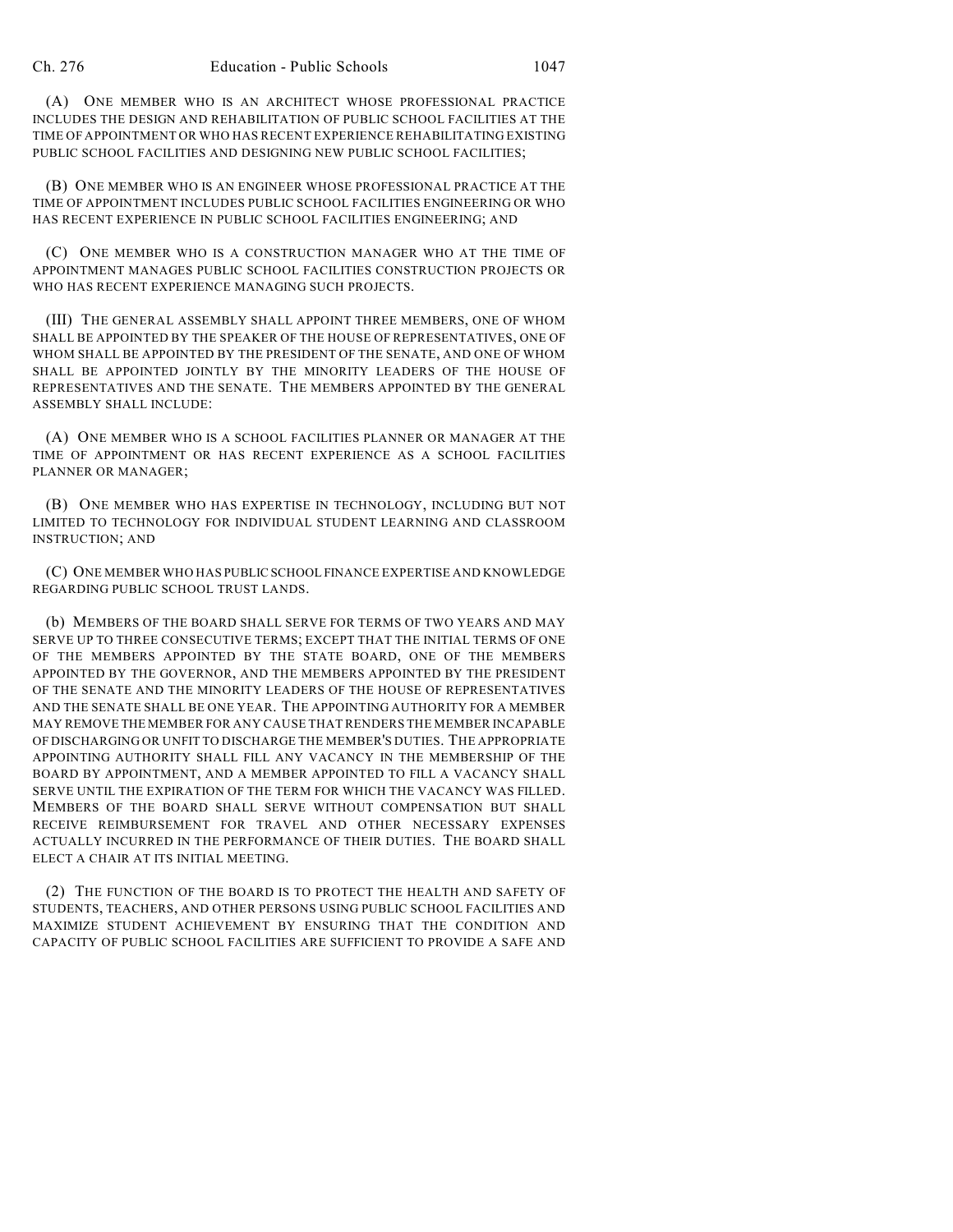UNCROWDED ENVIRONMENT THAT IS CONDUCIVE TO STUDENTS' LEARNING. IN PERFORMING ITS FUNCTION, THE BOARD SHALL ENSURE THE MOST EQUITABLE, EFFICIENT, AND EFFECTIVE USE OF STATE REVENUES DEDICATED TO PROVIDE FINANCIAL ASSISTANCE FOR CAPITAL CONSTRUCTION PROJECTS PURSUANT TO THE PROVISIONS OF THIS ARTICLE BY ASSESSING PUBLIC SCHOOL CAPITAL CONSTRUCTION NEEDS THROUGHOUT THE STATE AND PROVIDING EXPERT RECOMMENDATIONS BASED ON OBJECTIVE CRITERIA TO THE STATE BOARD REGARDING THE APPROPRIATE PRIORITIZATION AND ALLOCATION OF SUCH FINANCIAL ASSISTANCE. TO FURTHER THE PERFORMANCE OF ITS FUNCTION, THE BOARD, IN ADDITION TO ANY OTHER POWERS AND DUTIES SPECIFIED IN THIS ARTICLE, HAS THE FOLLOWING POWERS AND DUTIES:

(a) TO ESTABLISH PUBLIC SCHOOL FACILITY CONSTRUCTION GUIDELINES AS SPECIFIED IN SECTION 22-43.7-107 TO USE IN REVIEWING FINANCIAL ASSISTANCE APPLICATIONS AND RECOMMENDING TO THE STATE BOARD A PRIORITIZED LIST OF PROJECTS RECOMMENDED TO RECEIVE FINANCIAL ASSISTANCE AS SPECIFIED IN PARAGRAPH (c) OF THIS SUBSECTION (2);

(b) AS SOON AS POSSIBLE FOLLOWING THE ESTABLISHMENT OF SCHOOL FACILITY CONSTRUCTION GUIDELINES PURSUANT TO PARAGRAPH (a) OF THIS SUBSECTION (2), TO CONDUCT OR CONTRACT FOR A FINANCIAL ASSISTANCE PRIORITY ASSESSMENT OF PUBLIC SCHOOL BUILDINGS AND FACILITIES IN THIS STATE BASED ON THE CRITERIA SET FORTH IN SECTION 22-43.7-107 (2);

(c) TO REVIEW FINANCIAL ASSISTANCE APPLICATIONS AND PREPARE AND SUBMIT TO THE STATE BOARD A PRIORITIZED LIST OF PROJECTS TO RECEIVE FINANCIAL ASSISTANCE AND THE AMOUNT AND TYPE OF FINANCIAL ASSISTANCE THAT SHOULD BE PROVIDED FOR EACH PROJECT;

(d) TO ESTABLISH GUIDELINES FOR THE DIVISION TO FOLLOW WHEN ASSISTING POTENTIAL APPLICANTS IN IDENTIFYING CRITICAL CAPITAL CONSTRUCTION NEEDS AND PREPARING FINANCIAL ASSISTANCE APPLICATIONS PURSUANT TO SECTION 22-43.7-105 (2) (d);

(e) WITH THE SUPPORT OF THE DIVISION, TO ASSIST APPLICANTS THAT CANNOT FEASIBLY MAINTAIN THEIR OWN CONSTRUCTION MANAGEMENT STAFF IN IMPLEMENTING THE PROJECTS FOR WHICH FINANCIAL ASSISTANCE IS PROVIDED, INCLUDING BUT NOT LIMITED TO PROVIDING ASSISTANCE WITH THE PREPARATION OF REQUESTS FOR BIDS OR PROPOSALS, CONTRACT NEGOTIATIONS, CONTRACT IMPLEMENTATION, AND PROJECT AND CONSTRUCTION MANAGEMENT;

(f) WITH THE SUPPORT OF THE DIVISION, TO ASSIST APPLICANTS IN IMPLEMENTING ENERGY EFFICIENT PUBLIC SCHOOL FACILITY DESIGN AND CONSTRUCTION PRACTICES;

(g) TO AUTHORIZE THE STATE TREASURER TO ENTER INTO LEASE-PURCHASE AGREEMENTS ON BEHALF OF THE STATE AS AUTHORIZED BY THIS ARTICLE IN ORDER TO FINANCE PUBLIC SCHOOL FACILITY CAPITAL CONSTRUCTION;

(h) TO ENTER INTO SUBLEASE-PURCHASE AGREEMENTS ON BEHALF OF THE STATE TO SUBLEASE PUBLIC SCHOOL FACILITIES FINANCED BY THE LEASE-PURCHASE AGREEMENTS TO APPLICANTS; AND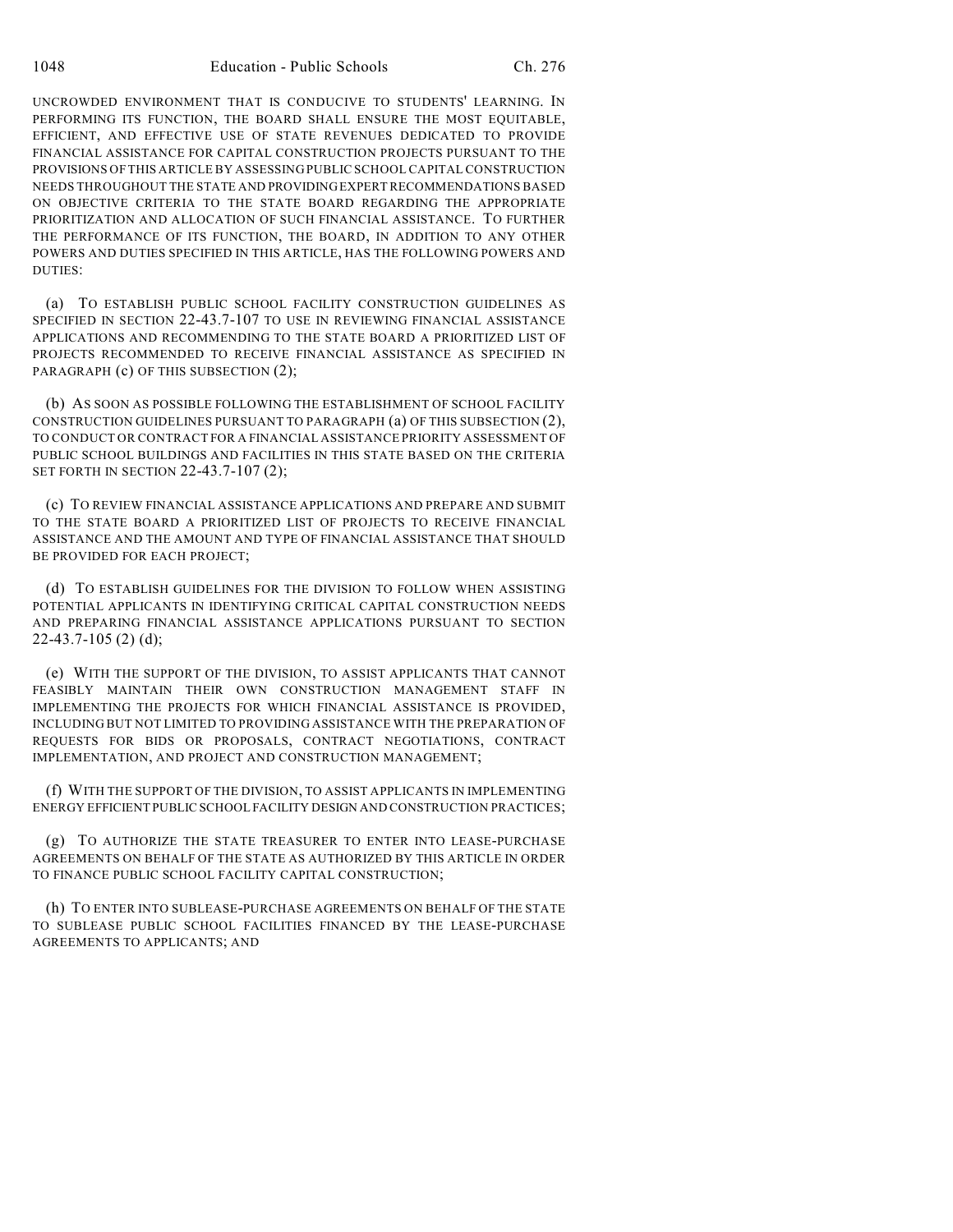(i) (I) TO PROMULGATE SUCH RULES, IN ACCORDANCE WITH ARTICLE 4 OF TITLE 24, C.R.S., AS ARE NECESSARY AND PROPER FOR THE ADMINISTRATION OF THIS ARTICLE, INCLUDING BUT NOT LIMITED TO:

(A) CONFLICT OF INTEREST RULES FOR BOARD MEMBERS;

(B) RULES ESTABLISHING EVALUATION CRITERIA FOR MATCHING MONEYS REQUIREMENT WAIVER OR REDUCTION APPLICATIONS SUBMITTED TO THE BOARD PURSUANT TO SECTION 22-43.7-109 (10); AND

(C) RULES ESTABLISHING THE MEANS BY WHICH PUBLIC SCHOOL FACILITIES AND PROJECTS FINANCED IN WHOLE OR IN PART WITH FINANCIAL ASSISTANCE PROVIDED PURSUANT THIS ARTICLE ARE TO BE PUBLICLY IDENTIFIED AS HAVING BEEN SO FINANCED.

(II) THE BOARD SHALL PROVIDE A COPY OF ANY PROPOSED BOARD RULE TO THE STATE BOARD ON OR BEFORE THE DATE ON WHICH THE BOARD ISSUES A NOTICE OF PROPOSED RULE-MAKING FOR THE RULE PURSUANT TO SECTION 24-4-103 (3), C.R.S.

**22-43.7-107. Public school facility construction guidelines - establishment by board - use.** (1) (a) THE BOARD SHALL ESTABLISH PUBLIC SCHOOL FACILITY CONSTRUCTION GUIDELINES FOR USE BY THE BOARD IN ASSESSING AND PRIORITIZING PUBLIC SCHOOL CAPITAL CONSTRUCTION NEEDS THROUGHOUT THE STATE AS REQUIRED BY SECTION 22-43.7-108, REVIEWING APPLICATIONS FOR FINANCIAL ASSISTANCE, AND MAKING RECOMMENDATIONS TO THE STATE BOARD REGARDING APPROPRIATE ALLOCATION OF AWARDS OF FINANCIAL ASSISTANCE FROM THE ASSISTANCE FUND ONLY TO APPLICANTS. THE BOARD SHALL ESTABLISH THE GUIDELINES IN RULES PROMULGATED IN ACCORDANCE WITH ARTICLE 4 OF TITLE 24, C.R.S.

(b) IT IS THE INTENT OF THE GENERAL ASSEMBLY THAT THE PUBLIC SCHOOL FACILITY CONSTRUCTION GUIDELINES ESTABLISHED BY THE BOARD BE USED ONLY FOR THE PURPOSES SPECIFIED IN PARAGRAPH (a) OF THIS SUBSECTION (1).

(2) THE PUBLIC SCHOOL FACILITY CONSTRUCTION GUIDELINES SHALL IDENTIFY AND DESCRIBE THE CAPITAL CONSTRUCTION, RENOVATION, AND EQUIPMENT NEEDS IN PUBLIC SCHOOL FACILITIES AND MEANS OF ADDRESSING THOSE NEEDS THAT WILL PROVIDE EDUCATIONAL AND SAFETY BENEFITS AT A REASONABLE COST. IN PREPARING THE GUIDELINES, THE BOARD SHALL ADDRESS THE FOLLOWING CONSIDERATIONS:

(a) HEALTH AND SAFETY ISSUES, INCLUDING SECURITY NEEDS AND ALL APPLICABLE BUILDING, HEALTH, SAFETY, AND ENVIRONMENTAL CODES AND STANDARDS REQUIRED BY STATE AND FEDERAL LAW;

(b) TECHNOLOGY, INCLUDING BUT NOT LIMITED TO TELECOMMUNICATIONS AND INTERNET CONNECTIVITY TECHNOLOGY AND TECHNOLOGY FOR INDIVIDUAL STUDENT LEARNING AND CLASSROOM INSTRUCTION;

(c) BUILDING SITE REQUIREMENTS;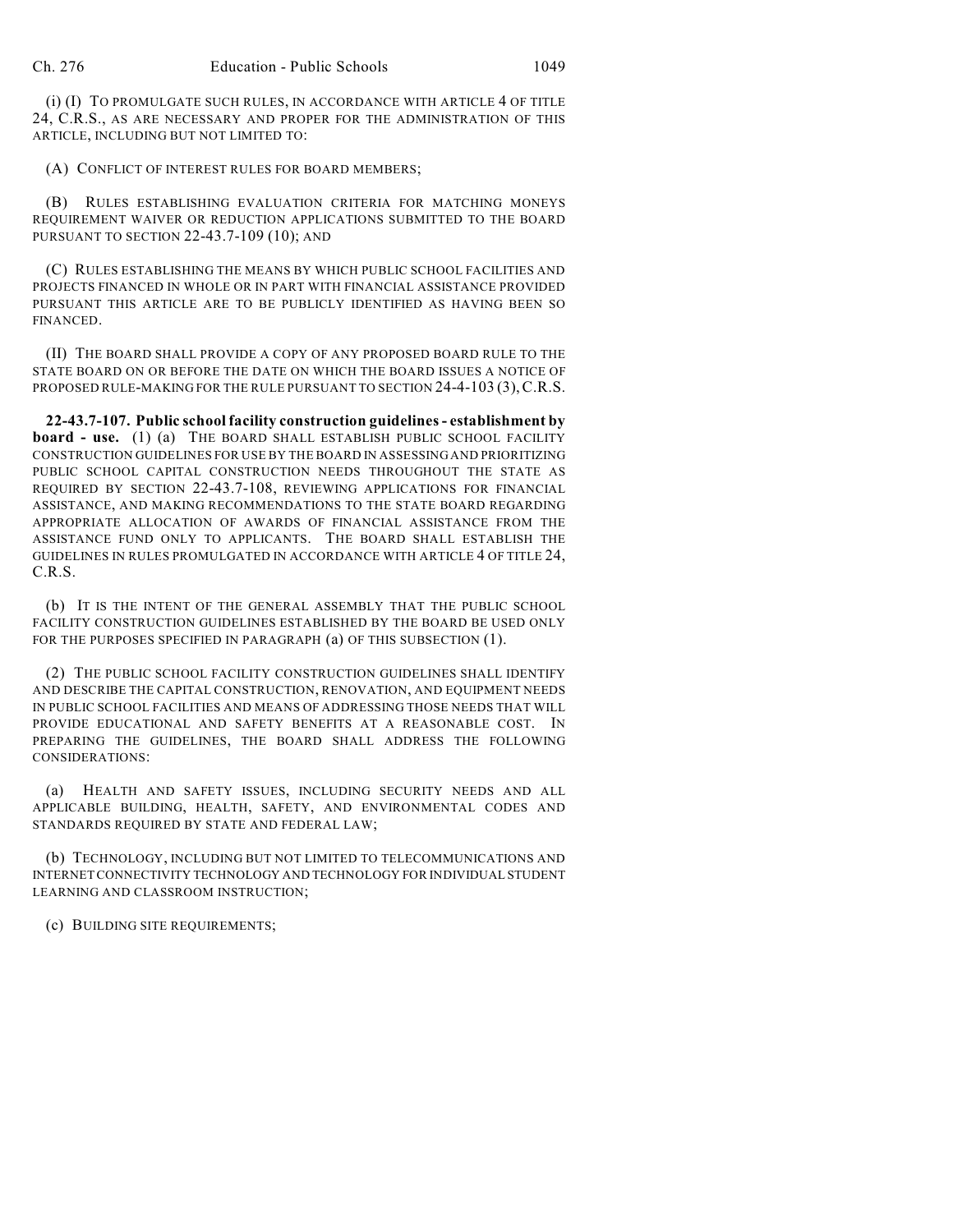(d) BUILDING PERFORMANCE STANDARDS AND GUIDELINES, INCLUDING BUT NOT LIMITED TO GREEN BUILDING AND ENERGY EFFICIENCY CRITERIA AS SPECIFIED IN EXECUTIVE ORDER D0012 07, "GREENING OF STATE GOVERNMENT: DETAILED IMPLEMENTATION", ISSUED BY THE GOVERNOR ON APRIL 16, 2007, OR ANY SUBSEQUENT EXECUTIVE ORDERS OR OTHER POLICY DIRECTIVES CONCERNING GREEN BUILDING AND ENERGY EFFICIENCY CRITERIA ISSUED BY THE GOVERNOR OR THE GOVERNOR'S ENERGY OFFICE;

(e) FUNCTIONALITY OF EXISTING AND PLANNED PUBLIC SCHOOL FACILITIES FOR CORE EDUCATIONAL PROGRAMS, PARTICULARLY THOSE EDUCATIONAL PROGRAMS FOR WHICH THE STATE BOARD HAS ADOPTED STATE MODEL CONTENT STANDARDS;

(f) CAPACITY OF EXISTING AND PLANNED PUBLIC SCHOOL FACILITIES, TAKING INTO CONSIDERATION POTENTIAL EXPANSION OF SERVICES FOR THE BENEFIT OF STUDENTS SUCH AS FULL-DAY KINDERGARTEN AND PRESCHOOL- AND SCHOOL-BASED HEALTH SERVICES;

(g) PUBLIC SCHOOL FACILITY ACCESSIBILITY; AND

(h) THE HISTORIC SIGNIFICANCE OF EXISTING PUBLIC SCHOOL FACILITIES AND THE POTENTIAL TO MEET CURRENT PROGRAMMING NEEDS BY REHABILITATING SUCH FACILITIES.

(3) THE BOARD AND THE DIVISION SHALL APPLY THE PUBLIC SCHOOL FACILITY CONSTRUCTION GUIDELINES IN CONDUCTING THE FINANCIAL ASSISTANCE PRIORITY ASSESSMENT REQUIRED BY SECTION 22-43.7-108.

**22-43.7-108. Statewide financial assistance priority assessment - public school facilities.** (1) (a) AS SOON AS POSSIBLE FOLLOWING THE ESTABLISHMENT OF THE PUBLIC SCHOOL FACILITY CONSTRUCTION GUIDELINES PURSUANT TO SECTION 22-43.7-107, THE BOARD SHALL CONDUCT WITH THE ASSISTANCE OF THE DIVISION, OR CONTRACT FOR, A FINANCIAL ASSISTANCE PRIORITY ASSESSMENT OF PUBLIC SCHOOL FACILITIES THROUGHOUT THE STATE AS PROVIDED IN THIS SECTION. THE BOARD SHALL ORDER PAYMENT OF THE COSTS INCURRED IN CONDUCTING OR CONTRACTING FOR THE FINANCIAL ASSISTANCE PRIORITY ASSESSMENT FROM THE ASSISTANCE FUND.

(b) IT IS THE INTENT OF THE GENERAL ASSEMBLY THAT THE FINANCIAL ASSISTANCE PRIORITY ASSESSMENT REQUIRED BY THIS SECTION BE USED ONLY FOR THE PURPOSES SPECIFIED IN PARAGRAPH (a) OF THIS SUBSECTION (1) AND SECTION 22-43.7-107 (1) (a).

(2) (a) THE FINANCIAL ASSISTANCE PRIORITY ASSESSMENT SHALL ASSESS PUBLIC SCHOOL FACILITY CAPITAL CONSTRUCTION PROJECTS BASED ON:

(I) THE CONDITION OF THE PUBLIC SCHOOL FACILITY;

(II) AIR AND WATER QUALITY IN THE PUBLIC SCHOOL FACILITY;

(III) PUBLIC SCHOOL FACILITY SPACE REQUIREMENTS;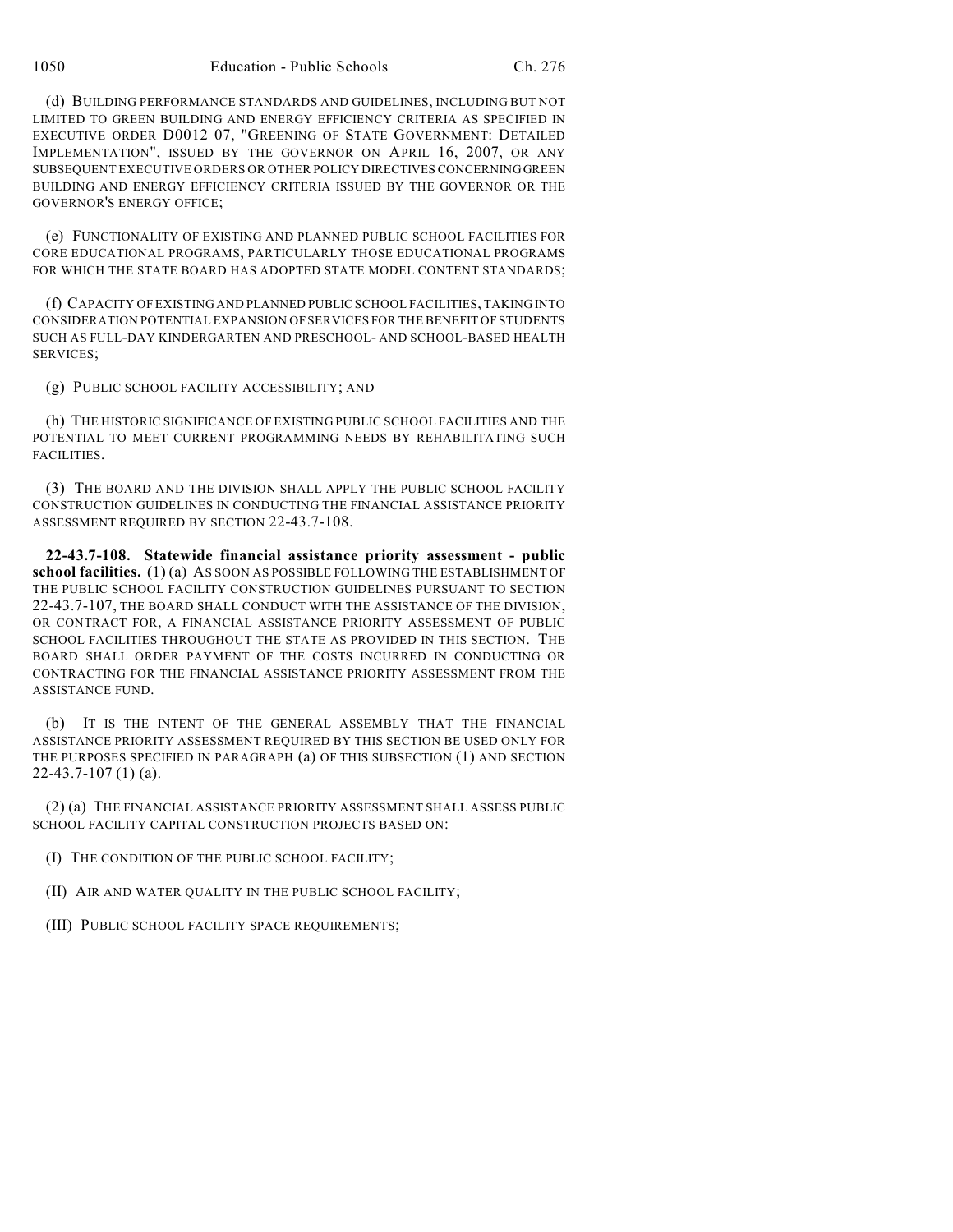(IV) THE ABILITY TO ACCOMMODATE EDUCATIONAL TECHNOLOGY, INCLUDING BUT NOT LIMITED TO TECHNOLOGY FOR INDIVIDUAL STUDENT LEARNING AND CLASSROOM INSTRUCTION;

(V) SITE REQUIREMENTS FOR THE PUBLIC SCHOOL FACILITY; AND

(VI) PUBLIC SCHOOL FACILITY DEMOGRAPHICS, INCLUDING A FIVE-YEAR PROJECTION CONCERNING ANTICIPATED SUBSTANTIAL CHANGES IN THE PUPIL COUNT OF INDIVIDUAL PUBLIC SCHOOL FACILITIES.

(b) THE FINANCIAL ASSISTANCE PRIORITY ASSESSMENT SHALL INCLUDE FIVE-YEAR PROJECTIONS REGARDING THE ISSUES DESCRIBED IN PARAGRAPH (a) OF THIS SUBSECTION (2).

(c) THE BOARD, OR THE DIVISION UPON THE BOARD'S REQUEST, SHALL ESTABLISH A DATABASE TO STORE THE DATA COLLECTED THROUGH THE FINANCIAL ASSISTANCE PRIORITY ASSESSMENT CONDUCTED PURSUANT TO THIS SECTION. THE BOARD OR THE DIVISION SHALL MAKE THE DATA COLLECTED AVAILABLE TO THE PUBLIC IN A FORM THAT IS EASILY ACCESSIBLE AND COMPLIES WITH ANY FEDERAL OR STATE LAWS OR REGULATIONS CONCERNING PRIVACY.

(3) THE BOARD SHALL USE THE PUBLIC SCHOOL FACILITY CONSTRUCTION GUIDELINES ESTABLISHED PURSUANT TO SECTION 22-43.7-107 IN CONDUCTING THE FINANCIAL ASSISTANCE PRIORITY ASSESSMENT DESCRIBED IN THIS SECTION.

**22-43.7-109. Financial assistance for public school capital construction application requirements - evaluation criteria - local match requirements.** (1) FOR FISCAL YEARS COMMENCING ON OR AFTER JULY 1, 2008, THE BOARD, WITH THE SUPPORT OF THE DIVISION AND SUBJECT TO THE FINAL APPROVAL OF THE STATE BOARD REGARDING FINANCIAL ASSISTANCE AWARDS AS SPECIFIED IN THIS SECTION, SHALL PROVIDE FINANCIAL ASSISTANCE AS SPECIFIED IN THIS SECTION SUBJECT TO THE FOLLOWING LIMITATIONS:

(a) THE BOARD MAY ONLY PROVIDE FINANCIAL ASSISTANCE FOR A CAPITAL CONSTRUCTION PROJECT FOR A PUBLIC SCHOOL FACILITY THAT THE APPLICANT OWNS OR WILL HAVE THE RIGHT TO OWN IN THE FUTURE UNDER THE TERMS OF A LEASE-PURCHASE AGREEMENT WITH THE OWNER OF THE FACILITY OR A SUBLEASE-PURCHASE AGREEMENT WITH THE STATE ENTERED INTO PURSUANT TO SECTION 22-43.7-110 (2).

(b) THE BOARD MAY PROVIDE FINANCIAL ASSISTANCE TO A CHARTER SCHOOL THAT FIRST OCCUPIES A PUBLIC SCHOOL FACILITY ON OR AFTER THE EFFECTIVE DATE OF THIS PARAGRAPH (b) ONLY IF THE PUBLIC SCHOOL FACILITY OCCUPIED BY THE CHARTER SCHOOL COMPLIED WITH ALL PUBLIC SCHOOL FACILITIES CONSTRUCTION GUIDELINES ADDRESSING HEALTH AND SAFETY ISSUES ESTABLISHED BY THE BOARD PURSUANT TO SECTION 22-43.7-107 (2) (a) AT THE TIME THE CHARTER SCHOOL FIRST OCCUPIED THE FACILITY.

(2) (a) EXCEPT AS OTHERWISE PROVIDED IN SUBPARAGRAPH (II) OF PARAGRAPH (b) OF THIS SUBSECTION (2), THE BOARD SHALL ESTABLISH AN ANNUAL FINANCIAL ASSISTANCE TIMELINE FOR USE BY APPLICANTS IN APPLYING FOR FINANCIAL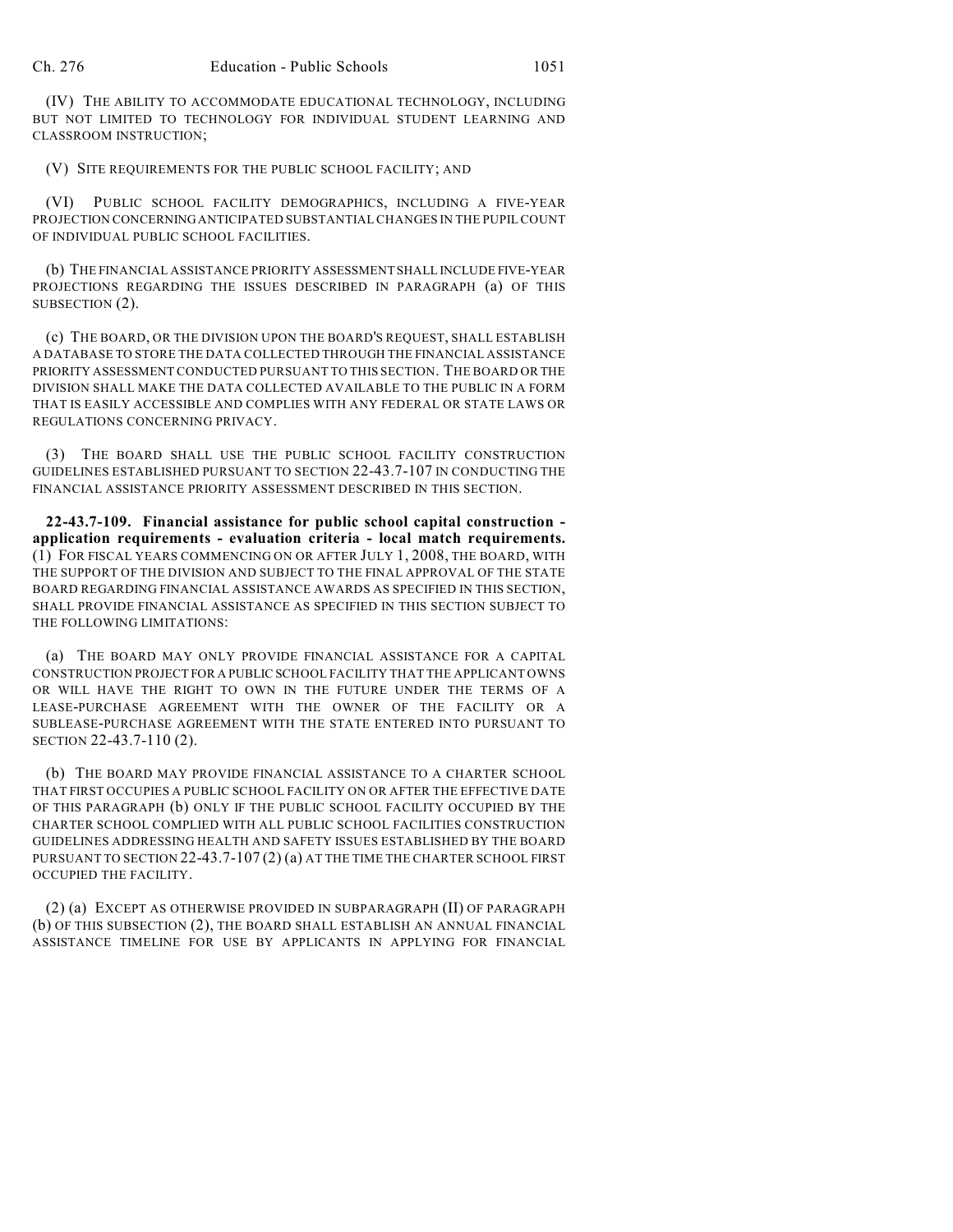ASSISTANCE AND OTHERWISE MEETING FINANCIAL ASSISTANCE REQUIREMENTS AND FOR USE BY THE BOARD IN REVIEWING FINANCIAL ASSISTANCE APPLICATIONS AND RECOMMENDING FINANCIAL ASSISTANCE AWARDS TO THE STATE BOARD. THE TIMELINE SHALL SPECIFY:

(I) A DEADLINE FOR APPLICANTS TO SUBMIT FINANCIAL ASSISTANCE APPLICATIONS TO THE BOARD THAT ALLOWS SUFFICIENT TIME FOR SUBMISSION OF SUCH APPLICATIONS;

(II) THE PERIOD IN WHICH THE BOARD, WITH THE SUPPORT OF THE DIVISION, WILL REVIEW FINANCIAL ASSISTANCE APPLICATIONS;

(III) A DEADLINE FOR THE BOARD TO SUBMIT TO THE STATE BOARD THE PRIORITIZED LIST OF PROJECTS FOR WHICH THE BOARD RECOMMENDS THE PROVISION OF FINANCIAL ASSISTANCE AS REQUIRED BY SUBSECTION (7) OF THIS SECTION; AND

(IV) ANY ADDITIONAL DEADLINES OR DEADLINE EXTENSION PERIODS NEEDED TO ENSURE THAT APPLICANTS SEEKING VOTER APPROVAL TO OBTAIN MATCHING MONEYS REQUIRED PURSUANT TO SUBSECTION (9) OF THIS SECTION HAVE SUFFICIENT OPPORTUNITY TO OBTAIN SUCH VOTER APPROVAL OR OTHERWISE NEEDED TO ENSURE THE EFFICIENT AND EFFECTIVE ADMINISTRATION OF THIS ARTICLE.

(b) NOTWITHSTANDING THE PROVISIONS OF PARAGRAPH (a) OF THIS SUBSECTION (2):

### (I) THE BOARD:

(A) AFTER RECEIVING AN APPLICATION FOR EMERGENCY FINANCIAL ASSISTANCE MADE PURSUANT TO SUBSECTION (8) OF THIS SECTION, MAY PROVIDE EMERGENCY FINANCIAL ASSISTANCE TO AN APPLICANT AT ANY TIME; AND

(B) MAY ESTABLISH A TIMELINE FOR THE 2008-09 FISCAL YEAR ONLY THAT TAKES INTO ACCOUNT ANY INCOMPLETE STATUS OF THE PRIORITY ASSESSMENT REQUIRED BY SECTION 22-43.7-108, ALLOWS AWARDS OF FINANCIAL ASSISTANCE TO BE MADE BASED ON CONSIDERATION OF SO MUCH OF THE ASSESSMENT AS HAS BEEN COMPLETED, AND DIFFERS FROM SUBSEQUENT ANNUAL TIMELINES.

(II) IN ORDER TO ENSURE EFFICIENT SUBMISSION AND REVIEW OF FINANCIAL ASSISTANCE APPLICATIONS AND ALLOW THE BOARD TO PROVIDE FINANCIAL ASSISTANCE AS SOON AS IS FEASIBLE, ON AND AFTER THE EFFECTIVE DATE OF THIS SUBPARAGRAPH (II), BUT BEFORE THE APPOINTMENT OF THE BOARD, THE STATE BOARD, OR SUCH PERSONNEL OF THE DEPARTMENT AS THE STATE BOARD MAY DESIGNATE, MAY ESTABLISH INTERIM FINANCIAL ASSISTANCE APPLICATION DEADLINES AND APPLICATIONS FOR USE BY APPLICANTS IN APPLYING FOR FINANCIAL ASSISTANCE FOR THE 2008-09 FISCAL YEAR ONLY. THE STATE BOARD MAY ALSO DESIGNATE DEPARTMENT PERSONNEL TO PRELIMINARILY REVIEW FINANCIAL ASSISTANCE APPLICATIONS UNTIL SUCH TIME AS THE BOARD AND THE DIRECTOR OF THE DIVISION HAVE BEEN APPOINTED.

(3) A CHARTER SCHOOL SHALL NOTIFY ITS AUTHORIZER THAT IT INTENDS TO APPLY FOR FINANCIAL ASSISTANCE AT LEAST THREE MONTHS PRIOR TO THE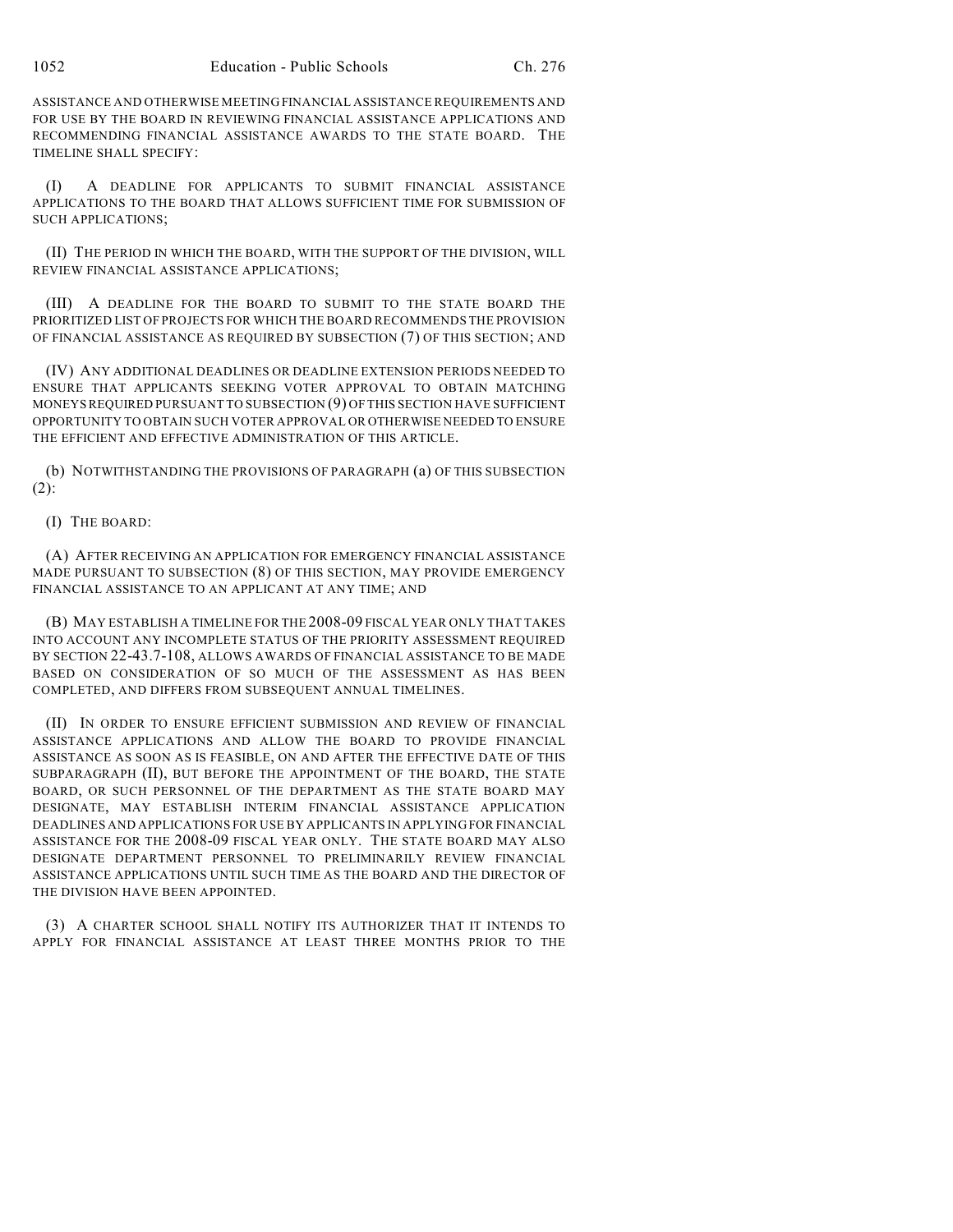APPLICATION SUBMISSION DEADLINE. THE CHARTER SCHOOL SHALL FORWARD ITS APPLICATION FOR FINANCIAL ASSISTANCE TO ITS AUTHORIZER, WHICH SHALL FORWARD THE APPLICATION TO THE BOARD TOGETHER WITH A LETTER INDICATING THE AUTHORIZER'S POSITION ON THE APPLICATION. THE COLORADO SCHOOL FOR THE DEAF AND BLIND SHALL APPLY FOR FINANCIAL ASSISTANCE DIRECTLY. FINANCIAL ASSISTANCE AWARDED TO A CHARTER SCHOOL AS A MATCHING CASH GRANT SHALL BE PROVIDED TO THE AUTHORIZER, WHICH SHALL DISTRIBUTE ALL FINANCIAL ASSISTANCE RECEIVED AS A GRANT TO THE CHARTER SCHOOL AND MAY NOT RETAIN ANY PORTION OF SUCH MONEYS FOR ANY PURPOSE. ALL OTHER FINANCIAL ASSISTANCE SHALL BE PROVIDED IN THE FORM OF LEASE PAYMENTS MADE BY THE BOARD DIRECTLY TO A LESSOR OR TRUSTEE AS REQUIRED BY THE TERMS OF THE APPLICABLE LEASE-PURCHASE AGREEMENT.

(4) APPLICATIONS FOR FINANCIAL ASSISTANCE SUBMITTED TO THE BOARD SHALL BE IN A FORM PRESCRIBED BY THE BOARD AND SHALL INCLUDE:

(a) A DESCRIPTION OF THE SCOPE AND NATURE OF THE PUBLIC SCHOOL FACILITY CAPITAL CONSTRUCTION PROJECT FOR WHICH FINANCIAL ASSISTANCE IS SOUGHT;

(b) A DESCRIPTION OF THE ARCHITECTURAL, FUNCTIONAL, AND CONSTRUCTION STANDARDS THAT ARE TO BE APPLIED TO THE CAPITAL CONSTRUCTION PROJECT THAT INDICATES WHETHER THE STANDARDS ARE CONSISTENT WITH THE PUBLIC SCHOOL FACILITY CONSTRUCTION GUIDELINES ESTABLISHED BY THE BOARD PURSUANT TO SECTION 22-43.7-107 AND PROVIDES AN EXPLANATION FOR THE USE OF ANY STANDARD THAT IS NOT CONSISTENT WITH THE GUIDELINES;

(c) THE ESTIMATED AMOUNT OF FINANCIAL ASSISTANCE NEEDED FOR THE CAPITAL CONSTRUCTION PROJECT AND THE FORM AND AMOUNT OF MATCHING MONEYS THAT THE APPLICANT WILL PROVIDE FOR THE PROJECT;

(d) (I) IF THE CAPITAL CONSTRUCTION PROJECT INVOLVES THE CONSTRUCTION OF A NEW PUBLIC SCHOOL FACILITY OR A MAJOR RENOVATION OF AN EXISTING PUBLIC SCHOOL FACILITY, A DEMONSTRATION OF THE ABILITY AND WILLINGNESS OF THE APPLICANT TO MAINTAIN THE PROJECT OVER TIME THAT INCLUDES, AT A MINIMUM, THE ESTABLISHMENT OF A CAPITAL RENEWAL BUDGET AND A COMMITMENT TO MAKE ANNUAL CONTRIBUTIONS TO A CAPITAL RENEWAL RESERVE WITHIN A SCHOOL DISTRICT'S CAPITAL RESERVE FUND OR ANY FUNCTIONALLY SIMILAR RESERVE FUND SEPARATELY MAINTAINED BY AN APPLICANT THAT IS NOT A SCHOOL DISTRICT.

(II) AS USED IN THIS PARAGRAPH (d), "CAPITAL RENEWAL RESERVE" MEANS MONEYS SET ASIDE BY AN APPLICANT FOR THE SPECIFIC PURPOSE OF REPLACING MAJOR PUBLIC SCHOOL FACILITY SYSTEMS WITH PROJECTED LIFE CYCLES SUCH AS ROOFS, INTERIOR FINISHES, ELECTRICAL SYSTEMS AND HEATING, VENTILATING, AND AIR CONDITIONING SYSTEMS.

(e) IF THE APPLICATION IS FOR FINANCIAL ASSISTANCE FOR THE RENOVATION, RECONSTRUCTION, EXPANSION, OR REPLACEMENT OF AN EXISTING PUBLIC SCHOOL FACILITY, A DESCRIPTION OF THE CONDITION OF THE PUBLIC SCHOOL FACILITY AT THE TIME THE APPLICANT PURCHASED OR COMPLETED THE CONSTRUCTION OF THE PUBLIC SCHOOL FACILITY AND, IF THE PUBLIC SCHOOL FACILITY WAS NOT NEW OR WAS NOT ADEQUATE AT THAT TIME, THE RATIONALE OF THE APPLICANT FOR PURCHASING THE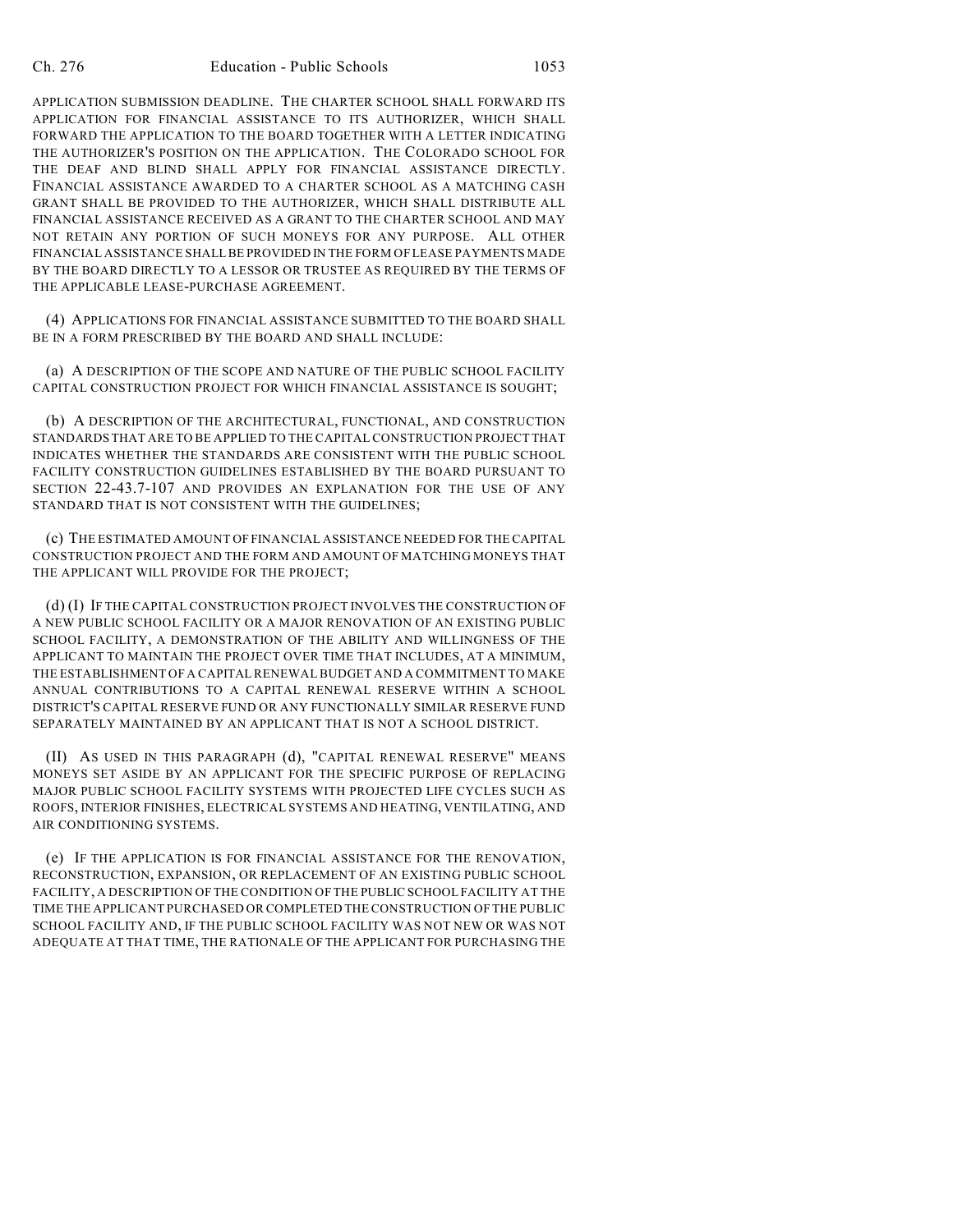PUBLIC SCHOOL FACILITY OR CONSTRUCTING IT IN THE MANNER IN WHICH IT DID;

(f) A STATEMENT REGARDING THE MEANS BY WHICH THE APPLICANT INTENDS TO PROVIDE MATCHING MONEYS REQUIRED FOR THE PROJECTS, INCLUDING BUT NOT LIMITED TO MEANS SUCH AS VOTER-APPROVED MULTIPLE-FISCAL YEAR DEBT OR OTHER FINANCIAL OBLIGATIONS, GIFTS, GRANTS, DONATIONS, OR ANY OTHER MEANS OF FINANCING PERMITTED BY LAW, OR THE INTENT OF THE APPLICANT TO SEEK A WAIVER OF THE MATCHING MONEYS REQUIREMENT PURSUANT TO SUBSECTION (10) OF THIS SECTION. IF AN APPLICANT THAT IS A SCHOOL DISTRICT OR A BOARD OF COOPERATIVE SERVICES WITH A PARTICIPATING SCHOOL DISTRICT INTENDS TO RAISE MATCHING MONEYS BY OBTAINING VOTER APPROVAL TO ENTER INTO A SUBLEASE-PURCHASE AGREEMENT THAT CONSTITUTES AN INDEBTEDNESS OF THE DISTRICT AS AUTHORIZED BY SECTION 22-32-127, IT SHALL INDICATE WHETHER IT HAS RECEIVED THE REQUIRED VOTER APPROVAL OR, IF THE ELECTION HAS NOT ALREADY BEEN HELD, THE ANTICIPATED DATE OF THE ELECTION.

(g) A DESCRIPTION OF ANY EFFORTS BY THE APPLICANT TO COORDINATE CAPITAL CONSTRUCTION PROJECTS WITH LOCAL GOVERNMENTAL ENTITIES OR COMMUNITY-BASED OR OTHER ORGANIZATIONS THAT PROVIDE FACILITIES OR SERVICES THAT BENEFIT THE COMMUNITY IN ORDER TO MORE EFFICIENTLY OR EFFECTIVELY PROVIDE SUCH FACILITIES OR SERVICES, INCLUDING BUT NOT LIMITED TO A DESCRIPTION OF ANY FINANCIAL COMMITMENT RECEIVED FROM ANY SUCH ENTITY OR ORGANIZATION THAT WILL ALLOW BETTER LEVERAGING OF ANY FINANCIAL ASSISTANCE AWARDED; AND

(h) ANY OTHER INFORMATION THAT THE BOARD MAY REQUIRE FOR THE EVALUATION OF THE PROJECT.

(5) THE BOARD, TAKING INTO CONSIDERATION THE FINANCIAL ASSISTANCE PRIORITY ASSESSMENT CONDUCTED PURSUANT TO SECTION 22-43.7-108, SHALL PRIORITIZE APPLICATIONS THAT DESCRIBE PUBLIC SCHOOL FACILITY CAPITAL CONSTRUCTION PROJECTS DEEMED ELIGIBLE FOR FINANCIAL ASSISTANCE BASED ON THE FOLLOWING CRITERIA, IN DESCENDING ORDER OF IMPORTANCE:

(a) (I) PROJECTS THAT WILL ADDRESS SAFETY HAZARDS OR HEALTH CONCERNS AT EXISTING PUBLIC SCHOOL FACILITIES, INCLUDING CONCERNS RELATING TO PUBLIC SCHOOL FACILITY SECURITY;

(II) IN PRIORITIZING AN APPLICATION FOR A PUBLIC SCHOOL FACILITY RENOVATION PROJECT THAT WILL ADDRESS SAFETY HAZARDS OR HEALTH CONCERNS, THE BOARD SHALL CONSIDER THE CONDITION OF THE ENTIRE PUBLIC SCHOOL FACILITY FOR WHICH THE PROJECT IS PROPOSED AND DETERMINE WHETHER IT WOULD BE MORE FISCALLY PRUDENT TO REPLACE THE ENTIRE FACILITY THAN TO PROVIDE FINANCIAL ASSISTANCE FOR THE RENOVATION PROJECT.

(b) PROJECTS THAT WILL RELIEVE OVERCROWDING IN PUBLIC SCHOOL FACILITIES, INCLUDING BUT NOT LIMITED TO PROJECTS THAT WILL ALLOW STUDENTS TO MOVE FROM TEMPORARY INSTRUCTIONAL FACILITIES INTO PERMANENT FACILITIES;

(c) PROJECTS THAT ARE DESIGNED TO INCORPORATE TECHNOLOGY INTO THE EDUCATIONAL ENVIRONMENT; AND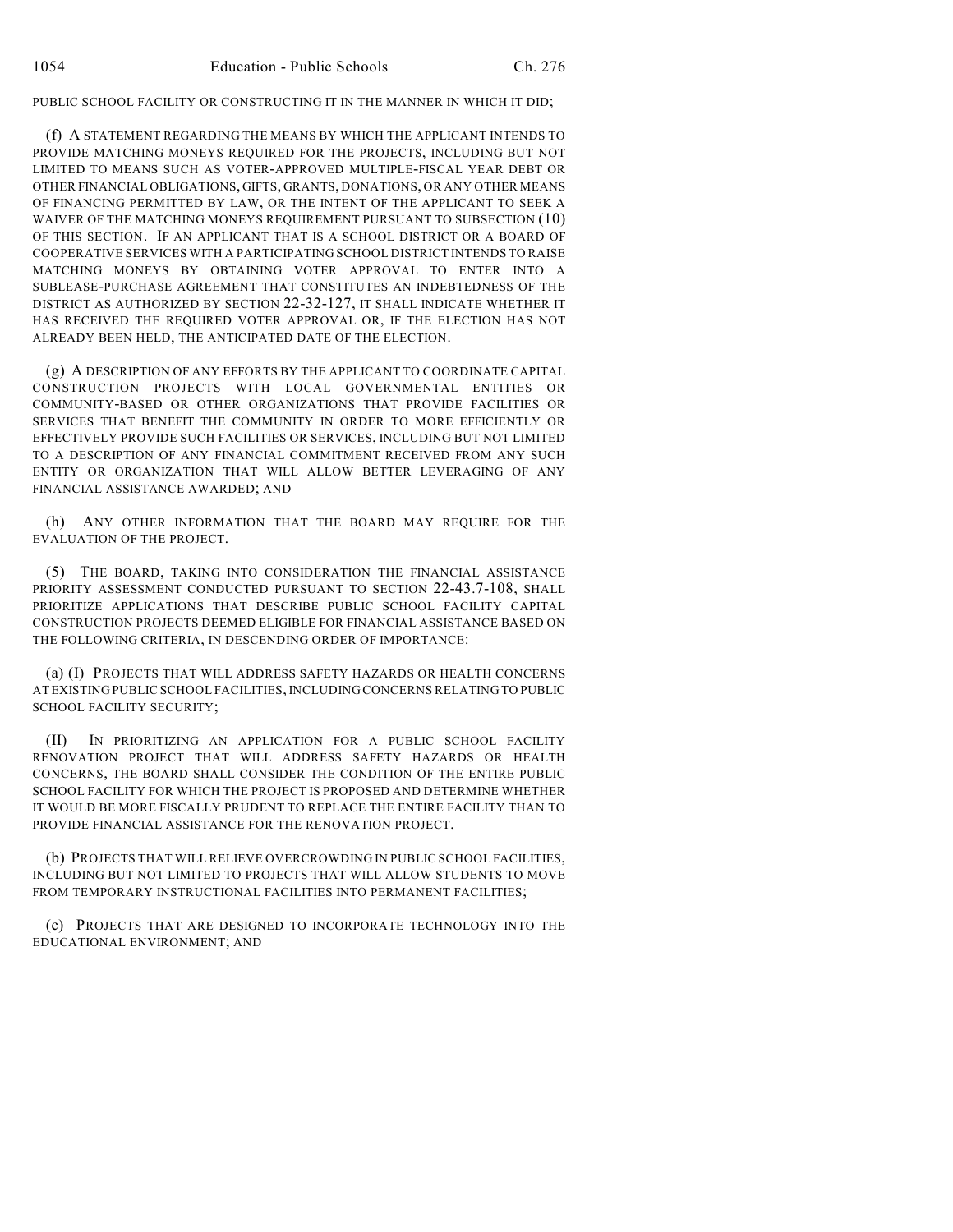### (d) ALL OTHER PROJECTS.

(6) THE BOARD MAY REQUEST THAT THE DIVISION UNDERTAKE A PRELIMINARY REVIEW OF ANY OR ALL APPLICATIONS FOR FINANCIAL ASSISTANCE, AND THE BOARD MAY ALSO REQUEST THAT ANY DEPARTMENT, AGENCY, OR INSTITUTION OF STATE GOVERNMENT WITH EXPERTISE OR EXPERIENCE IN CONSTRUCTION MANAGEMENT PROVIDE ASSISTANCE TO THE BOARD WITH REGARD TO THE EVALUATION OF SUCH APPLICATIONS FOR FINANCIAL ASSISTANCE.

(7) PURSUANT TO THE TIMELINES ESTABLISHED PURSUANT TO SUBSECTION (2) OF THIS SECTION FOR ANY FISCAL YEAR FOR WHICH FINANCIAL ASSISTANCE IS TO BE AWARDED, AND AFTER PRIORITIZING PUBLIC SCHOOL FACILITY CAPITAL CONSTRUCTION PROJECTS AS SPECIFIED IN SUBSECTION (5) OF THIS SECTION, THE BOARD SHALL SUBMIT TO THE STATE BOARD A PRIORITIZED LIST OF PROJECTS FOR WHICH THE BOARD RECOMMENDS THE PROVISION OF FINANCIAL ASSISTANCE. THE PRIORITIZED LIST SHALL INCLUDE THE BOARD'S RECOMMENDATION AS TO THE AMOUNT AND TYPE OF FINANCIAL ASSISTANCE TO BE PROVIDED AND A STATEMENT OF THE SOURCE AND AMOUNT OF APPLICANT MATCHING MONEYS FOR EACH RECOMMENDED PROJECT BASED UPON INFORMATION PROVIDED BY THE APPLICANT. THE BOARD MAY RECOMMEND THAT ANY SPECIFIC PROJECT ONLY RECEIVE FINANCIAL ASSISTANCE IF ANOTHER HIGHER PRIORITY PROJECT OR GROUP OF PROJECTS BECOMES INELIGIBLE FOR FINANCIAL ASSISTANCE DUE TO THE INABILITY OF AN APPLICANT TO RAISE REQUIRED MATCHING MONEYS BY A DEADLINE PRESCRIBED BY THE BOARD AS A CONDITION OF A FINANCIAL ASSISTANCE AWARD FOR THE HIGHER PRIORITY PROJECT OR GROUP OF PROJECTS. THE STATE BOARD MAY APPROVE, DISAPPROVE, OR MODIFY THE PROVISION OF FINANCIAL ASSISTANCE FOR ANY PROJECT RECOMMENDED BY THE BOARD IF THE STATE BOARD CONCLUDES THAT THE BOARD MISINTERPRETED THE RESULTS OF THE PRIORITIZATION ASSESSMENT CONDUCTED PURSUANT TO SECTION 22-43.7-108 OR MISAPPLIED THE PRIORITIZATION CRITERIA SPECIFIED IN SUBSECTION (5) OF THIS SECTION. THE STATE BOARD SHALL SPECIFICALLY EXPLAIN IN WRITING ITS REASONS FOR FINDING THAT THE BOARD MISINTERPRETED THE RESULTS OF THE PRIORITY ASSESSMENT OR MISAPPLIED THE PRIORITIZATION CRITERIA WHEN DISAPPROVING OR MODIFYING ANY FINANCIAL ASSISTANCE AWARD RECOMMENDED BY THE BOARD.

(8) (a) NOTWITHSTANDING ANY OTHER PROVISION OF THIS SECTION, IN THE EVENT OF A PUBLIC SCHOOL FACILITY EMERGENCY, AN ENTITY THAT MAY BE AN APPLICANT AND THAT IS OPERATING IN THE AFFECTED PUBLIC SCHOOL FACILITY MAY SUBMIT AN APPLICATION TO THE BOARD FOR EMERGENCY FINANCIAL ASSISTANCE TO ADDRESS THE EMERGENCY. THE APPLICATION SHALL DISCLOSE ANY INSURANCE PROCEEDS, CASH RESERVES, OR CAPITAL CONSTRUCTION RESERVES AVAILABLE TO PAY THE COSTS OF ADDRESSING THE EMERGENCY, AND INSURANCE PROCEEDS THAT BECOME AVAILABLE ONLY AFTER AN APPLICANT HAS RECEIVED EMERGENCY FINANCIAL ASSISTANCE SHALL BE USED FIRST TO REIMBURSE THE ASSISTANCE FUND FOR THE EMERGENCY FINANCIAL ASSISTANCE. THE BOARD SHALL MEET WITHIN FIFTEEN DAYS OF RECEIVING THE APPLICATION TO DETERMINE WHETHER TO RECOMMEND TO THE STATE BOARD THAT EMERGENCY FINANCIAL ASSISTANCE BE PROVIDED, THE AMOUNT OF ANY ASSISTANCE RECOMMENDED TO BE PROVIDED, AND ANY RECOMMENDED CONDITIONS THAT THE APPLICANT MUST MEET TO RECEIVE THE ASSISTANCE. THE STATE BOARD SHALL MEET WITHIN FIVE DAYS OF RECEIVING THE BOARD'S RECOMMENDATIONS TO DETERMINE WHETHER TO AUTHORIZE THE BOARD TO AWARD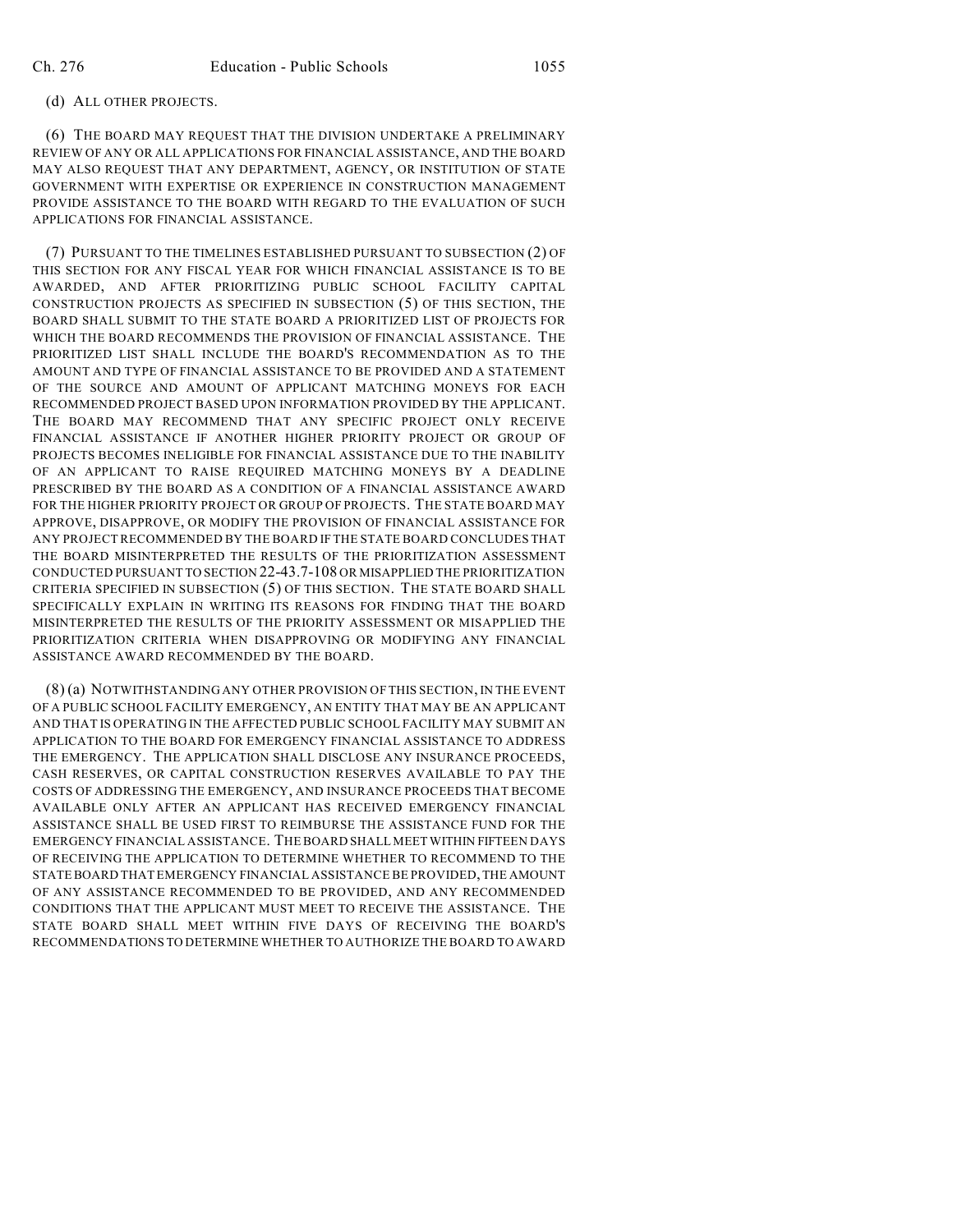EMERGENCY FINANCIAL ASSISTANCE AS RECOMMENDED BY THE BOARD, MODIFY THE RECOMMENDED AWARD OF ASSISTANCE, OR PROHIBIT THE BOARD FROM AWARDING ASSISTANCE. THE BOARD MAY USE ANY UNENCUMBERED AND UNEXPENDED MONEYS IN THE ASSISTANCE FUND, INCLUDING THE EMERGENCY RESERVE OF THE ASSISTANCE FUND, TO PROVIDE EMERGENCY FINANCIAL ASSISTANCE.

(b) AS USED IN THIS SUBSECTION (8), "PUBLIC SCHOOL FACILITY EMERGENCY" MEANS AN UNANTICIPATED EVENT THAT MAKES ALL OR A SIGNIFICANT PORTION OF A PUBLIC SCHOOL FACILITY UNUSABLE FOR EDUCATIONAL PURPOSES OR THREATENS THE HEALTH OR SAFETY OF PERSONS USING THE PUBLIC SCHOOL FACILITY.

(9) EXCEPT AS OTHERWISE PROVIDED IN SUBSECTION (10) OF THIS SECTION, THE BOARD SHALL RECOMMEND AND THE STATE BOARD SHALL APPROVE FINANCIAL ASSISTANCE FOR A PUBLIC SCHOOL FACILITY CAPITAL CONSTRUCTION PROJECT ONLY IF THE APPLICANT PROVIDES MATCHING MONEYS IN AN AMOUNT EQUAL TO A PERCENTAGE OF THE TOTAL FINANCING FOR THE PROJECT DETERMINED BY THE BOARD AFTER CONSIDERATION OF THE APPLICANT'S FINANCIAL CAPACITY, AS DETERMINED BY THE FOLLOWING FACTORS:

(a) WITH RESPECT TO A SCHOOL DISTRICT'S APPLICATION FOR FINANCIAL ASSISTANCE:

(I) THE SCHOOL DISTRICT'S ASSESSED VALUE PER PUPIL RELATIVE TO THE STATE AVERAGE;

(II) THE SCHOOL DISTRICT'S MEDIAN HOUSEHOLD INCOME RELATIVE TO THE STATE AVERAGE;

(III) THE SCHOOL DISTRICT'S BOND REDEMPTION FUND MILL LEVY RELATIVE TO THE STATEWIDE AVERAGE;

(IV) THE PERCENTAGE OF PUPILS ENROLLED IN THE SCHOOL DISTRICT WHO ARE ELIGIBLE FOR FREE OR REDUCED-COST LUNCH; AND

(V) THE AMOUNT OF EFFORT PUT FORTH BY THE SCHOOL DISTRICT TO OBTAIN VOTER APPROVAL FOR A BALLOT QUESTION FOR BONDED INDEBTEDNESS, INCLUDING BUT NOT LIMITED TO A BALLOT QUESTION FOR ENTRY BY THE DISTRICT INTO A SUBLEASE-PURCHASE AGREEMENT OF THE TYPE THAT CONSTITUTES AN INDEBTEDNESS OF THE DISTRICT PURSUANT TO SECTION 22-32-127, DURING THE TEN YEARS PRECEDING THE YEAR IN WHICH THE DISTRICT SUBMITTED THE APPLICATION, WHICH FACTOR MAY BE USED ONLY TO REDUCE THE PERCENTAGE OF MATCHING MONEYS REQUIRED FROM A DISTRICT THAT HAS PUT FORTH SUCH EFFORT AND NOT TO INCREASE THE AMOUNT OF MATCHING MONEYS REQUIRED FROM ANY DISTRICT;

(b) WITH RESPECT TO A BOARD OF COOPERATIVE SERVICES' APPLICATION FOR FINANCIAL ASSISTANCE:

(I) THE AVERAGE ASSESSED VALUE PER PUPIL OF ALL MEMBERS OF THE BOARD OF COOPERATIVE SERVICES PARTICIPATING IN THE CAPITAL CONSTRUCTION PROJECT RELATIVE TO THE STATE AVERAGE;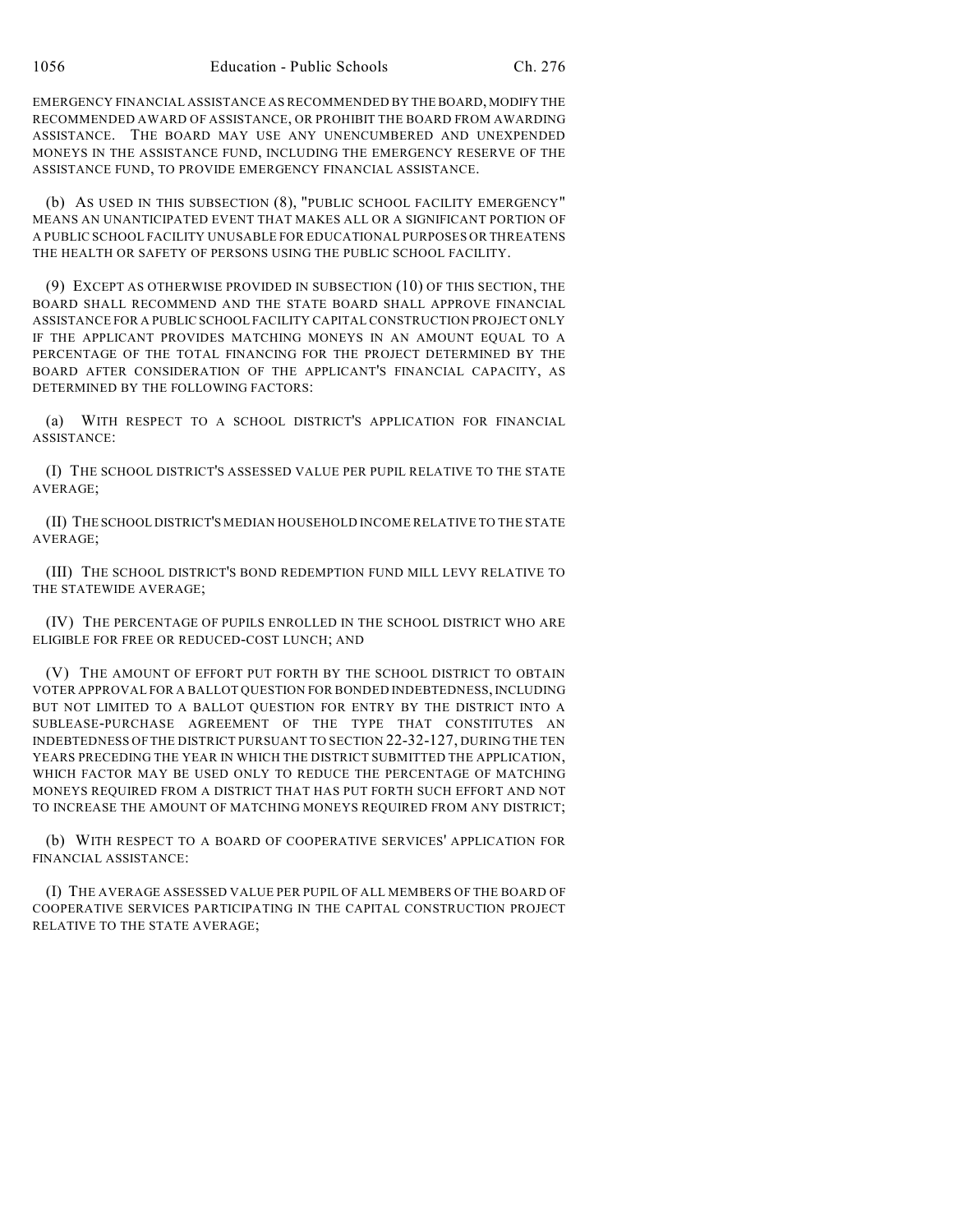(II) THE AVERAGE MEDIAN HOUSEHOLD INCOME OF ALL MEMBERS OF THE BOARD OF COOPERATIVE SERVICES PARTICIPATING IN THE CAPITAL CONSTRUCTION PROJECT RELATIVE TO THE STATE AVERAGE;

(III) THE AVERAGE BOND REDEMPTION FUND MILL LEVY OF ALL MEMBERS OF THE BOARD OF COOPERATIVE SERVICES PARTICIPATING IN THE CAPITAL CONSTRUCTION PROJECT RELATIVE TO THE STATEWIDE AVERAGE;

(IV) THE PERCENTAGE OF PUPILS ENROLLED IN THE MEMBER SCHOOLS WITHIN THE BOARD OF COOPERATIVE SERVICES THAT ARE PARTICIPATING IN THE CAPITAL CONSTRUCTION PROJECT WHO ARE ELIGIBLE FOR FREE OR REDUCED-COST LUNCH; AND

(V) THE AMOUNT OF EFFORT PUT FORTH BY THE MEMBERS OF THE BOARD OF COOPERATIVE SERVICES TO OBTAIN VOTER APPROVAL FOR A BALLOT QUESTION FOR BONDED INDEBTEDNESS, INCLUDING BUT NOT LIMITED TO A BALLOT QUESTION FOR ENTRY BY ANY MEMBER INTO A SUBLEASE-PURCHASE AGREEMENT OF THE TYPE THAT CONSTITUTES AN INDEBTEDNESS OF THE MEMBER PURSUANT TO SECTION 22-32-127, DURING THE TEN YEARS PRECEDING THE YEAR IN WHICH THE BOARD OF COOPERATIVE SERVICES SUBMITTED THE APPLICATION, WHICH FACTOR MAY BE USED ONLY TO REDUCE THE PERCENTAGE OF MATCHING MONEYS REQUIRED FROM A BOARD OF COOPERATIVE SERVICES WHOSE MEMBERS, OR ANY OF THEM, HAVE PUT FORTH SUCH EFFORT AND NOT TO INCREASE THE AMOUNT OF MATCHING MONEYS REQUIRED FROM ANY BOARD OF COOPERATIVE SERVICES;

(c) WITH RESPECT TO A CHARTER SCHOOL'S APPLICATION FOR FINANCIAL ASSISTANCE:

(I) THE AMOUNT OF PER PUPIL OPERATING REVENUE THAT THE CHARTER SCHOOL HAS BUDGETED TO EXPEND IN ORDER TO MEET ITS FACILITIES OBLIGATIONS DURING THE FISCAL YEAR FOR WHICH AN APPLICATION IS MADE RELATIVE TO OTHER CHARTER SCHOOLS IN THE STATE, MEASURED BOTH IN TERMS OF TOTAL DOLLARS AND AS A PERCENTAGE OF THE CHARTER SCHOOL'S TOTAL PER PUPIL OPERATING REVENUE;

(II) THE PER PUPIL REVENUE RECEIVED BY THE CHARTER SCHOOL FROM THE STATE THAT IS REQUIRED BY LAW TO BE CREDITED TO A CAPITAL CONSTRUCTION RESERVE;

(III) THE PER PUPIL REVENUE RECEIVED BY THE CHARTER SCHOOL FROM THE STATE EDUCATION FUND FOR CAPITAL CONSTRUCTION PURSUANT TO SECTION 22-30.5-112.3;

(IV) THE PERCENTAGE OF CHILDREN ENROLLED IN THE CHARTER SCHOOL WHO ARE ELIGIBLE FOR THE FEDERAL FREE AND REDUCED LUNCH PROGRAM; AND

(V) THE AMOUNT OF EFFORT PUT FORTH BY THE CHARTER SCHOOL DURING THE TEN YEARS PRECEDING THE YEAR IN WHICH THE CHARTER SCHOOL SUBMITTED THE APPLICATION TO MEET ITS FACILITIES NEEDS BY ACCESSING VACANT SCHOOL DISTRICT FACILITIES OR OBTAINING FUNDING FOR CAPITAL CONSTRUCTION BY HAVING THE COLORADO EDUCATIONAL AND CULTURAL FACILITIES AUTHORITY CREATED AND EXISTING PURSUANT TO SECTION 23-15-104 (1) (a), C.R.S, ISSUE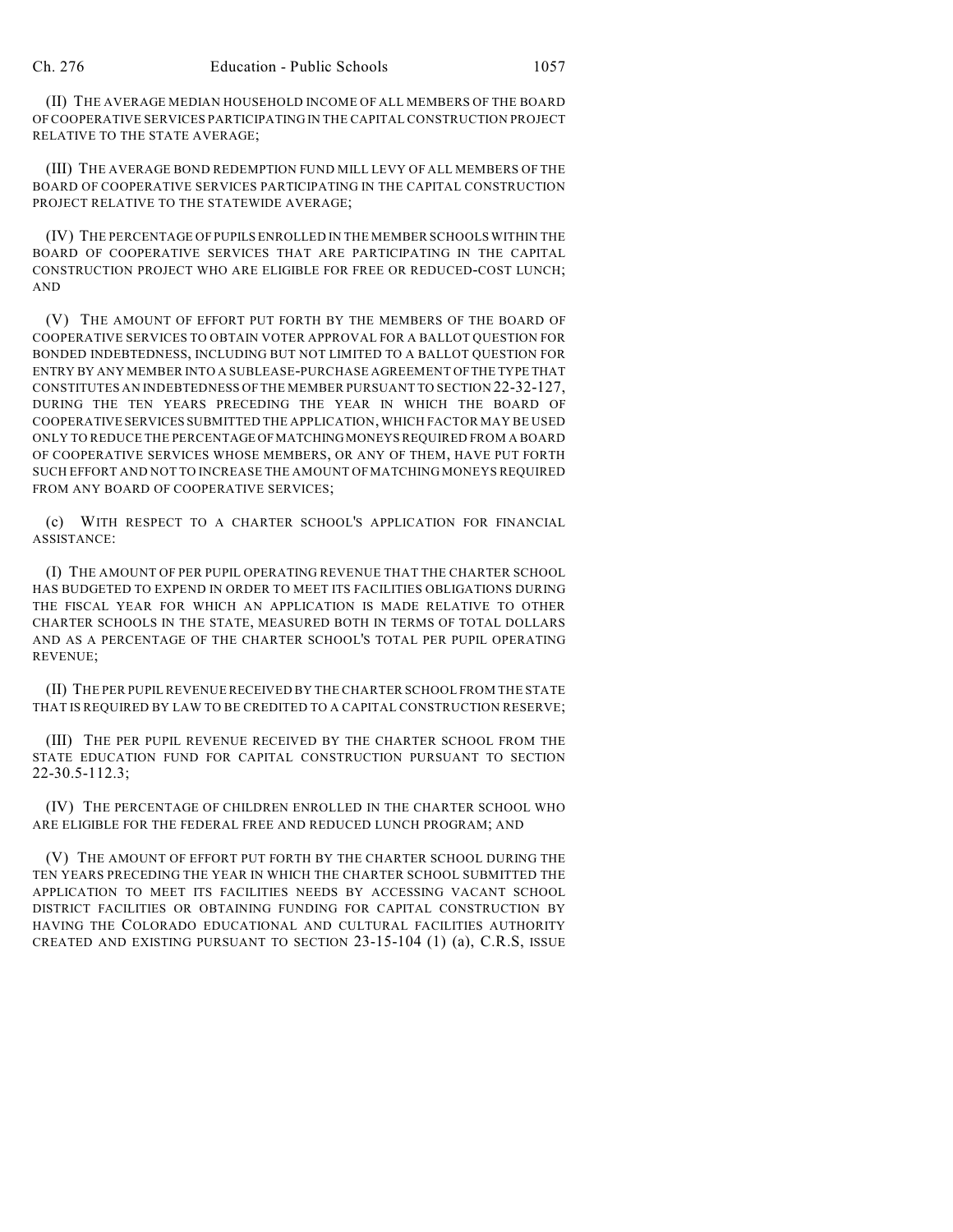BONDS ON ITS BEHALF, SEEKING VOTER APPROVAL OF A BALLOT QUESTION FOR BONDED INDEBTEDNESS OR FOR A SPECIAL MILL LEVY AUTHORIZED BY SECTION 22-30.5-405, OR SEEKING INCLUSION OF ITS CAPITAL CONSTRUCTION NEEDS IN A SCHOOL DISTRICT'S BALLOT QUESTION SEEKING VOTER APPROVAL FOR BONDED INDEBTEDNESS, WHICH FACTOR MAY BE USED ONLY TO REDUCE THE PERCENTAGE OF MATCHING MONEYS REQUIRED FROM A CHARTER SCHOOL THAT HAS PUT FORTH SUCH EFFORT AND NOT TO INCREASE THE AMOUNT OF MATCHING MONEYS REQUIRED FROM ANY CHARTER SCHOOL.

(10) (a) A SCHOOL DISTRICT SHALL NOT BE REQUIRED TO PROVIDE ANY AMOUNT OF MATCHING MONEYS IN EXCESS OF THE DIFFERENCE BETWEEN THE SCHOOL DISTRICT'S LIMIT OF BONDED INDEBTEDNESS, AS CALCULATED PURSUANT TO SECTION 22-42-104, AND THE TOTAL AMOUNT OF OUTSTANDING BONDED INDEBTEDNESS ALREADY INCURRED BY THE SCHOOL DISTRICT.

(b) AN APPLICANT MAY APPLY TO THE BOARD FOR A WAIVER OR REDUCTION OF THE MATCHING MONEYS REQUIREMENT SPECIFIED IN SUBSECTION (9) OF THIS SECTION. THE BOARD MAY GRANT A WAIVER OR REDUCTION IF IT DETERMINES THAT THE WAIVER OR REDUCTION WOULD SIGNIFICANTLY ENHANCE EDUCATIONAL OPPORTUNITY AND QUALITY WITHIN A SCHOOL DISTRICT, BOARD OF COOPERATIVE SERVICES, OR APPLICANT SCHOOL, THAT THE COST OF COMPLYING WITH THE MATCHING MONEYS REQUIREMENT WOULD SIGNIFICANTLY LIMIT EDUCATIONAL OPPORTUNITIES WITHIN A SCHOOL DISTRICT, BOARD OF COOPERATIVE SERVICES, OR APPLICANT SCHOOL, OR THAT EXTENUATING CIRCUMSTANCES DEEMED SIGNIFICANT BY THE BOARD MAKE A WAIVER APPROPRIATE.

(c) THE AMOUNT OF BONDED INDEBTEDNESS THAT A SCHOOL DISTRICT THAT IS A MEMBER OF A BOARD OF COOPERATIVE SERVICES INCURS IN ORDER TO PROVIDE MATCHING MONEYS FOR THE BOARD OF COOPERATIVE SERVICES SHALL NOT CONSTITUTE BONDED INDEBTEDNESS OF THE SCHOOL DISTRICT SUBJECT TO THE LIMITS ON BONDED INDEBTEDNESS SPECIFIED IN SECTION 22-42-104.

(11) IN DETERMINING THE AMOUNT OF EACH RECOMMENDED AWARD OF FINANCIAL ASSISTANCE, THE BOARD SHALL SEEK TO BE AS EQUITABLE AS PRACTICABLE BY CONSIDERING THE TOTAL FINANCIAL CAPACITY OF EACH APPLICANT.

**22-43.7-110. Financial assistance - grants - lease-purchase agreements.** (1) THE BOARD MAY PROVIDE FINANCIAL ASSISTANCE FOR THOSE PUBLIC SCHOOL FACILITY CAPITAL CONSTRUCTION PROJECTS FOR WHICH THE STATE BOARD HAS AUTHORIZED THE PROVISION OF FINANCIAL ASSISTANCE PURSUANT TO SECTION 22-43.7-109 (7) BY PROVIDING MATCHING GRANTS FROM THE ASSISTANCE FUND.

(2) SUBJECT TO THE FOLLOWING REQUIREMENTS AND LIMITATIONS, THE BOARD MAY ALSO INSTRUCT THE STATE TREASURER TO ENTER INTO LEASE-PURCHASE AGREEMENTS ON BEHALF OF THE STATE TO PROVIDE FINANCIAL ASSISTANCE TO APPLICANTS BY FINANCING PUBLIC SCHOOL FACILITY CAPITAL CONSTRUCTION PROJECTS FOR WHICH THE STATE BOARD HAS AUTHORIZED THE PROVISION OF FINANCIAL ASSISTANCE PURSUANT TO SECTION 22-43.7-109 (7):

(a) SUBJECT TO THE LIMITATION SPECIFIED IN PARAGRAPH (b) OF THIS SUBSECTION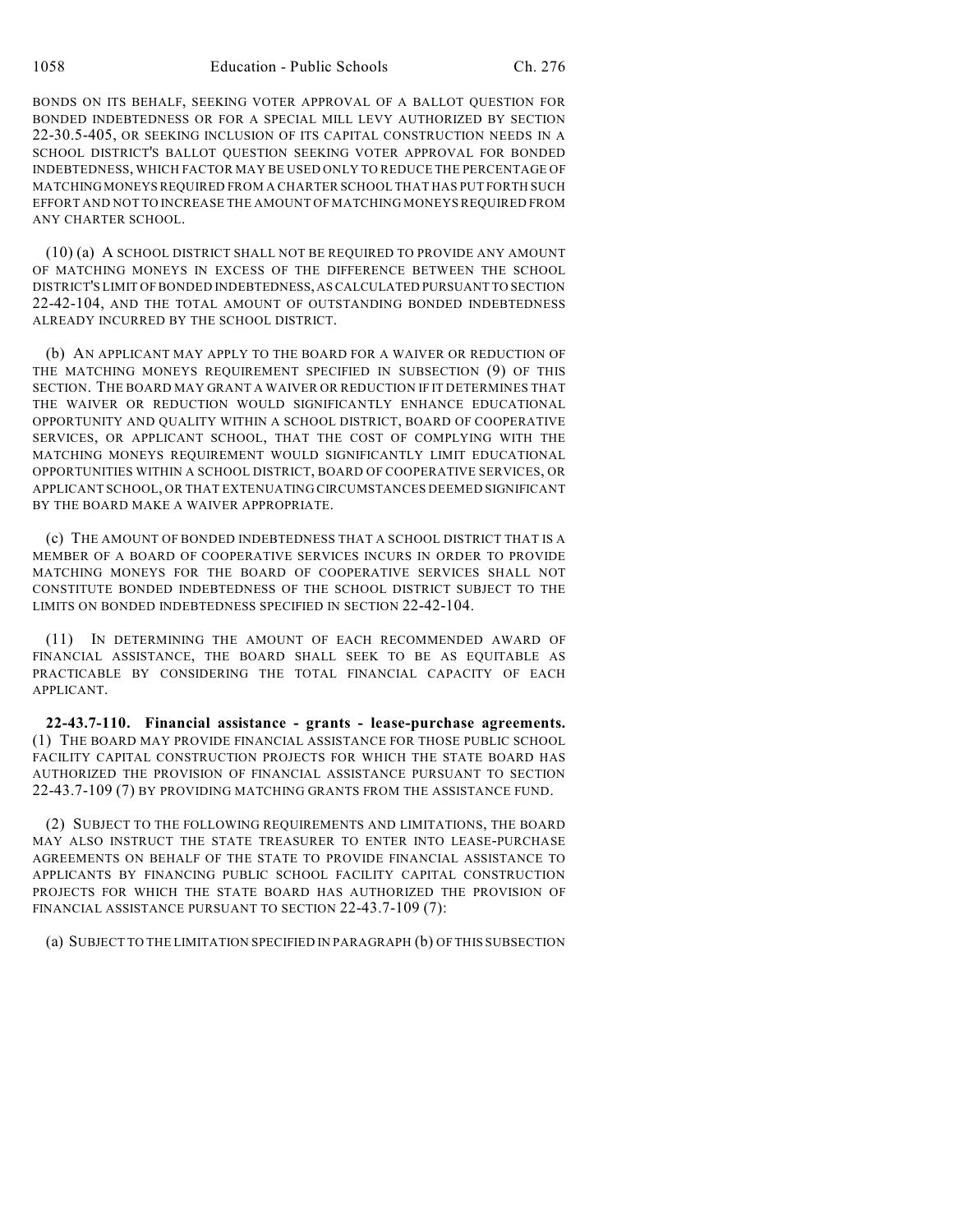(2), THE MAXIMUM TOTAL AMOUNT OF ANNUAL LEASE PAYMENTS PAYABLE BY THE STATE DURING ANY FISCAL YEAR UNDER THE TERMS OF ALL OUTSTANDING LEASE-PURCHASE AGREEMENTS ENTERED INTO BY THE STATE TREASURER AS INSTRUCTED BY THE BOARD PURSUANT TO THIS SUBSECTION (2) IS:

(I) TWENTY MILLION DOLLARS FOR THE 2008-09 FISCAL YEAR;

(II) FORTY MILLION DOLLARS FOR THE 2009-10 FISCAL YEAR;

(III) SIXTY MILLION DOLLARS FOR THE 2010-11 FISCAL YEAR; AND

(IV) EIGHTY MILLION DOLLARS FOR THE 2011-12 FISCAL YEAR AND FOR EACH FISCAL YEAR THEREAFTER.

(b) THE BOARD MAY EXPEND ONLY MATCHING MONEYS CREDITED TO THE ASSISTANCE FUND PURSUANT TO PARAGRAPH (c) OF THIS SUBSECTION (2) OR SECTION 22-43.7-104 (2) (b) (IV) OR INTEREST OR INCOME DERIVED FROM THE DEPOSIT AND INVESTMENT OF SUCH MATCHING MONEYS TO MAKE ANNUAL LEASE PAYMENTS OF PRINCIPAL OR INTEREST FOR ANY FISCAL YEAR IN EXCESS OF ONE-HALF OF THE MAXIMUM TOTAL AMOUNT OF ANNUAL LEASE PAYMENTS PERMITTED FOR THE FISCAL YEAR PURSUANT TO PARAGRAPH (a) OF THIS SUBSECTION (2).

(c) WHENEVER THE STATE TREASURER ENTERS INTO A LEASE-PURCHASE AGREEMENT ON BEHALF OF THE STATE PURSUANT TO THIS SUBSECTION (2) TO FINANCE A PUBLIC SCHOOL FACILITY, THE BOARD SHALL ENTER INTO A SUBLEASE-PURCHASE AGREEMENT FOR THE FACILITY ON BEHALF OF THE STATE WITH THE APPLICANT THAT WILL USE THE FACILITY. THE SUBLEASE-PURCHASE AGREEMENT SHALL REQUIRE THE APPLICANT TO PERFORM FOR THE STATE ALL DUTIES OF THE STATE TO MAINTAIN AND OPERATE THE PUBLIC SCHOOL FACILITY THAT ARE REQUIRED BY THE LEASE-PURCHASE AGREEMENT AND TO MAKE PERIODIC RENTAL PAYMENTS TO THE STATE, WHICH PAYMENTS SHALL BE CREDITED TO THE ASSISTANCE FUND AS MATCHING MONEYS OF THE APPLICANT. THE SUBLEASE-PURCHASE AGREEMENT SHALL ALSO PROVIDE FOR THE TRANSFER OF OWNERSHIP OF THE PUBLIC SCHOOL FACILITY FROM THE STATE TO THE APPLICANT UPON THE FULFILLMENT OF BOTH THE STATE'S OBLIGATIONS UNDER THE LEASE-PURCHASE AGREEMENT AND THE APPLICANT'S OBLIGATIONS UNDER THE SUBLEASE-PURCHASE AGREEMENT. A SUBLEASE-PURCHASE AGREEMENT MAY PROVIDE THAT THE LEGAL OBLIGATION OF AN APPLICANT TO MAKE PERIODIC RENTAL PAYMENTS IS SUBJECT TO THE ANNUAL APPROPRIATION OF MONEYS FOR THAT PURPOSE BY THE APPLICANT IF THE ABSENCE OF SUCH A PROVISION WOULD CREATE A DISTRICT MULTIPLE-YEAR FISCAL OBLIGATION WITHOUT VOTER APPROVAL IN ADVANCE IN VIOLATION OF SECTION 20  $(4)$  (b) OF ARTICLE X OF THE STATE CONSTITUTION.

(d) A LEASE-PURCHASE AGREEMENT ENTERED INTO BY THE STATE TREASURER ON BEHALF OF THE STATE PURSUANT TO THIS SUBSECTION (2) SHALL PROVIDE THAT ALL PAYMENT OBLIGATIONS OF THE STATE UNDER THE AGREEMENT ARE SUBJECT TO ANNUAL APPROPRIATION BY THE GENERAL ASSEMBLY AND THAT OBLIGATIONS SHALL NOT BE DEEMED OR CONSTRUED AS CREATING AN INDEBTEDNESS OF THE STATE WITHIN THE MEANING OF ANY PROVISION OF THE STATE CONSTITUTION OR THE LAWS OF THE STATE CONCERNING OR LIMITING THE CREATION OF INDEBTEDNESS BY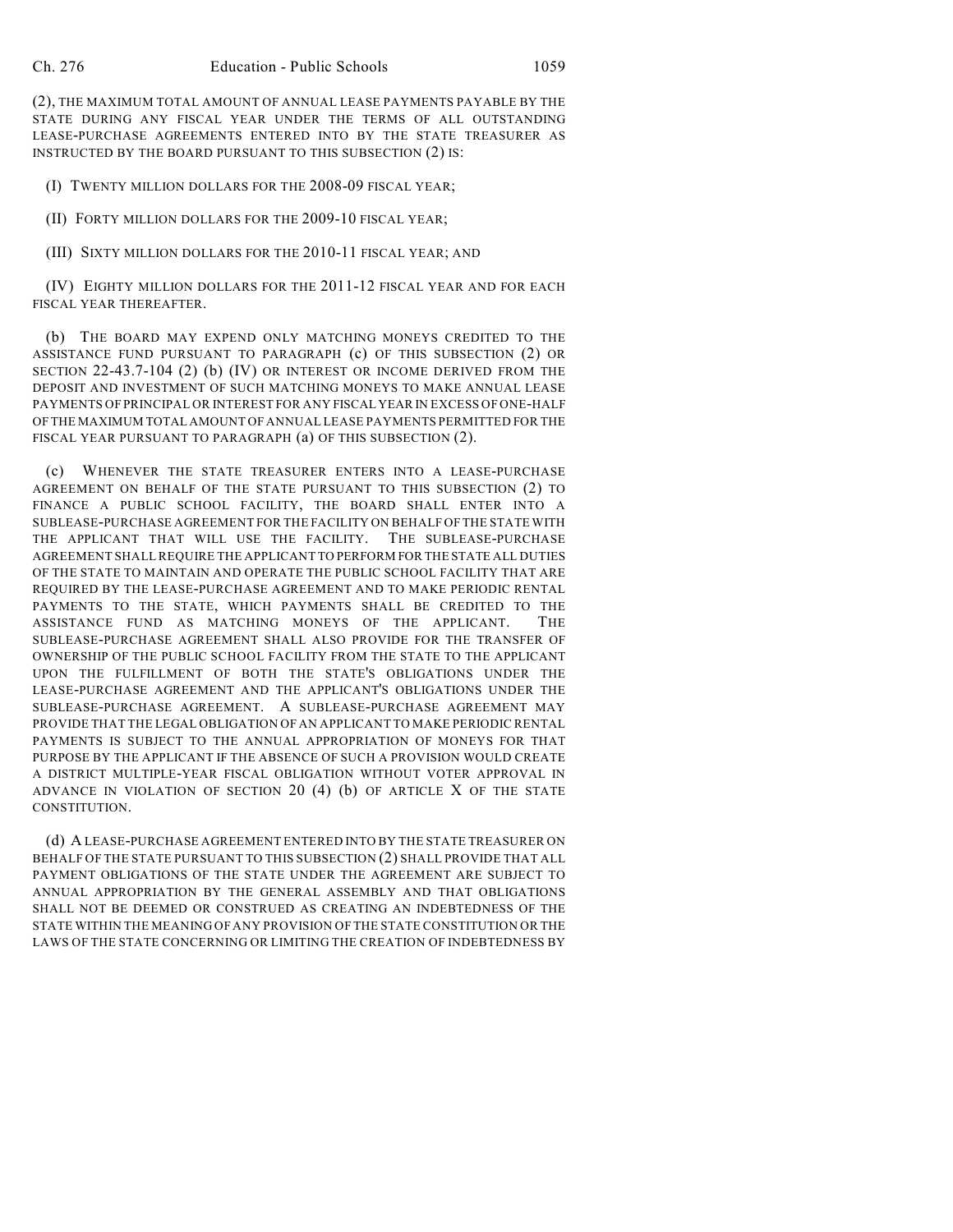#### THE STATE.

(e) A LEASE-PURCHASE AGREEMENT ENTERED INTO BY THE STATE TREASURER ON BEHALF OF THE STATE PURSUANT TO THIS SUBSECTION (2) MAY CONTAIN SUCH TERMS, PROVISIONS, AND CONDITIONS AS THE STATE TREASURER MAY DEEM APPROPRIATE. THE PROVISIONS SHALL ALLOW THE STATE TO RECEIVE TITLE TO THE REAL AND PERSONAL PROPERTY THAT IS THE SUBJECT OF THE AGREEMENT ON OR PRIOR TO THE EXPIRATION OF THE ENTIRE TERM OF THE AGREEMENT, INCLUDING ALL OPTIONAL RENEWAL TERMS. SUCH A LEASE-PURCHASE AGREEMENT MAY FURTHER PROVIDE FOR THE ISSUANCE, DISTRIBUTION, AND SALE OF INSTRUMENTS EVIDENCING RIGHTS TO RECEIVE RENTALS AND OTHER PAYMENTS MADE AND TO BE MADE UNDER THE AGREEMENT. SUCH INSTRUMENTS SHALL NOT BE NOTES, BONDS, OR ANY OTHER EVIDENCE OF INDEBTEDNESS OF THE STATE WITHIN THE MEANING OF ANY PROVISION OF THE STATE CONSTITUTION OR THE LAWS OF THE STATE CONCERNING OR LIMITING THE CREATION OF INDEBTEDNESS BY THE STATE. INTEREST PAID UNDER A LEASE-PURCHASE AGREEMENT, INCLUDING INTEREST REPRESENTED BY SUCH INSTRUMENTS, SHALL BE EXEMPT FROM COLORADO INCOME TAX.

(f) THE BOARD MAY ONLY ENTER INTO A SUBLEASE-PURCHASE AGREEMENT ON BEHALF OF THE STATE PURSUANT TO THIS SUBSECTION (2) IF THE STATE TREASURER HAS REVIEWED THE AGREEMENT AND PROVIDED WRITTEN AUTHORIZATION TO THE BOARD TO ENTER INTO THE AGREEMENT.

**22-43.7-111. Reporting requirements - auditing by state auditor.** (1) NO LATER THAN FEBRUARY 15, 2010, AND NO LATER THAN EACH FEBRUARY 15 THEREAFTER, THE BOARD SHALL PRESENT A WRITTEN REPORT TO THE EDUCATION AND FINANCE COMMITTEES OF THE HOUSE OF REPRESENTATIVES AND THE SENATE, OR ANY SUCCESSOR COMMITTEES, REGARDING THE PROVISION OF FINANCIAL ASSISTANCE TO APPLICANTS PURSUANT TO THIS ARTICLE. THE REPORT SHALL INCLUDE, AT A MINIMUM:

(a) AN ACCOUNTING OF THE FINANCIAL ASSISTANCE PROVIDED THROUGH THE PRIOR FISCAL YEAR THAT INCLUDES:

(I) A STATEMENT OF THE AGGREGATE AMOUNT OF FINANCIAL ASSISTANCE AWARDED THROUGH THE PRIOR FISCAL YEAR, INCLUDING STATEMENTS OF THE AMOUNT OF GRANTS PROVIDED, AND THE AMOUNT OF PAYMENTS MADE AND PAYMENTS COMMITTED TO BE MADE BUT NOT YET MADE IN CONNECTION WITH LEASE-PURCHASE AGREEMENTS;

(II) A STATEMENT OF THE AGGREGATE AMOUNT OF FINANCIAL ASSISTANCE PROVIDED AS GRANTS AND THE AGGREGATE AMOUNT OF PAYMENTS MADE IN CONNECTION WITH LEASE-PURCHASE AGREEMENTS DURING THE PRIOR FISCAL YEAR;

(III) A LIST OF THE PUBLIC SCHOOL FACILITY CAPITAL CONSTRUCTION PROJECTS FOR WHICH FINANCIAL ASSISTANCE HAS BEEN PROVIDED, INCLUDING A BRIEF DESCRIPTION OF EACH PROJECT, A STATEMENT OF THE AMOUNT AND TYPE OF FINANCIAL ASSISTANCE PROVIDED FOR EACH PROJECT AND, WHERE APPLICABLE, THE AMOUNT OF FINANCIAL ASSISTANCE COMMITTED TO BE PROVIDED FOR BUT NOT YET PROVIDED FOR EACH PROJECT, A STATEMENT OF THE AMOUNT OF MATCHING MONEYS PROVIDED BY THE APPLICANT FOR EACH PROJECT AND, WHERE APPLICABLE, THE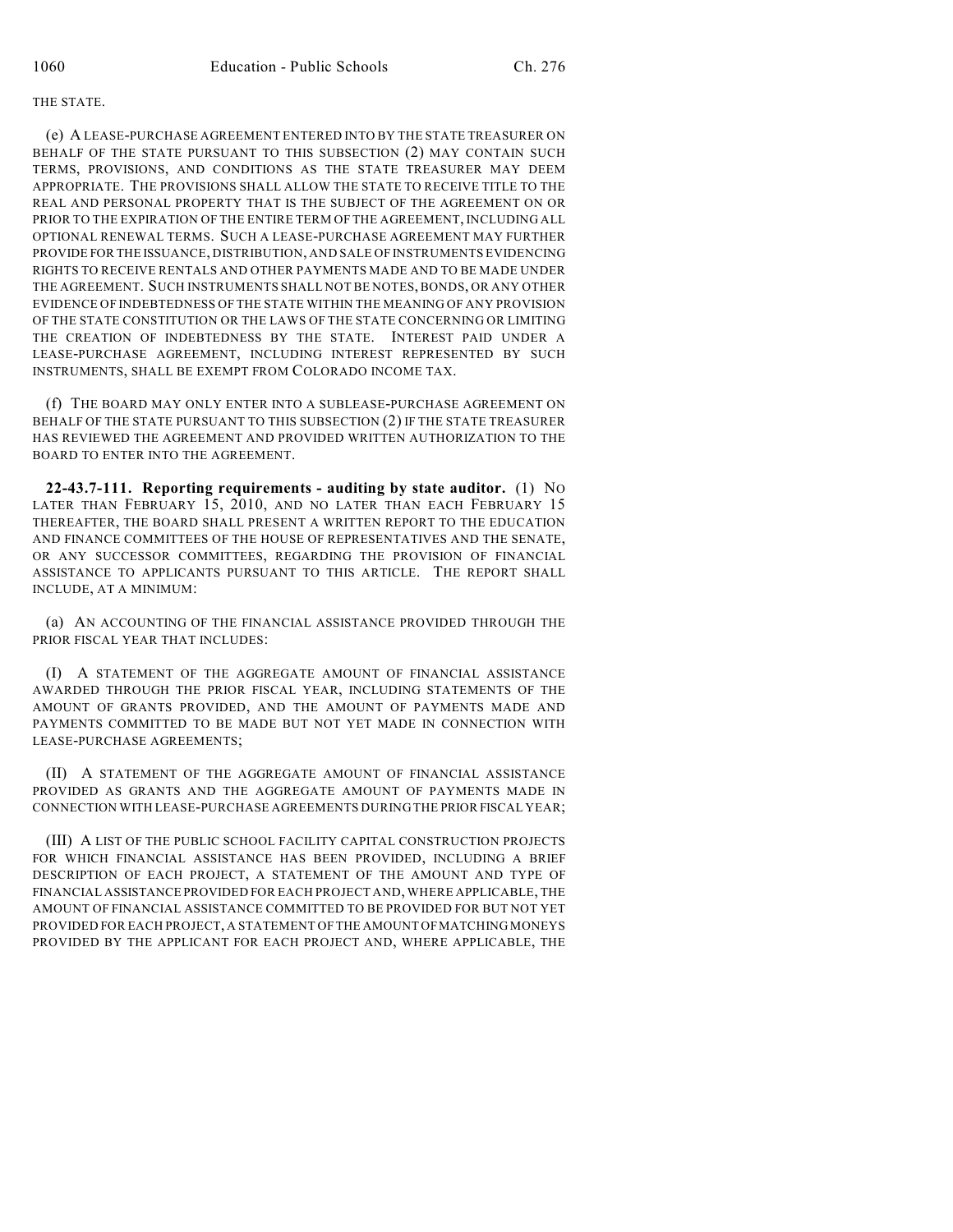AMOUNT OF MATCHING MONEYS COMMITTED TO BE PROVIDED BY THE APPLICANT BUT NOT YET PROVIDED FOR EACH PROJECT, AND A SUMMARY OF THE REASONS OF THE BOARD AND THE STATE BOARD FOR PROVIDING FINANCIAL ASSISTANCE FOR THE PROJECT; AND

(IV) A LIST OF THE PUBLIC SCHOOL FACILITY CAPITAL CONSTRUCTION PROJECTS FOR WHICH FINANCIAL ASSISTANCE HAS BEEN PROVIDED DURING THE PRIOR FISCAL YEAR, INCLUDING A BRIEF DESCRIPTION OF EACH PROJECT, A STATEMENT OF THE AMOUNT AND TYPE OF FINANCIAL ASSISTANCE PROVIDED FOR EACH PROJECT, AND A STATEMENT OF THE AMOUNT OF MATCHING MONEYS PROVIDED BY THE APPLICANT FOR EACH PROJECT.

(b) A SUMMARY OF THE FINDINGS AND CONCLUSIONS OF ANY PUBLIC SCHOOL FACILITY INSPECTIONS CONDUCTED DURING THE PRIOR FISCAL YEAR;

(c) A SUMMARY OF ANY DIFFERENCES BETWEEN THE COMMON PHYSICAL DESIGN ELEMENTS AND CHARACTERISTICS OF THE HIGHEST PERFORMING SCHOOLS IN THE STATE AND THE LOWEST PERFORMING SCHOOLS IN THE STATE AS MEASURED BY ACADEMIC PRODUCTIVITY MEASURES SUCH AS THE COLORADO STUDENT ASSESSMENT PROGRAM CREATED IN PART 4 OF ARTICLE 7 OF THIS TITLE OR COLORADO ACT RESULTS; AND

(d) A LIST OF THE FINANCIAL ASSISTANCE APPLICATIONS FOR PUBLIC SCHOOL FACILITY CAPITAL CONSTRUCTION THAT WERE DENIED FINANCIAL ASSISTANCE DURING THE PRIOR FISCAL YEAR THAT INCLUDES FOR EACH PROJECT:

(I) A BRIEF PROJECT DESCRIPTION;

(II) A STATEMENT OF THE AMOUNT AND TYPE OF FINANCIAL ASSISTANCE REQUESTED FOR THE PROJECT;

(III) A STATEMENT INDICATING WHETHER OR NOT THE BOARD RECOMMENDED A FINANCIAL ASSISTANCE AWARD FOR THE PROJECT; AND

(IV) A SUMMARY OF THE REASONS WHY THE BOARD OR THE STATE BOARD DENIED FINANCIAL ASSISTANCE FOR THE PROJECT.

(2) NO LATER THAN FEBRUARY 15, 2014, THE BOARD SHALL PREPARE AND MAKE AVAILABLE ELECTRONICALLY ON THE WEB SITE OF THE DEPARTMENT A REPORT TO THE TAXPAYERS OF THE STATE REGARDING THE PROVISION OF FINANCIAL ASSISTANCE TO APPLICANTS PURSUANT TO THIS ARTICLE DURING THE FIVE PRIOR FISCAL YEARS. THE REPORT SHALL INCLUDE, AT A MINIMUM, THE INFORMATION SPECIFIED IN SUBSECTION (1) OF THIS SECTION FOR EACH OF THE FIVE PRIOR FISCAL YEARS AND AN AGGREGATION OF ANY OF SUCH INFORMATION THAT CAN FEASIBLY BE AGGREGATED FOR THE FULL FIVE-YEAR PERIOD.

(3) THE STATE AUDITOR SHALL CONDUCT OR CAUSE TO BE CONDUCTED A PERFORMANCE AUDIT OF THE FINANCIAL ASSISTANCE GRANT AND LEASE-PURCHASE PROGRAMS AUTHORIZED BY THIS ARTICLE. THE STATE AUDITOR SHALL SUBMIT FINDINGS, CONCLUSIONS, AND RECOMMENDATIONS RESULTING FROM THE PERFORMANCE AUDIT TO THE MEMBERS OF THE LEGISLATIVE AUDIT COMMITTEE OF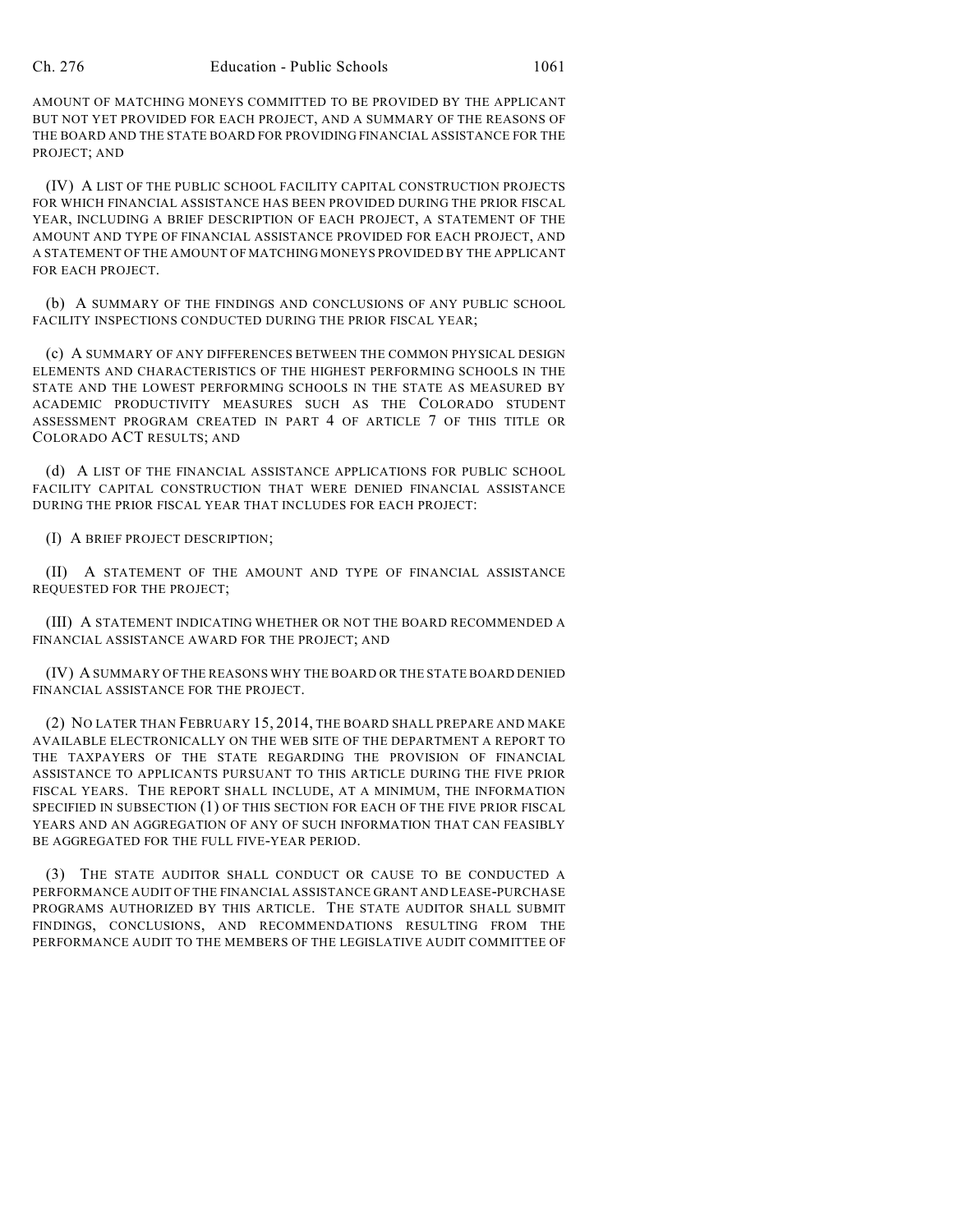THE GENERAL ASSEMBLY AND TO THE MEMBERS OF THE EDUCATION AND FINANCE COMMITTEES OF THE HOUSE OF REPRESENTATIVES AND THE SENATE, OR ANY SUCCESSOR COMMITTEES, NO LATER THAN FEBRUARY 15, 2014.

**22-43.7-112. Attorney general as legal advisor.** THE ATTORNEY GENERAL SHALL ACT AS LEGAL ADVISOR FOR THE BOARD, AND WITH THE CONSENT OF THE ATTORNEY GENERAL THE BOARD MAY EMPLOY ADDITIONAL LEGAL COUNSEL.

**22-43.7-113. Colorado school for the deaf and blind - special rules.** EXCEPT TO THE EXTENT OTHERWISE PROVIDED BY THE BOARD IN RULES PROMULGATED IN ACCORDANCE WITH ARTICLE 4 OF TITLE 24, C.R.S., IN ORDER TO ACCOUNT FOR ANY REVENUE RAISING LIMITATIONS OF THE COLORADO SCHOOL FOR THE DEAF AND BLIND CREATED AND EXISTING PURSUANT TO SECTION 22-80-102 (1) (a) NOT SHARED BY SCHOOL DISTRICTS, THE SCHOOL SHALL BE SUBJECT TO THE SAME FINANCIAL ASSISTANCE APPLICATION REQUIREMENTS AND FINANCIAL ASSISTANCE PRIORITIZATION CRITERIA AS A SCHOOL DISTRICT.

**22-43.7-114. Capital construction assistance awarded for fiscal year 2007-08 - continued payment.** ANY CAPITAL CONSTRUCTION ASSISTANCE AWARDED TO SCHOOL DISTRICTS OR CHARTER SCHOOLS PRIOR TO THE END OF THE 2007-08 FISCAL YEAR PURSUANT TO THIS ARTICLE, AS IT EXISTED PRIOR TO THE EFFECTIVE DATE OF THIS SECTION, SHALL CONTINUE TO BE PAID.

**22-43.7-115. Tax increases not required.** NOTHING IN THIS ARTICLE SHALL BE DEEMED TO REQUIRE A SCHOOL DISTRICT TO INCREASE TAXES.

**22-43.7-116. Open record and open meetings.** IN EXERCISING THEIR POWERS AND DUTIES PURSUANT TO THIS ARTICLE, THE BOARD AND THE DIVISION SHALL BE SUBJECT TO THE OPEN MEETINGS PROVISIONS OF THE "COLORADO SUNSHINE ACT OF 1972", ARTICLE 6 OF TITLE 24,C.R.S., AS SET FORTH IN PART 4 OF SAID ARTICLE, AND THE OPEN RECORDS PROVISIONS SET FORTH IN ARTICLE 72 OF TITLE 24, C.R.S.

**SECTION 2.** 22-32-127 (1) (a) and (4), Colorado Revised Statutes, are amended to read:

**22-32-127. Leases or installment purchases for periods exceeding one year.** (1) (a) Whenever the term of an installment purchase agreement or a lease agreement with an option to purchase, INCLUDING BUT NOT LIMITED TO ANY SUBLEASE-PURCHASE AGREEMENT ENTERED INTO BY A SCHOOL DISTRICT PURSUANT TO SECTION 22-43.7-110 (2) (c), under which a school district becomes entitled to the use of undeveloped or improved real property or equipment for a school site, building, or structure is greater than one year, the obligation to make payments under the agreement shall constitute an indebtedness of the district.

(4) The PRINCIPAL amount of any indebtedness incurred by a school district by means of installment purchase OR LEASE-PURCHASE OR SUBLEASE-PURCHASE agreements having terms of more than one year shall be subject to the limitation imposed by law on the amount of bonded indebtedness which THAT may be incurred by a school district.

**SECTION 3.** 22-41-102 (1) and (3), Colorado Revised Statutes, are amended to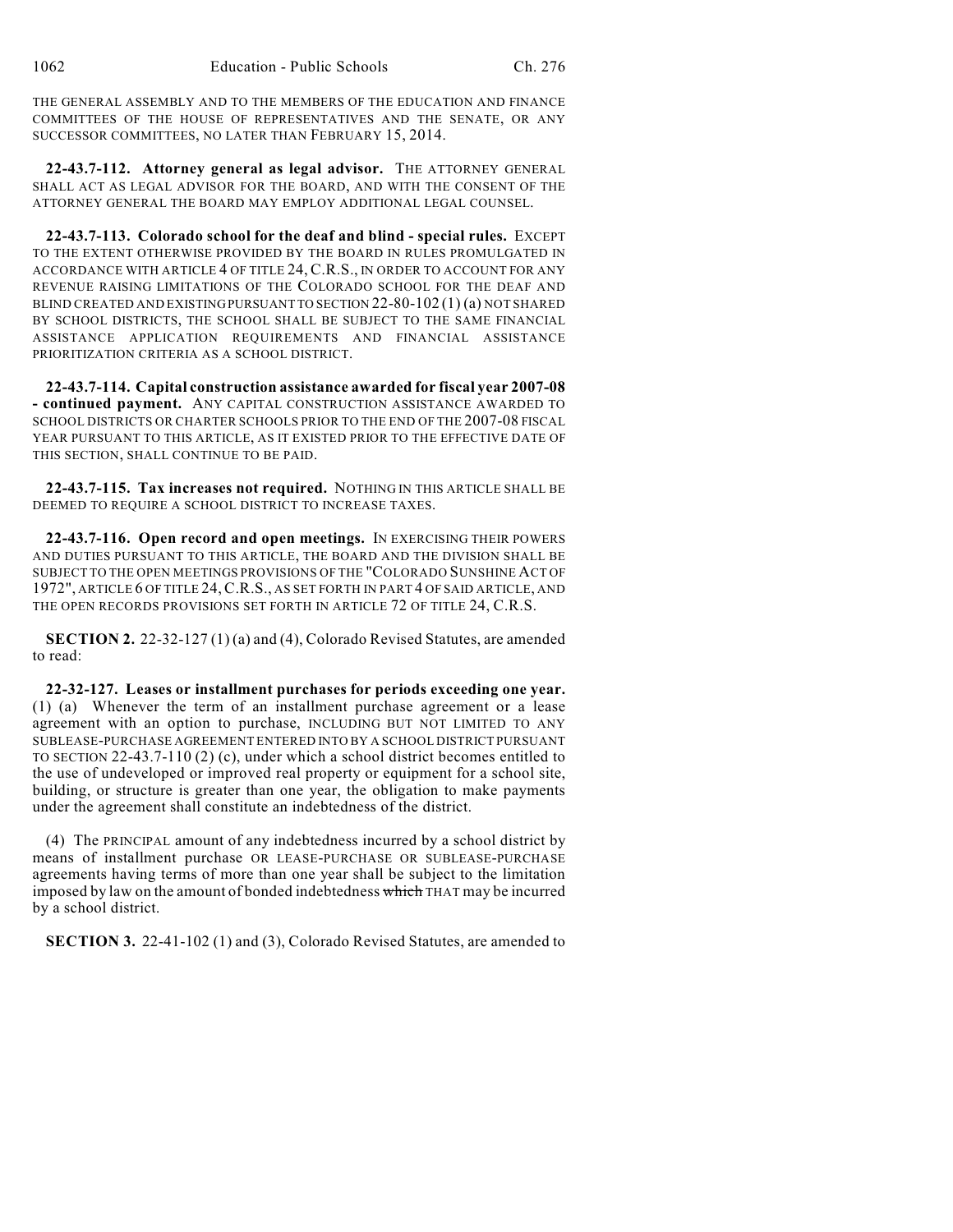read:

**22-41-102. Fund inviolate.** (1) The public school fund shall forever remain inviolate and intact; the interest thereon, AND INCOME EARNED ON THE DEPOSIT AND INVESTMENT OF THE FUND only shall be expended in the maintenance of the schools of the state and shall be distributed to the several school districts of the state in such manner as may be prescribed by law. No part of said fund, principal or interest AND INCOME, shall ever be transferred to any other fund or used or appropriated, except as provided in this article AND ARTICLE 43.7 OF THIS TITLE. The state treasurer shall be custodian of the fund, and the same shall be securely and profitably invested as may be directed by law. The state, by appropriation, shall supply all losses of principal that may occur as determined pursuant to section 2-3-103 (5), C.R.S., or section 22-41-104 (2).

(3) For the 2003-04 fiscal year and each fiscal year thereafter, the amount of interest expended from the public school fund shall not exceed nineteen million dollars. Any interest OR INCOME earned on the investment of the moneys in the public school fund that exceeds the amount specified in this subsection  $(3)$  OTHER THAN INTEREST AND INCOME CREDITED TO THE PUBLIC SCHOOL CAPITAL CONSTRUCTION ASSISTANCE FUND CREATED IN SECTION 22-43.7-104 (1) PURSUANT TO SECTION 22-43.7-104 (2) (b) (I) shall remain in the fund and shall become part of the principal of the fund.

**SECTION 4. Repeal.** 22-41-106, Colorado Revised Statutes, is repealed as follows:

**22-41-106. Disposition of income.** All interest derived from the investment and reinvestment of the public school fund shall be credited to the public school income fund and periodically transferred therefrom to the state public school fund.

**SECTION 5.** 24-1-115, Colorado Revised Statutes, is amended BY THE ADDITION OF A NEW SUBSECTION to read:

**24-1-115. Department of education - creation.** (11) (a) THE DEPARTMENT OF EDUCATION SHALL INCLUDE THE DIVISION OF PUBLIC SCHOOL CAPITAL CONSTRUCTION ASSISTANCE ESTABLISHED IN SECTION 22-43.7-105,C.R.S., AND ITS POWERS, DUTIES, AND FUNCTIONS, AS IF THE DIVISION WERE TRANSFERRED BY A **TYPE 2** TRANSFER TO THE DEPARTMENT OF EDUCATION.

(b) THE DEPARTMENT OF EDUCATION SHALL INCLUDE THE PUBLIC SCHOOL CAPITAL CONSTRUCTION ASSISTANCE BOARD ESTABLISHED IN SECTION 22-43.7-106, C.R.S., AND ITS POWERS, DUTIES, AND FUNCTIONS, AS IF THE BOARD WERE TRANSFERRED BY A **TYPE 1** TRANSFER TO THE DEPARTMENT OF EDUCATION.

**SECTION 6.** 24-82-801 (4), Colorado Revised Statutes, is amended to read:

**24-82-801. Lease-purchase agreements for acquisition of real or personal property.** (4) Notwithstanding the provisions of this section to the contrary, the department of transportation, and institutions of higher education, AND THE STATE TREASURER may enter into lease-purchase agreements as otherwise provided by law.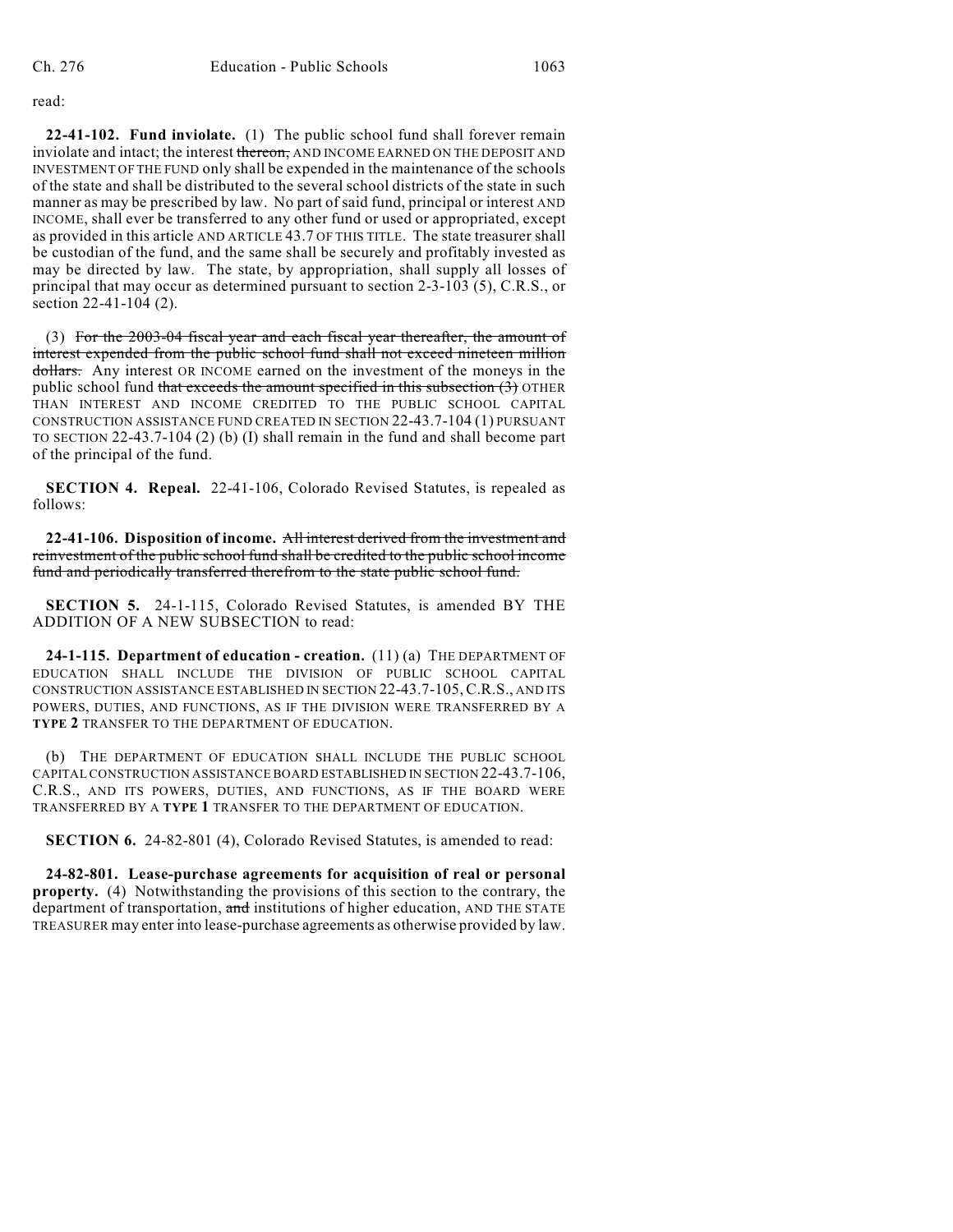**SECTION 7.** 2-3-115 (1) (b), (2) (c), and (2) (e), Colorado Revised Statutes, are amended to read:

**2-3-115. Use of state education fund moneys for school capital construction - audits - reports.** (1) For the 2001-02 school district budget year and each school district budget year thereafter, for the purpose of determining the amount of state education fund moneys expended by each school district in the state for capital construction and identifying the schools and projects on which school districts expended such moneys, the state auditor shall annually examine the records of each school district in the state that received state education fund moneys for the budget year:

(b) For budget years 2000-01 through 2006-07, indirectly from the school capital construction expenditures reserve created in section 22-54-117 (1.5) (a) (I), C.R.S., AS SAID RESERVE EXISTED PRIOR TO JULY 1, 2008, and for THE budget years 2007-08 through 2010-11 YEAR 2007-08, indirectly from the school capital construction expenditures reserve fund, created in section  $22-54-117$   $(1.5)$  (a) (II), C.R.S., in accordance with section  $22-54-117$   $(1.5)$  and  $(1.7)$ , C.R.S. AS SAID FUND EXISTED PRIOR TO JULY 1, 2008.

(2) No later than February 1 of each school district budget year commencing on or after July 1, 2002, the state auditor shall report to the education committees of the senate and the house of representatives, the legislative audit committee, and the joint budget committee of the general assembly:

(c) For budget years 2000-01 through 2006-07, the total amount of state education fund moneys received indirectly from the school capital construction expenditures reserve, AS SAID RESERVE EXISTED PRIOR TO JULY 1, 2008, and for THE budget years 2007-08 through 2010-11 YEAR 2007-08, the total amount of state education fund moneys received indirectly from the school capital construction expenditures reserve fund, AS SAID FUND EXISTED PRIOR TO JULY 1, 2008, by districts throughout the state and by each district that were expended for capital construction during the prior budget year;

(e) For budget years 2000-01 through 2006-07, the balances of all moneys and all state education fund moneys in the school capital construction expenditures reserve, AS SAID RESERVE EXISTED PRIOR TO JULY 1, 2008, as of the immediately preceding January 1, and for THE budget years 2007-08 through 2010-11 YEAR 2007-08, the balances of all moneys and all state education fund moneys in the school capital construction expenditures reserve fund, AS SAID FUND EXISTED PRIOR TO JULY 1, 2008, as of the immediately preceding January 1; and

**SECTION 8.** 2-3-1304 (1) (a.6) and (1) (b), Colorado Revised Statutes, are amended to read:

**2-3-1304. Powers and duties of capital development committee.** (1) The capital development committee shall have the following powers and duties:

(a.6) For fiscal year 2001-02 and each fiscal year thereafter, to review the list submitted by the state board of education of school districts recommended to receive matching grants for capital construction projects from the school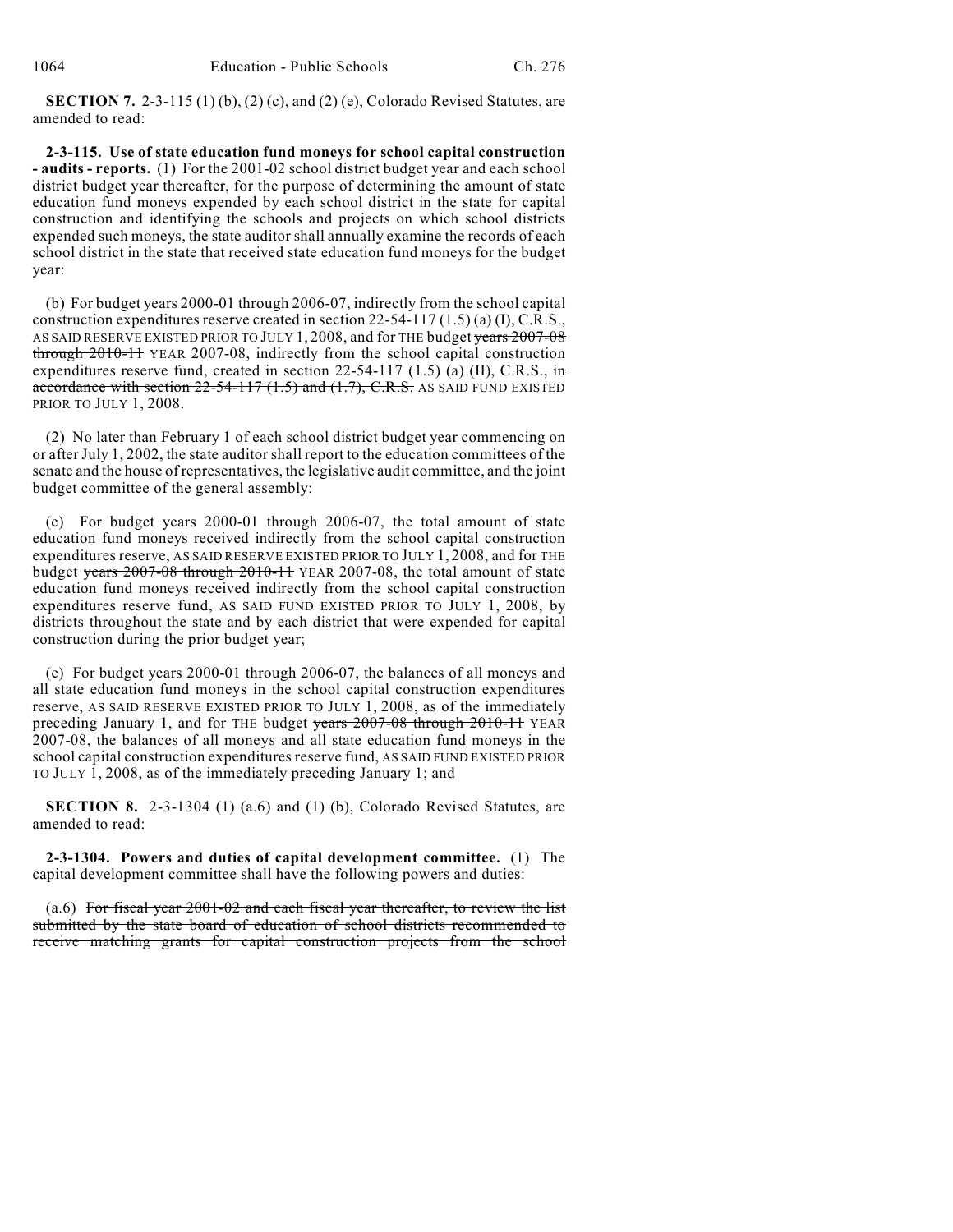construction and renovation fund pursuant to section 22-43.7-105 (6), C.R.S. The capital development committee shall determine the number of projects on the list that may be funded from moneys available in the school construction and renovation fund. Only capital projects on the prioritized list may receive matching grants from the fund, and the projects must be funded in the priority determined by the state board of education.

(b) To hold such hearings as may be necessary to consider reports from each department, institution, or agency itself with respect to any such capital construction, controlled maintenance, or acquisition of capital assets; and to consider the list submitted by the state board of education of school districts recommended to receive matching grants for capital construction projects from the school construction and renovation fund pursuant to section  $22-43.7-105$  (6), C.R.S.;

**SECTION 9.** 22-5-111 (2), Colorado Revised Statutes, is amended to read:

**22-5-111. Buildings and facilities.** (2) The boards of education of the school districts participating in a cooperative service agreement may jointly, separately, or, after approval of each participating board of education, as a board of cooperative services construct, purchase, or lease sites, buildings, and equipment for the purpose of providing the facilities necessary for the operation of a cooperative service program at any appropriate location, whether within or without a school district providing the money for the facilities. School district moneys in any fund from which moneys may be legally expended for such facilities may be used for carrying out the provisions of this section. The provisions of sections 22-32-127 and 22-45-103 (1) shall apply to any installment purchase agreement or any lease or rental agreement, INCLUDING BUT NOT LIMITED TO ANY SUBLEASE-PURCHASE AGREEMENT ENTERED INTO BY A SCHOOL DISTRICT THAT IS A MEMBER OF A BOARD OF COOPERATIVE SERVICES PURSUANT TO SECTION 22-43.7-110 (2) (c), entered into by a board of cooperative services or by the boards of education of the school districts participating in a cooperative service agreement. No board of education of a school district participating in a cooperative service agreement shall make any levy for its bond redemption fund, or use any moneys in its bond redemption fund, except in accordance with the provisions of section 22-45-103 (1) (b).

**SECTION 10.** 22-54-117 (2) and (3), Colorado Revised Statutes, are amended to read:

**22-54-117. Contingency reserve - capital construction expenditures reserve - fund - lottery proceeds contingency reserve.** (2) Application by a district for supplemental assistance pursuant to either subsection (1) or  $(1.5)$  of this section shall set forth fully the grounds upon which it relies for assistance and shall be sworn to under oath by the president and secretary of the district board of the district.

(3) The state board shall conduct such investigation as it deems proper, and, if it finds that an application should be approved, it shall determine the amount to be paid. In determining which districts receive payments pursuant to this section and the amount of such payments, the state board shall consider the amount of the supplemental assistance requested by the district as a percentage of the district's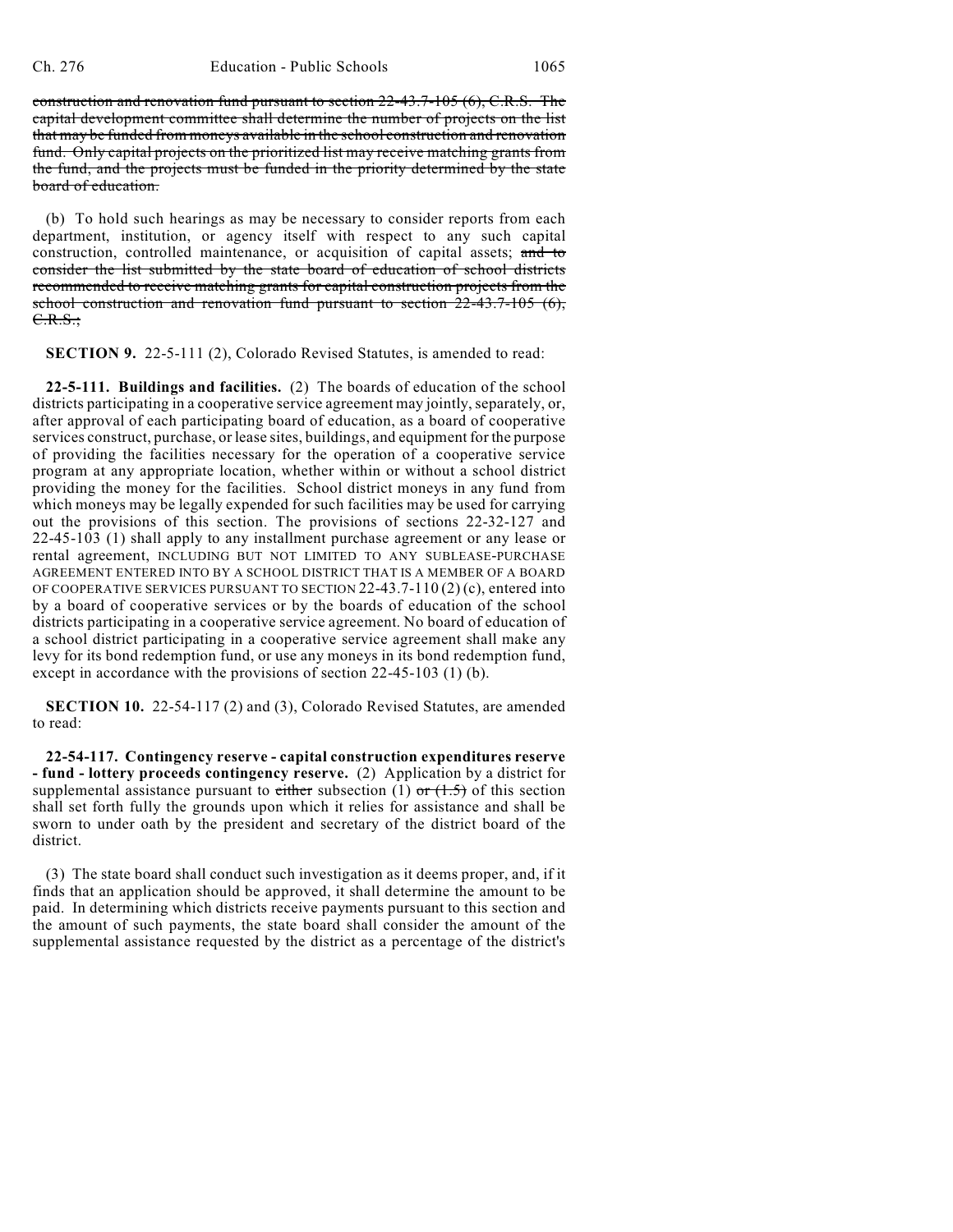total program. By order upon the state treasurer, the board shall direct payment from the contingency reserve OR contingency reserve fund, school capital construction expenditures reserve, school capital construction expenditures reserve fund, or lottery proceeds contingency reserve fund, whichever is applicable, of such amount to the treasurer of the eligible district for credit to the general fund of the district.

**SECTION 11.** 23-15-103 (8) (a) (VIII), Colorado Revised Statutes, is amended to read:

**23-15-103. Definitions.** As used in this article, unless the context otherwise requires:

(8) (a) "Educational institution" means any governmental, quasi-governmental, or nonprofit educational institution operating in this state that:

(VIII) Is any public school district; that qualifies as a growth district, as defined in section  $22-2-125$  (1) (b), C.R.S.; or

**SECTION 12.** 23-15-117, Colorado Revised Statutes, is amended to read:

**23-15-117. Payment of bonds - nonliability of state.** Bonds and notes issued by the authority shall not constitute or become an indebtedness, a debt, or a liability of the state, the general assembly, or any county, city, city and county, town, school district, or other political subdivision of the state or of any other political subdivision or body corporate and politic within the state, and neither the state, the general assembly, nor any county, city, city and county, town, school district, or other political subdivision of the state shall be liable thereon; nor shall such bonds or notes constitute the giving, pledging, or loaning of the faith and credit of the state, the general assembly, or any county, city, city and county, town, school district, or other political subdivision of the state or of any other political subdivision or body corporate and politic within the state, but such bonds or notes shall be payable solely from the funds provided for in this article. UNLESS BY SPECIFIC PLEDGE IN AN ACT OF ISSUANCE AS AUTHORIZED BY LAW, the issuance of bonds or notes under the provisions of this article shall not obligate, directly, indirectly, or contingently, the state or any subdivision thereof nor empower the authority to levy or collect any form of taxes or assessments therefor or to create any indebtedness payable out of taxes or assessments therefor or make any appropriation for their payment, and such appropriation or levy is prohibited. Nothing in this section shall prevent or be construed to prevent the authority from pledging its full faith and credit or the full faith and credit of a participating educational institution or cultural institution to the payment of bonds or notes authorized pursuant to this article. Nothing in this article shall be construed to authorize the authority to create a debt of the state within the meaning of the constitution or statutes of Colorado or to authorize the authority to levy or collect taxes or assessments; and all bonds issued by the authority pursuant to the provisions of this article are payable and shall state that they are payable solely from the funds pledged for their payment in accordance with the resolution authorizing their issuance or with any trust indenture, mortgage, or deed of trust executed as security therefor and are not a debt or liability of the state of Colorado. UNLESS BY SPECIFIC PLEDGE IN AN ACT OF ISSUANCE AS AUTHORIZED BY LAW, the state shall not in any event be liable for the payment of the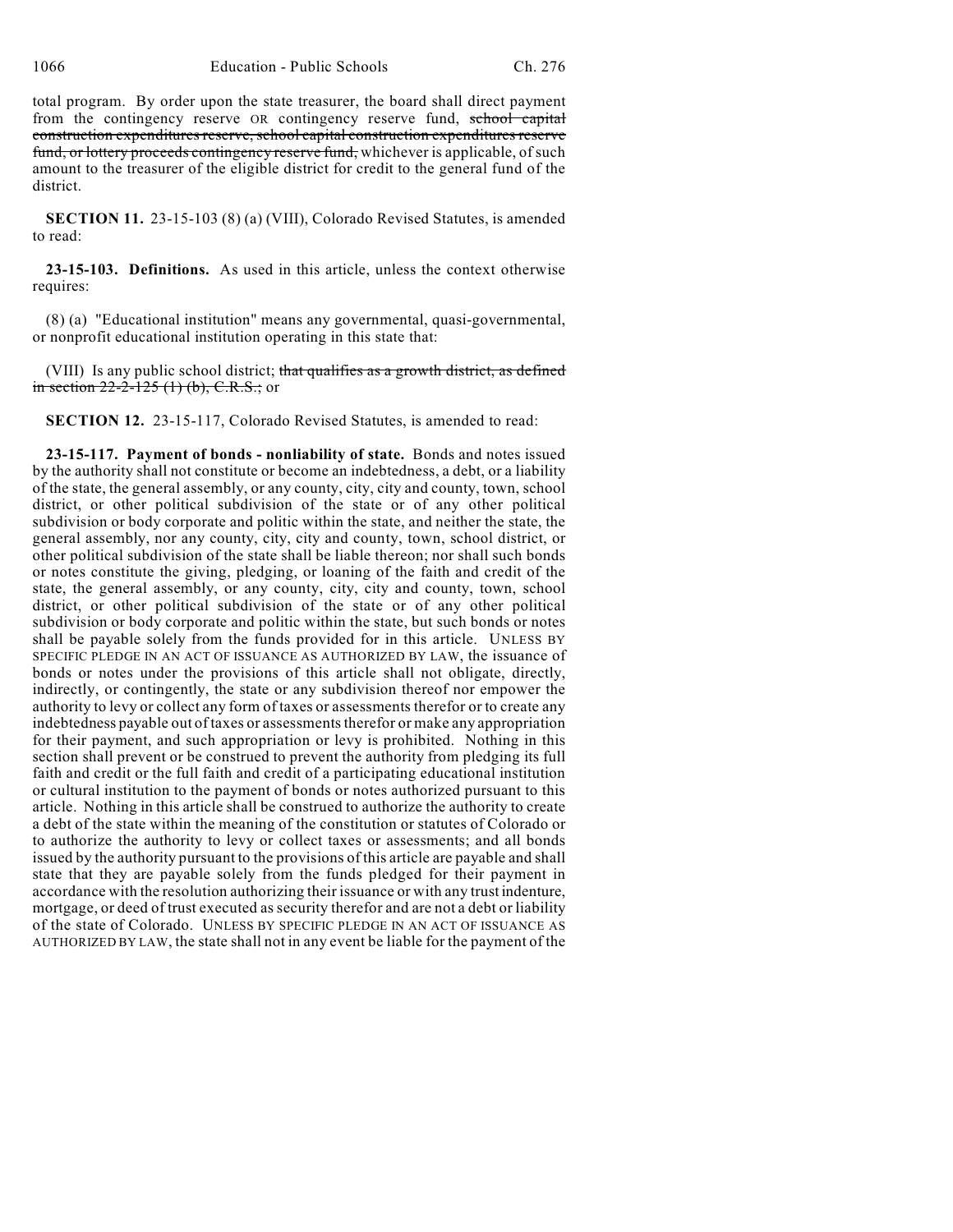principal of or interest on any bonds of the authority or for the performance of any pledge, mortgage, obligation, or agreement of any kind whatsoever which may be undertaken by the authority. No breach of any such pledge, mortgage, obligation, or agreement shall OTHERWISE impose any pecuniary liability upon the state or any charge upon its general credit or against its taxing power.

**SECTION 13.** 36-1-116 (1), Colorado Revised Statutes, is amended to read:

**36-1-116. Disposition of rentals, royalties, and timber sale proceeds.** (1) (a) (I) Except FOR PROCEEDS AND PAYMENTS ALLOCATED TO THE STATE LAND BOARD TRUST ADMINISTRATION FUND PURSUANT TO SECTION 36-1-145 (3) OR CREDITED TO THE PUBLIC SCHOOL CAPITAL CONSTRUCTION ASSISTANCE FUND CREATED IN SECTION 22-43.7-104 (1), C.R.S., PURSUANT TO SECTION 22-43.7-104 (2) (b) (I), C.R.S., AND EXCEPT as provided in subparagraph (II) of this paragraph (a), proceeds received by the state for the sale of timber on public school lands; rental payments for the use and occupation of the surface of said lands; and rentals or lease payments for sand, gravel, clay, stone, coal, oil, gas, geothermal resources, gold, silver, or other minerals on said lands shall be credited to the public school income fund for distribution as provided by law.

(II) For the 2005-06 state fiscal year and each state fiscal year thereafter, the first twelve ELEVEN million dollars of proceeds received by the state for the sale of timber on public school lands, rental payments for the use and occupation of the surface of said lands, and rentals or lease payments for sand, gravel, clay, stone, coal, oil, gas, geothermal resources, gold, silver, or other minerals on said lands OTHER THAN PROCEEDS, RENTALS, AND PAYMENTS ALLOCATED TO THE STATE LAND BOARD TRUST ADMINISTRATION FUND PURSUANT TO SECTION 36-1-145 (3) OR CREDITED TO THE PUBLIC SCHOOL CAPITAL CONSTRUCTION ASSISTANCE FUND CREATED IN SECTION 22-43.7-104 (1), C.R.S., PURSUANT TO SECTION 22-43.7-104  $(2)(b)(I), C.R.S., shall be credited to the public school income fund for distribution$ as provided by law. Any amount of such proceeds, RENTALS, and payments received by the state during such THE fiscal year in excess of twelve ELEVEN million dollars shall be credited to the permanent school fund and shall become part of the principal of the permanent school fund.

(b) (I) Except FOR ROYALTIES AND OTHER PAYMENTS ALLOCATED TO THE STATE LAND BOARD TRUST ADMINISTRATION FUND PURSUANT TO SECTION 36-1-145 (3) OR CREDITED TO THE PUBLIC SCHOOL CAPITAL CONSTRUCTION ASSISTANCE FUND CREATED IN SECTION 22-43.7-104 (1), C.R.S., PURSUANT TO SECTION 22-43.7-104 (2) (b) (I), C.R.S., AND EXCEPT as provided in subparagraph (II) of this paragraph (b), royalties and other payments for the depletion or extraction of a natural resource on said lands shall be credited to the permanent school fund.

(II) For the 2005-06 state fiscal year through the 2009-10 state fiscal year, the first one million dollars of royalties and other payments for the depletion or extraction of a natural resource on said lands OTHER THAN ROYALTIES AND OTHER PAYMENTS ALLOCATED TO THE STATE LAND BOARD TRUST ADMINISTRATION FUND PURSUANT TO SECTION 36-1-145 (3) OR CREDITED TO THE PUBLIC SCHOOL CAPITAL CONSTRUCTION ASSISTANCE FUND CREATED IN SECTION 22-43.7-104 (1), C.R.S., PURSUANT TO SECTION 22-43.7-104 (2) (b) (I), C.R.S., shall be credited to the state board of land commissioners investment and development fund created in section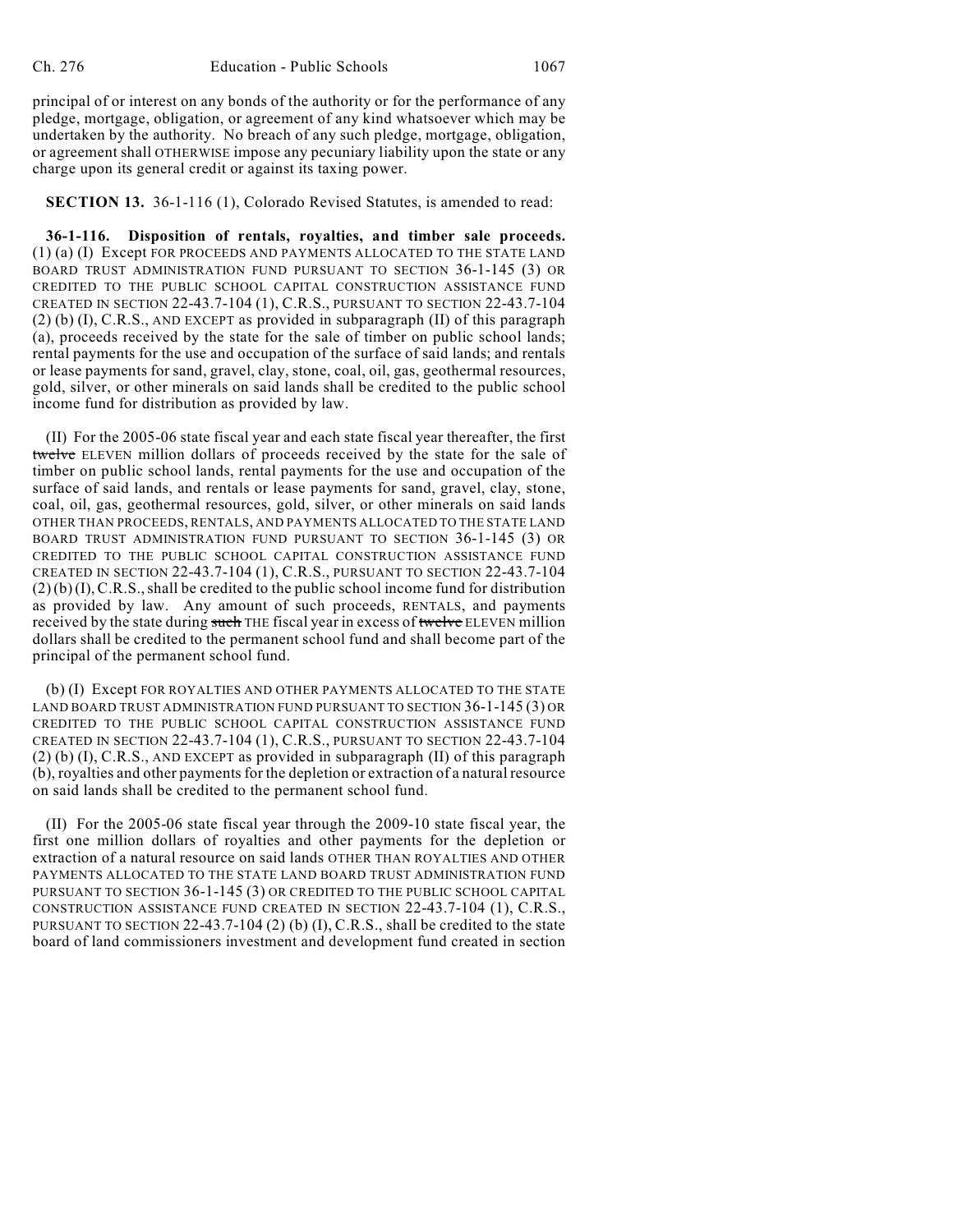# 36-1-153.

**SECTION 14. Repeal.** 2-3-1203 (3) (dd) (VII), 22-54-117 (1.5), (1.6), and (1.7), and 24-75-201.1 (4), Colorado Revised Statutes, are repealed.

**SECTION 15. Appropriation - adjustments to the 2007 long bill.** In addition to any other appropriation, there is hereby appropriated to the department of law, for the fiscal year beginning July 1, 2007, the sum of seven thousand two hundred three dollars (\$7,203), or so much thereof as may be necessary, for the provision of legal services to the department of education related to the implementation of this act. Said sum shall be from funds received from the department of education.

**SECTION 16. Appropriation - adjustments to the 2008 long bill.** (1) In addition to any other appropriation, there is hereby appropriated, out of any moneys in the public school capital construction assistance fund created in section 22-43.7-104 (1), Colorado Revised Statutes, not otherwise appropriated, to the department of education, for the division of public school capital construction assistance, for the fiscal year beginning July 1, 2008, the sum of five hundred sixty-nine thousand nine hundred fifty-nine dollars (\$569,959) and 5.0 FTE, or so much thereof as may be necessary, for the implementation of this act.

(2) In addition to any other appropriation, there is hereby appropriated, out of any moneys in the public school capital construction assistance fund created in section 22-43.7-104 (1), Colorado Revised Statutes, not otherwise appropriated, to the department of education, for the division of public school capital construction assistance, for the fiscal year beginning July  $\hat{1}$ , 2008, the sum of twelve million three hundred thousand dollars (\$12,300,000), or so much thereof as may be necessary, for the financial assistance priority assessment required by section 22-43.7-108, Colorado Revised Statutes.

(3) In addition to any other appropriation, there is hereby appropriated, out of any moneys in the public school capital construction assistance fund created in section 22-43.7-104 (1), Colorado Revised Statutes, not otherwise appropriated, to the department of education, for allocation to the public school capital construction assistance board, for the fiscal year beginning July 1, 2008, the sum of ten million dollars (\$10,000,000) cash funds, or so much thereof as may be necessary, for making lease payments required by lease-purchase agreements entered into pursuant to section 22-43.7-110 (2), Colorado Revised Statutes.

(4) In addition to any other appropriation, there is hereby appropriated to the department of law, for the fiscal year beginning July 1, 2008, the sum of thirty-two thousand four hundred fourteen dollars (\$32,414) and 0.3 FTE, or so much thereof as may be necessary, for the provision of legal services to the department of education related to the implementation of this act. Said sum shall be from reappropriated funds received from the department of education out of the appropriation made in subsection (1) of this section.

(5) In addition to any other appropriation, there is hereby appropriated, out of any moneys in the public safety inspection fund created in section 8-1-151, Colorado Revised Statutes, not otherwise appropriated, to the department of labor and employment, for allocation to the division of oil and public safety, for the fiscal year